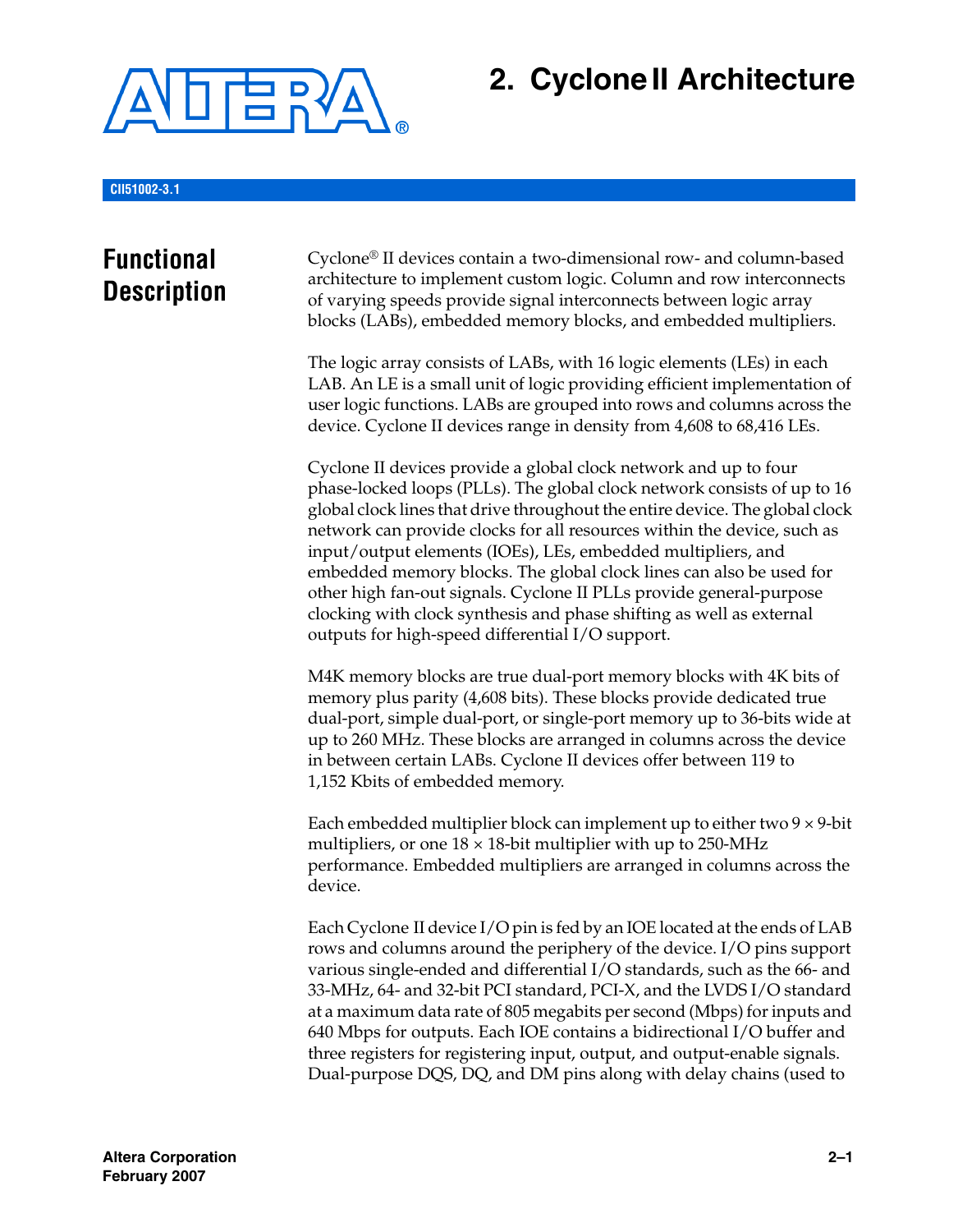phase-align double data rate (DDR) signals) provide interface support for external memory devices such as DDR, DDR2, and single data rate (SDR) SDRAM, and QDRII SRAM devices at up to 167 MHz.

[Figure 2–1](#page-1-0) shows a diagram of the Cyclone II EP2C20 device.

<span id="page-1-0"></span>



The number of M4K memory blocks, embedded multiplier blocks, PLLs, rows, and columns vary per device.

**Logic Elements** The smallest unit of logic in the Cyclone II architecture, the LE, is compact and provides advanced features with efficient logic utilization. Each LE features:

- A four-input look-up table (LUT), which is a function generator that can implement any function of four variables
- A programmable register
- A carry chain connection
- A register chain connection
- The ability to drive all types of interconnects: local, row, column, register chain, and direct link interconnects
- Support for register packing
- Support for register feedback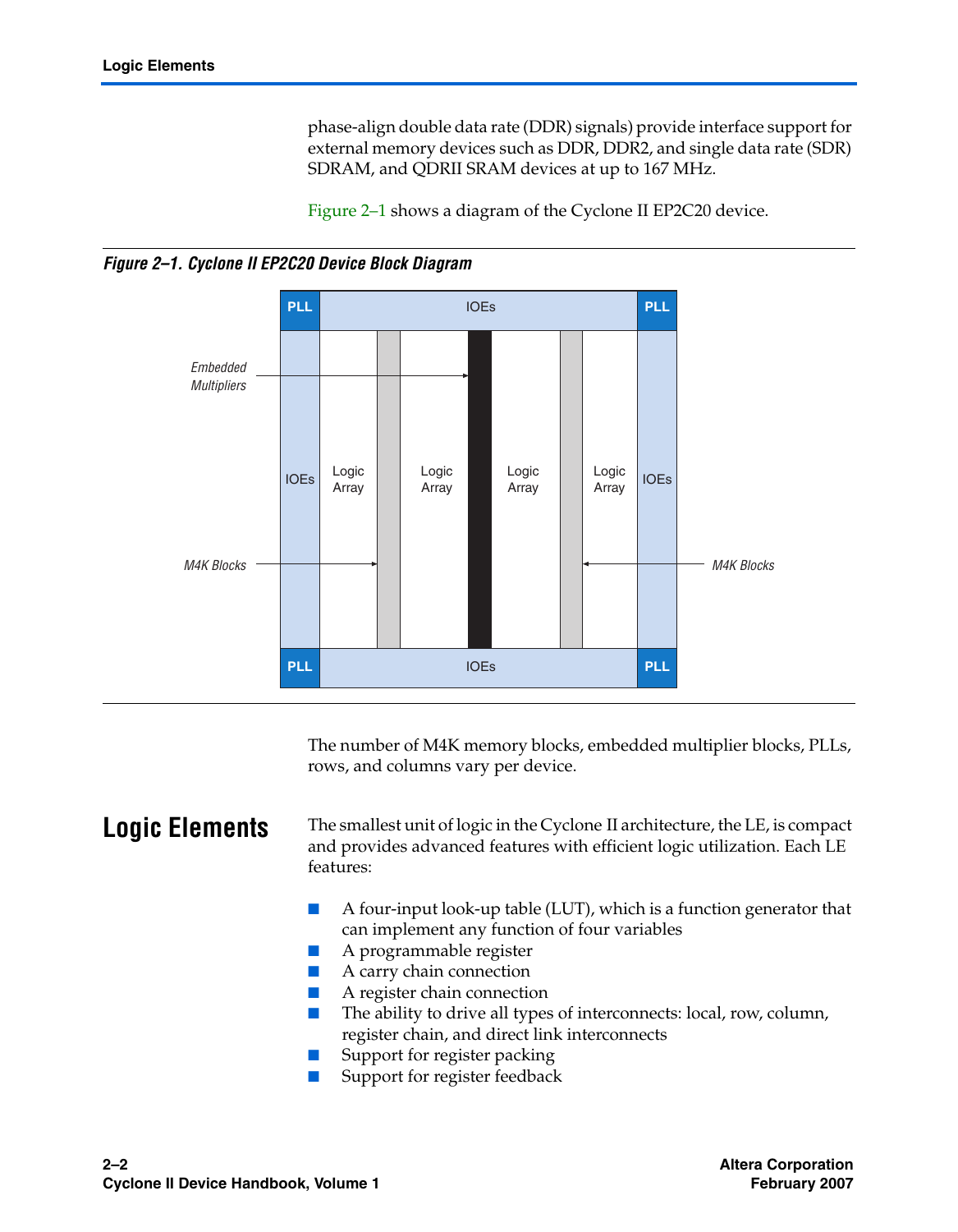<span id="page-2-0"></span>

[Figure 2–2](#page-2-0) shows a Cyclone II LE.

Each LE's programmable register can be configured for D, T, JK, or SR operation. Each register has data, clock, clock enable, and clear inputs. Signals that use the global clock network, general-purpose I/O pins, or any internal logic can drive the register's clock and clear control signals. Either general-purpose I/O pins or internal logic can drive the clock enable. For combinational functions, the LUT output bypasses the register and drives directly to the LE outputs.

Each LE has three outputs that drive the local, row, and column routing resources. The LUT or register output can drive these three outputs independently. Two LE outputs drive column or row and direct link routing connections and one drives local interconnect resources, allowing the LUT to drive one output while the register drives another output. This feature, register packing, improves device utilization because the device can use the register and the LUT for unrelated functions. When using register packing, the LAB-wide synchronous load control signal is not available. See ["LAB Control Signals" on page 2–8](#page-7-0) for more information.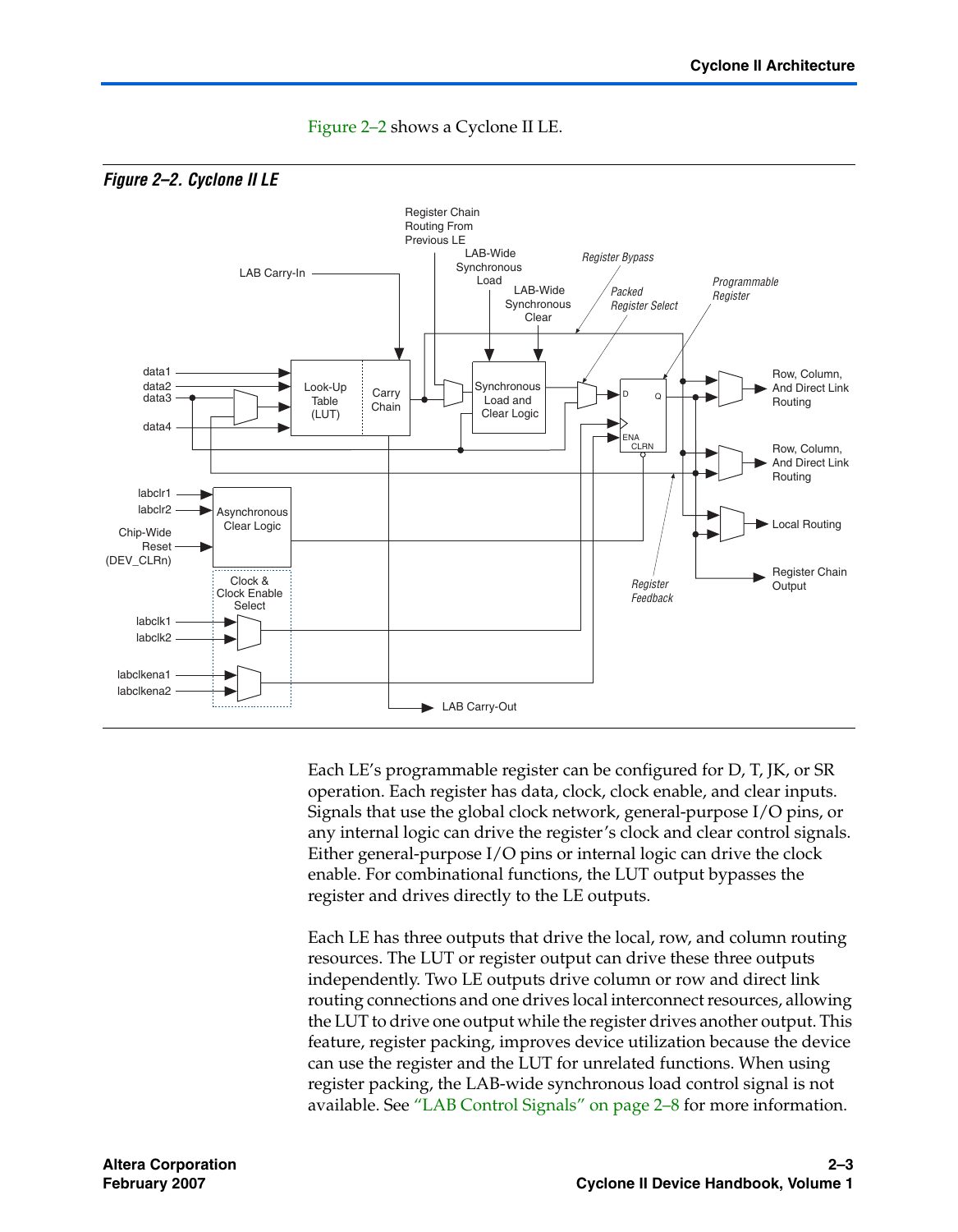Another special packing mode allows the register output to feed back into the LUT of the same LE so that the register is packed with its own fan-out LUT, providing another mechanism for improved fitting. The LE can also drive out registered and unregistered versions of the LUT output.

In addition to the three general routing outputs, the LEs within an LAB have register chain outputs. Register chain outputs allow registers within the same LAB to cascade together. The register chain output allows an LAB to use LUTs for a single combinational function and the registers to be used for an unrelated shift register implementation. These resources speed up connections between LABs while saving local interconnect resources. See ["MultiTrack Interconnect" on page 2–10](#page-9-0) for more information on register chain connections.

### **LE Operating Modes**

The Cyclone II LE operates in one of the following modes:

- Normal mode
- Arithmetic mode

Each mode uses LE resources differently. In each mode, six available inputs to the LE—the four data inputs from the LAB local interconnect, the LAB carry-in from the previous carry-chain LAB, and the register chain connection—are directed to different destinations to implement the desired logic function. LAB-wide signals provide clock, asynchronous clear, synchronous clear, synchronous load, and clock enable control for the register. These LAB-wide signals are available in all LE modes.

The Quartus® II software, in conjunction with parameterized functions such as library of parameterized modules (LPM) functions, automatically chooses the appropriate mode for common functions such as counters, adders, subtractors, and arithmetic functions. If required, you can also create special-purpose functions that specify which LE operating mode to use for optimal performance.

### *Normal Mode*

The normal mode is suitable for general logic applications and combinational functions. In normal mode, four data inputs from the LAB local interconnect are inputs to a four-input LUT (see [Figure 2–3\)](#page-4-0). The Quartus II Compiler automatically selects the carry-in or the data3 signal as one of the inputs to the LUT. LEs in normal mode support packed registers and register feedback.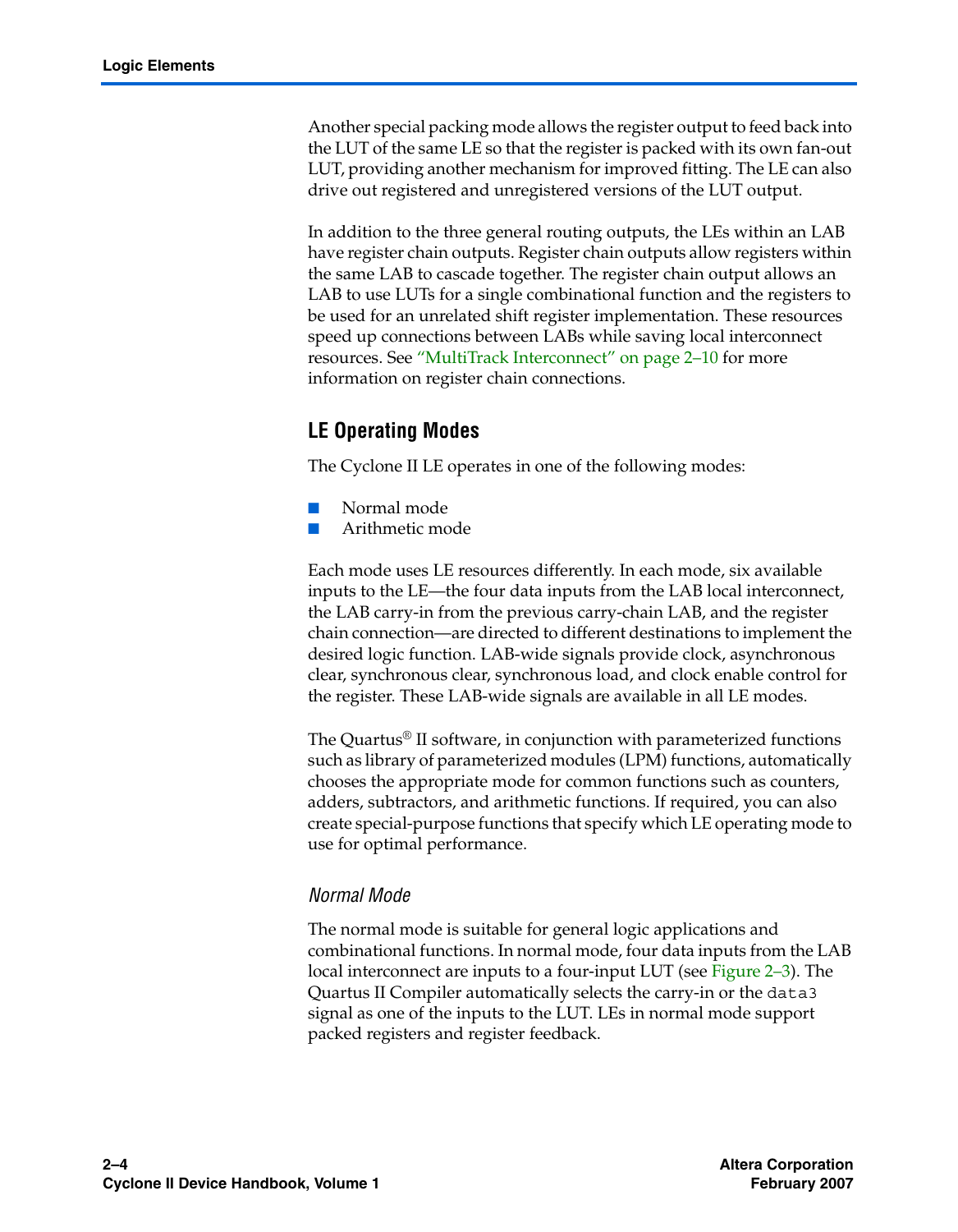<span id="page-4-0"></span>



### *Arithmetic Mode*

The arithmetic mode is ideal for implementing adders, counters, accumulators, and comparators. An LE in arithmetic mode implements a 2-bit full adder and basic carry chain (see [Figure 2–4](#page-5-0)). LEs in arithmetic mode can drive out registered and unregistered versions of the LUT output. Register feedback and register packing are supported when LEs are used in arithmetic mode.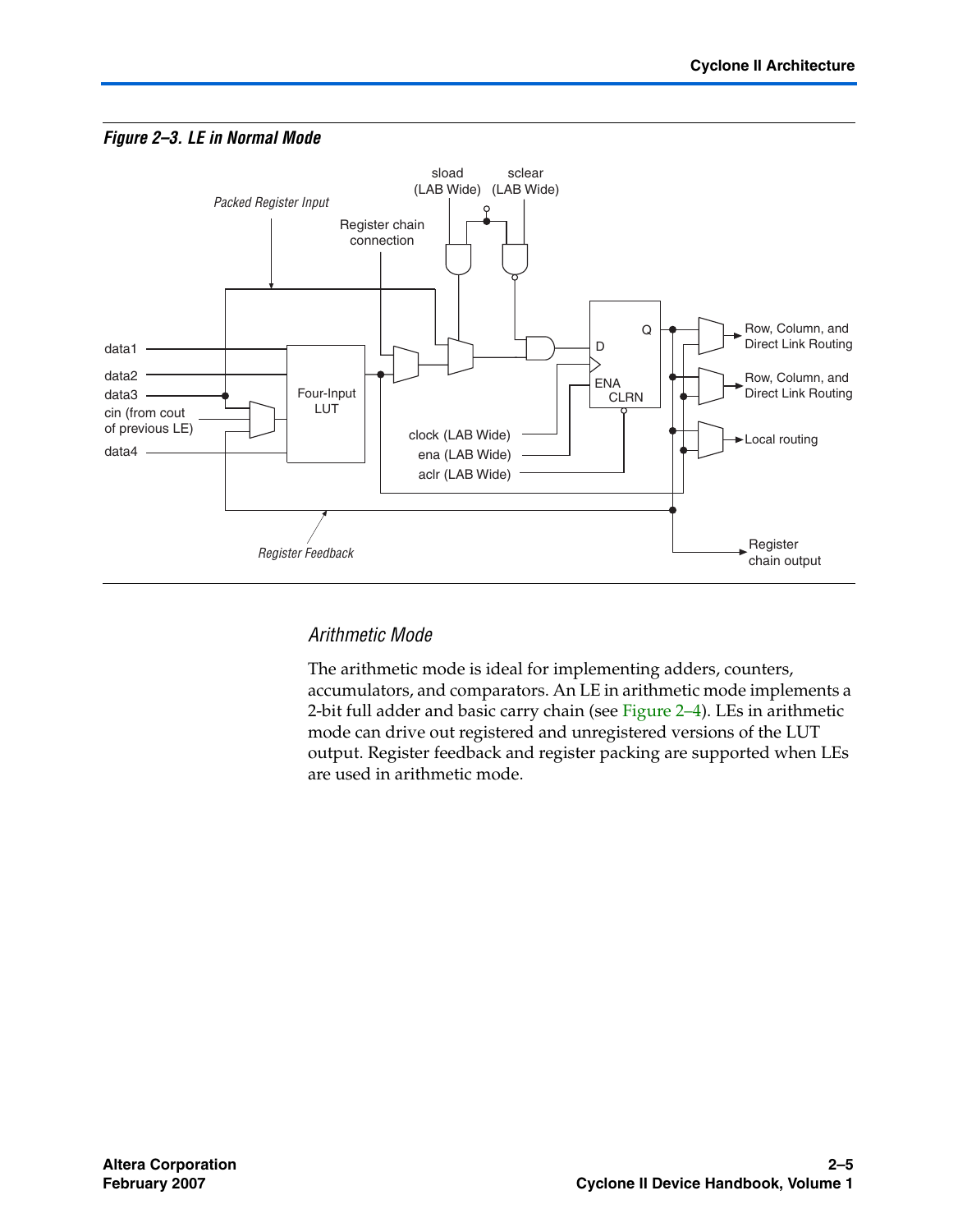<span id="page-5-0"></span>



The Quartus II Compiler automatically creates carry chain logic during design processing, or you can create it manually during design entry. Parameterized functions such as LPM functions automatically take advantage of carry chains for the appropriate functions.

The Quartus II Compiler creates carry chains longer than 16 LEs by automatically linking LABs in the same column. For enhanced fitting, a long carry chain runs vertically, which allows fast horizontal connections to M4K memory blocks or embedded multipliers through direct link interconnects. For example, if a design has a long carry chain in a LAB column next to a column of M4K memory blocks, any LE output can feed an adjacent M4K memory block through the direct link interconnect. Whereas if the carry chains ran horizontally, any LAB not next to the column of M4K memory blocks would use other row or column interconnects to drive a M4K memory block. A carry chain continues as far as a full column.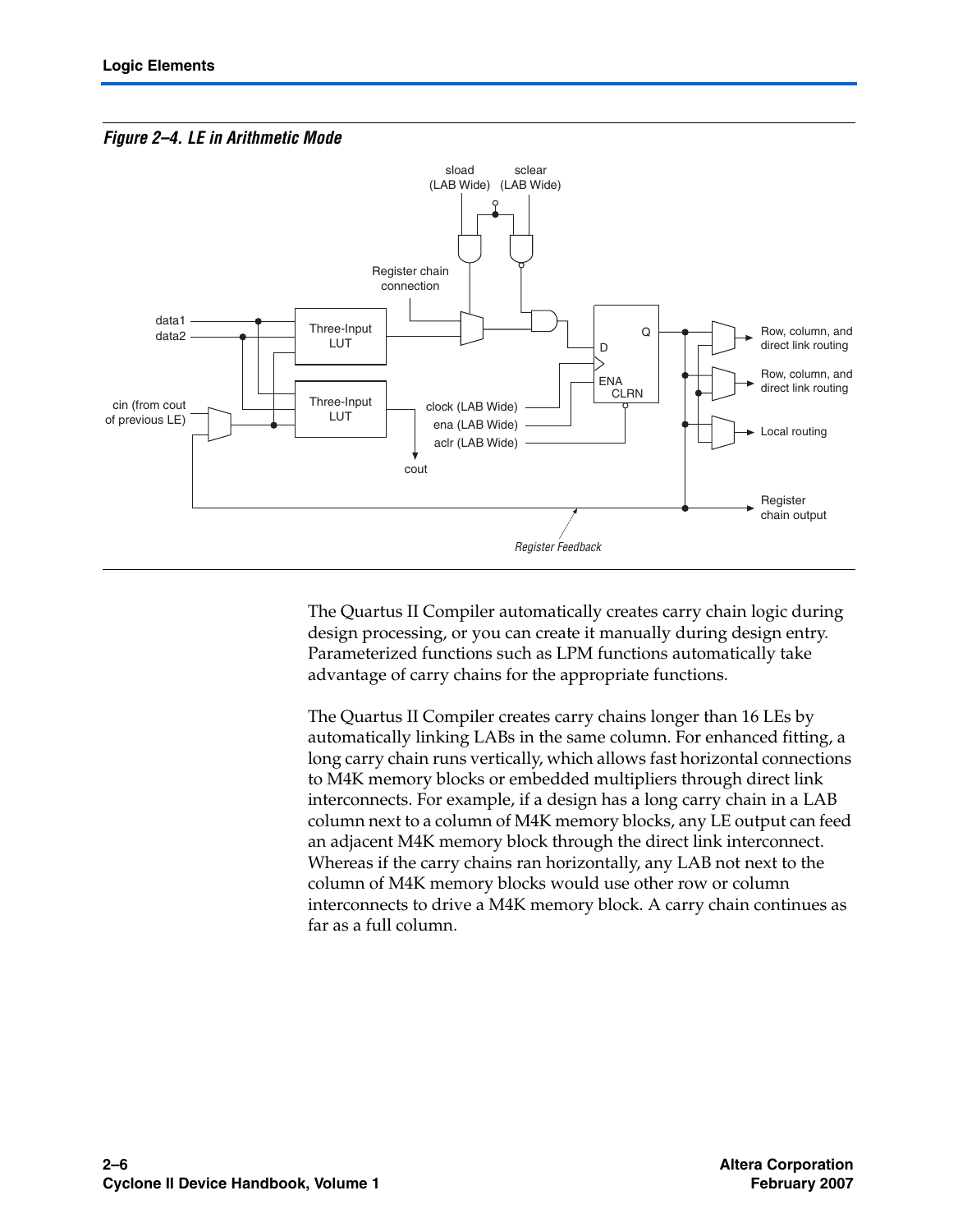## **Logic Array Blocks**

Each LAB consists of the following:

- 16 LEs
- LAB control signals
- LE carry chains
- Register chains
- Local interconnect

The local interconnect transfers signals between LEs in the same LAB. Register chain connections transfer the output of one LE's register to the adjacent LE's register within an LAB. The Quartus II Compiler places associated logic within an LAB or adjacent LABs, allowing the use of local, and register chain connections for performance and area efficiency. [Figure 2–5](#page-6-0) shows the Cyclone II LAB.

<span id="page-6-0"></span>*Figure 2–5. Cyclone II LAB Structure*

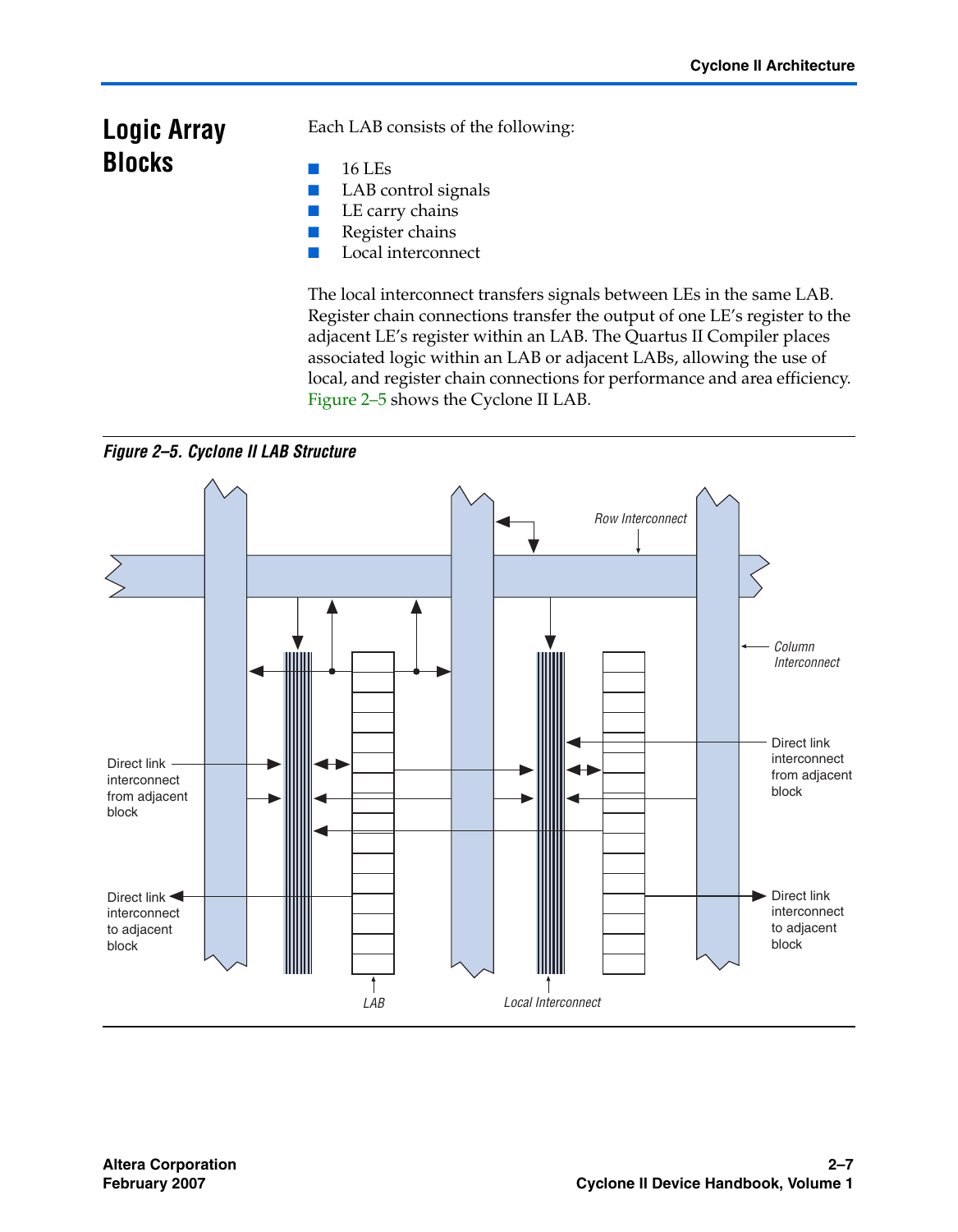### **LAB Interconnects**

The LAB local interconnect can drive LEs within the same LAB. The LAB local interconnect is driven by column and row interconnects and LE outputs within the same LAB. Neighboring LABs, PLLs, M4K RAM blocks, and embedded multipliers from the left and right can also drive an LAB's local interconnect through the direct link connection. The direct link connection feature minimizes the use of row and column interconnects, providing higher performance and flexibility. Each LE can drive 48 LEs through fast local and direct link interconnects. [Figure 2–6](#page-7-1) shows the direct link connection.

<span id="page-7-1"></span>

### <span id="page-7-0"></span>**LAB Control Signals**

Each LAB contains dedicated logic for driving control signals to its LEs. The control signals include:

- Two clocks
- Two clock enables
- Two asynchronous clears
- One synchronous clear
- One synchronous load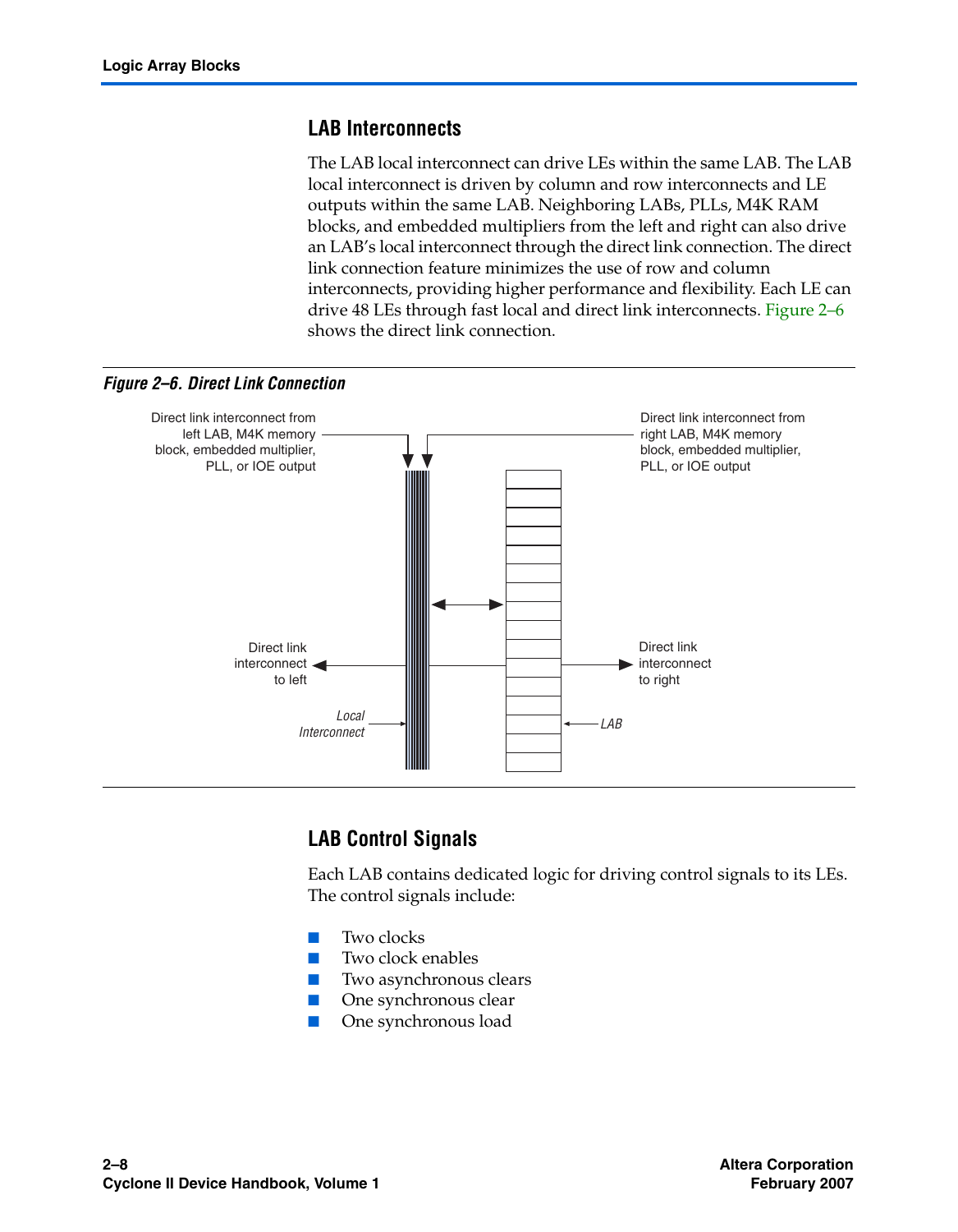This gives a maximum of seven control signals at a time. When using the LAB-wide synchronous load, the clkena of labclk1 is not available. Additionally, register packing and synchronous load cannot be used simultaneously.

Each LAB can have up to four non-global control signals. Additional LAB control signals can be used as long as they are global signals.

Synchronous clear and load signals are useful for implementing counters and other functions. The synchronous clear and synchronous load signals are LAB-wide signals that affect all registers in the LAB.

Each LAB can use two clocks and two clock enable signals. Each LAB's clock and clock enable signals are linked. For example, any LE in a particular LAB using the labclk1 signal also uses labclkena1. If the LAB uses both the rising and falling edges of a clock, it also uses both LAB-wide clock signals. De-asserting the clock enable signal turns off the LAB-wide clock.

The LAB row clocks [5..0] and LAB local interconnect generate the LABwide control signals. The MultiTrack™ interconnect's inherent low skew allows clock and control signal distribution in addition to data. [Figure 2–7](#page-8-0) shows the LAB control signal generation circuit.



LAB-wide signals control the logic for the register's clear signal. The LE directly supports an asynchronous clear function. Each LAB supports up to two asynchronous clear signals (labclr1 and labclr2).

<span id="page-8-0"></span>*Figure 2–7. LAB-Wide Control Signals*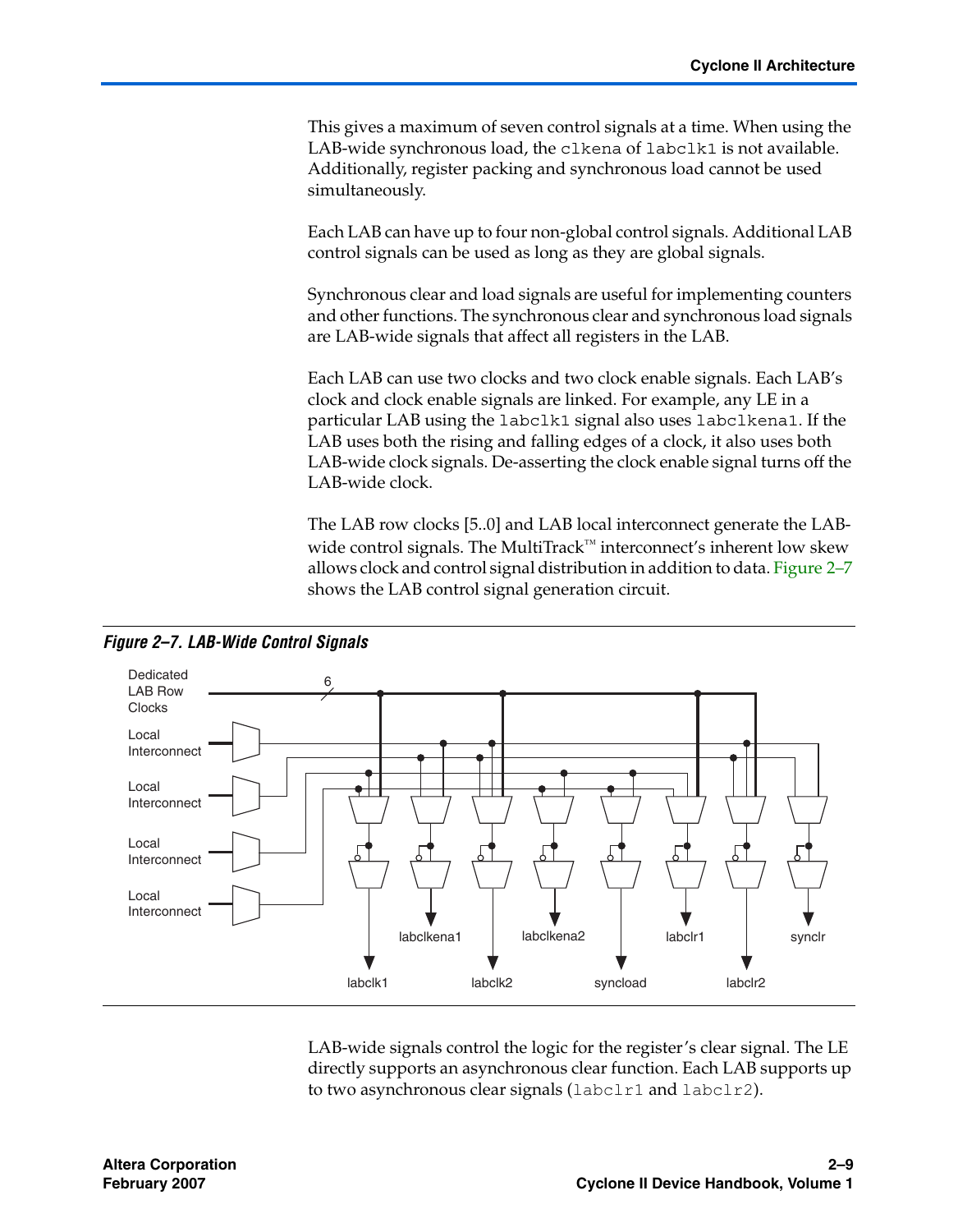A LAB-wide asynchronous load signal to control the logic for the register's preset signal is not available. The register preset is achieved by using a NOT gate push-back technique. Cyclone II devices can only support either a preset or asynchronous clear signal.

In addition to the clear port, Cyclone II devices provide a chip-wide reset pin (DEV\_CLRn) that resets all registers in the device. An option set before compilation in the Quartus II software controls this pin. This chip-wide reset overrides all other control signals.

## <span id="page-9-0"></span>**MultiTrack Interconnect**

In the Cyclone II architecture, connections between LEs, M4K memory blocks, embedded multipliers, and device I/O pins are provided by the MultiTrack interconnect structure with DirectDrive™ technology. The MultiTrack interconnect consists of continuous, performance-optimized routing lines of different speeds used for inter- and intra-design block connectivity. The Quartus II Compiler automatically places critical paths on faster interconnects to improve design performance.

DirectDrive technology is a deterministic routing technology that ensures identical routing resource usage for any function regardless of placement within the device. The MultiTrack interconnect and DirectDrive technology simplify the integration stage of block-based designing by eliminating the re-optimization cycles that typically follow design changes and additions.

The MultiTrack interconnect consists of row (direct link, R4, and R24) and column (register chain, C4, and C16) interconnects that span fixed distances. A routing structure with fixed-length resources for all devices allows predictable and repeatable performance when migrating through different device densities.

### **Row Interconnects**

Dedicated row interconnects route signals to and from LABs, PLLs, M4K memory blocks, and embedded multipliers within the same row. These row resources include:

- Direct link interconnects between LABs and adjacent blocks
- R4 interconnects traversing four blocks to the right or left
- R24 interconnects for high-speed access across the length of the device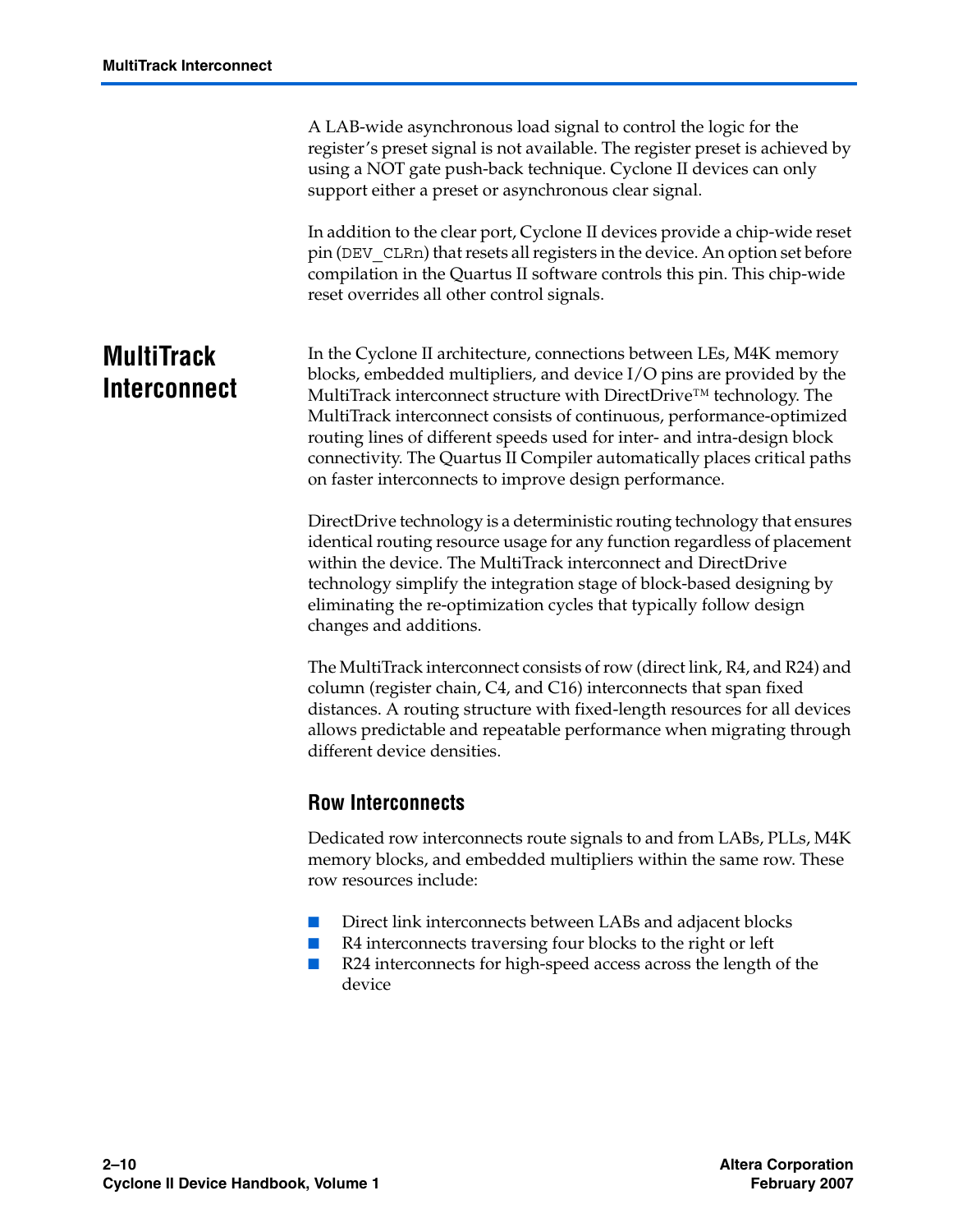The direct link interconnect allows an LAB, M4K memory block, or embedded multiplier block to drive into the local interconnect of its left and right neighbors. Only one side of a PLL block interfaces with direct link and row interconnects. The direct link interconnect provides fast communication between adjacent LABs and/or blocks without using row interconnect resources.

The R4 interconnects span four LABs, three LABs and one M4K memory block, or three LABs and one embedded multiplier to the right or left of a source LAB. These resources are used for fast row connections in a four-LAB region. Every LAB has its own set of R4 interconnects to drive either left or right. [Figure 2–8](#page-10-0) shows R4 interconnect connections from an LAB. R4 interconnects can drive and be driven by LABs, M4K memory blocks, embedded multipliers, PLLs, and row IOEs. For LAB interfacing, a primary LAB or LAB neighbor (see [Figure 2–8](#page-10-0)) can drive a given R4 interconnect. For R4 interconnects that drive to the right, the primary LAB and right neighbor can drive on to the interconnect. For R4 interconnects that drive to the left, the primary LAB and its left neighbor can drive on to the interconnect. R4 interconnects can drive other R4 interconnects to extend the range of LABs they can drive. Additionally, R4 interconnects can drive R24 interconnects, C4, and C16 interconnects for connections from one row to another.

<span id="page-10-0"></span>



#### *Notes to [Figure 2–8](#page-10-0):*

(1) C4 interconnects can drive R4 interconnects.

(2) This pattern is repeated for every LAB in the LAB row.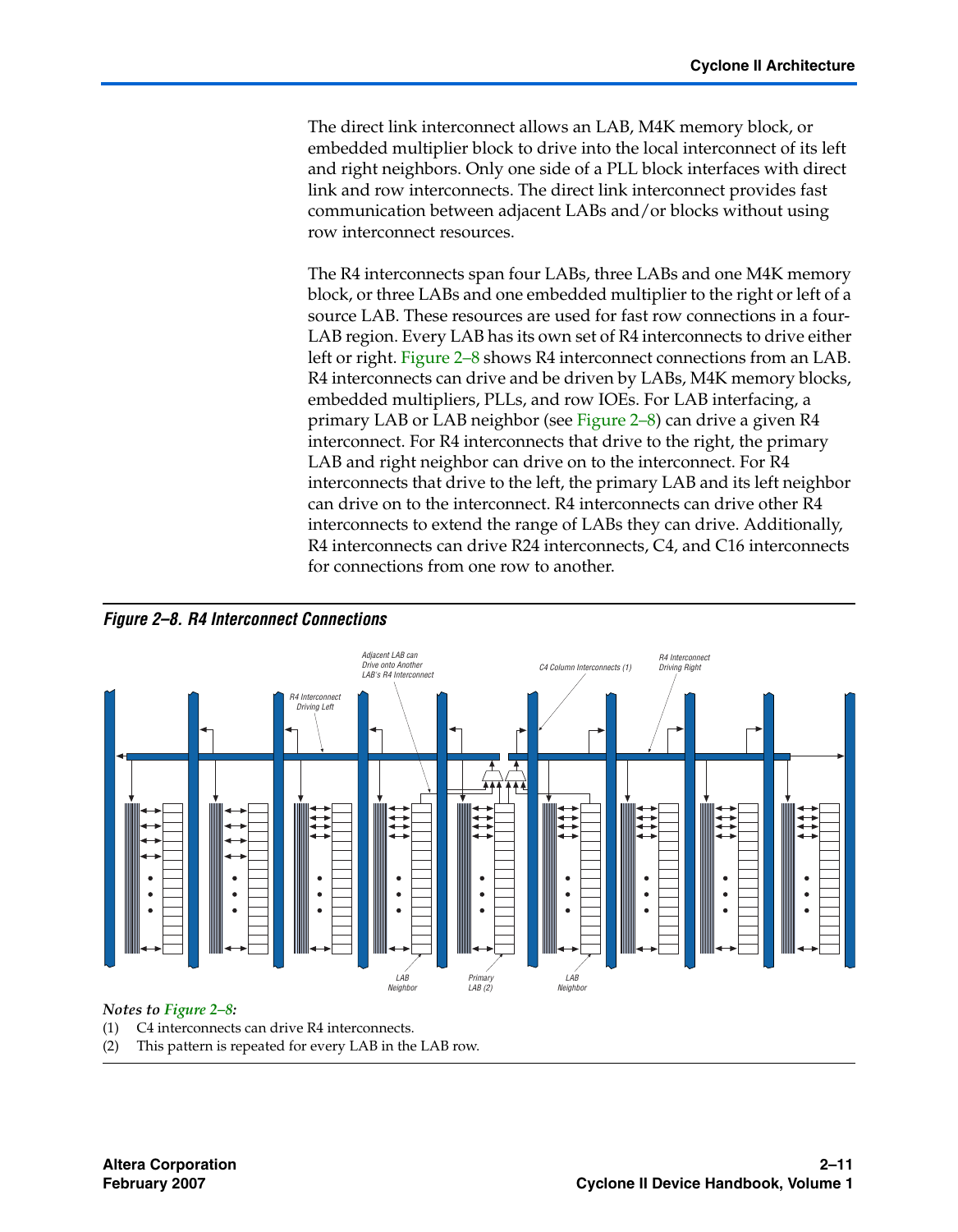R24 row interconnects span 24 LABs and provide the fastest resource for long row connections between non-adjacent LABs, M4K memory blocks, dedicated multipliers, and row IOEs. R24 row interconnects drive to other row or column interconnects at every fourth LAB. R24 row interconnects drive LAB local interconnects via R4 and C4 interconnects and do not drive directly to LAB local interconnects. R24 interconnects can drive R24, R4, C16, and C4 interconnects.

### **Column Interconnects**

The column interconnect operates similar to the row interconnect. Each column of LABs is served by a dedicated column interconnect, which vertically routes signals to and from LABs, M4K memory blocks, embedded multipliers, and row and column IOEs. These column resources include:

- Register chain interconnects within an LAB
- C4 interconnects traversing a distance of four blocks in an up and down direction
- C16 interconnects for high-speed vertical routing through the device

Cyclone II devices include an enhanced interconnect structure within LABs for routing LE output to LE input connections faster using register chain connections. The register chain connection allows the register output of one LE to connect directly to the register input of the next LE in the LAB for fast shift registers. The Quartus II Compiler automatically takes advantage of these resources to improve utilization and performance. [Figure 2–9](#page-12-0) shows the register chain interconnects.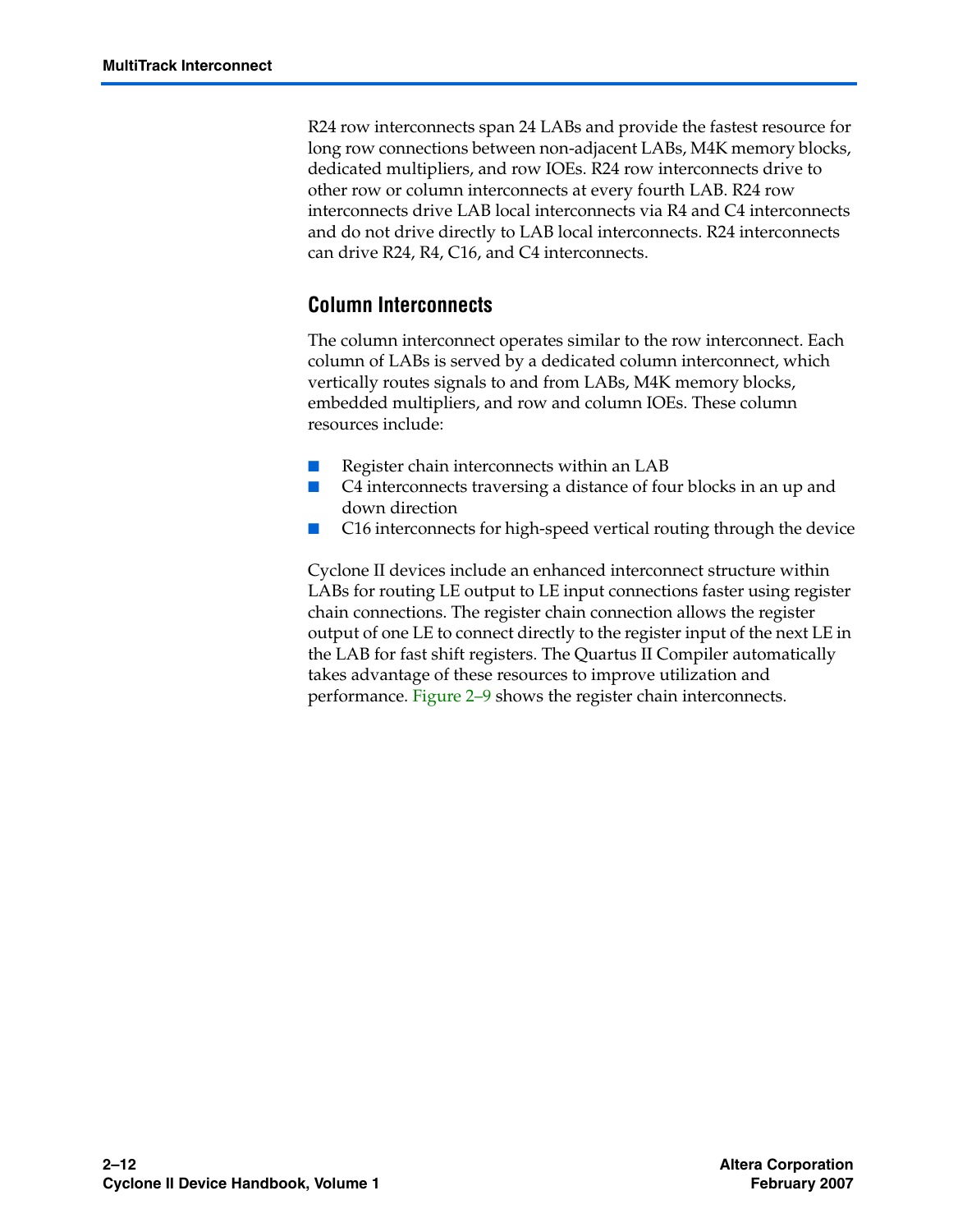

#### <span id="page-12-0"></span>*Figure 2–9. Register Chain Interconnects*

The C4 interconnects span four LABs, M4K blocks, or embedded multipliers up or down from a source LAB. Every LAB has its own set of C4 interconnects to drive either up or down. [Figure 2–10](#page-13-0) shows the C4 interconnect connections from an LAB in a column. The C4 interconnects can drive and be driven by all types of architecture blocks, including PLLs, M4K memory blocks, embedded multiplier blocks, and column and row IOEs. For LAB interconnection, a primary LAB or its LAB neighbor (see [Figure 2–10\)](#page-13-0) can drive a given C4 interconnect. C4 interconnects can drive each other to extend their range as well as drive row interconnects for column-to-column connections.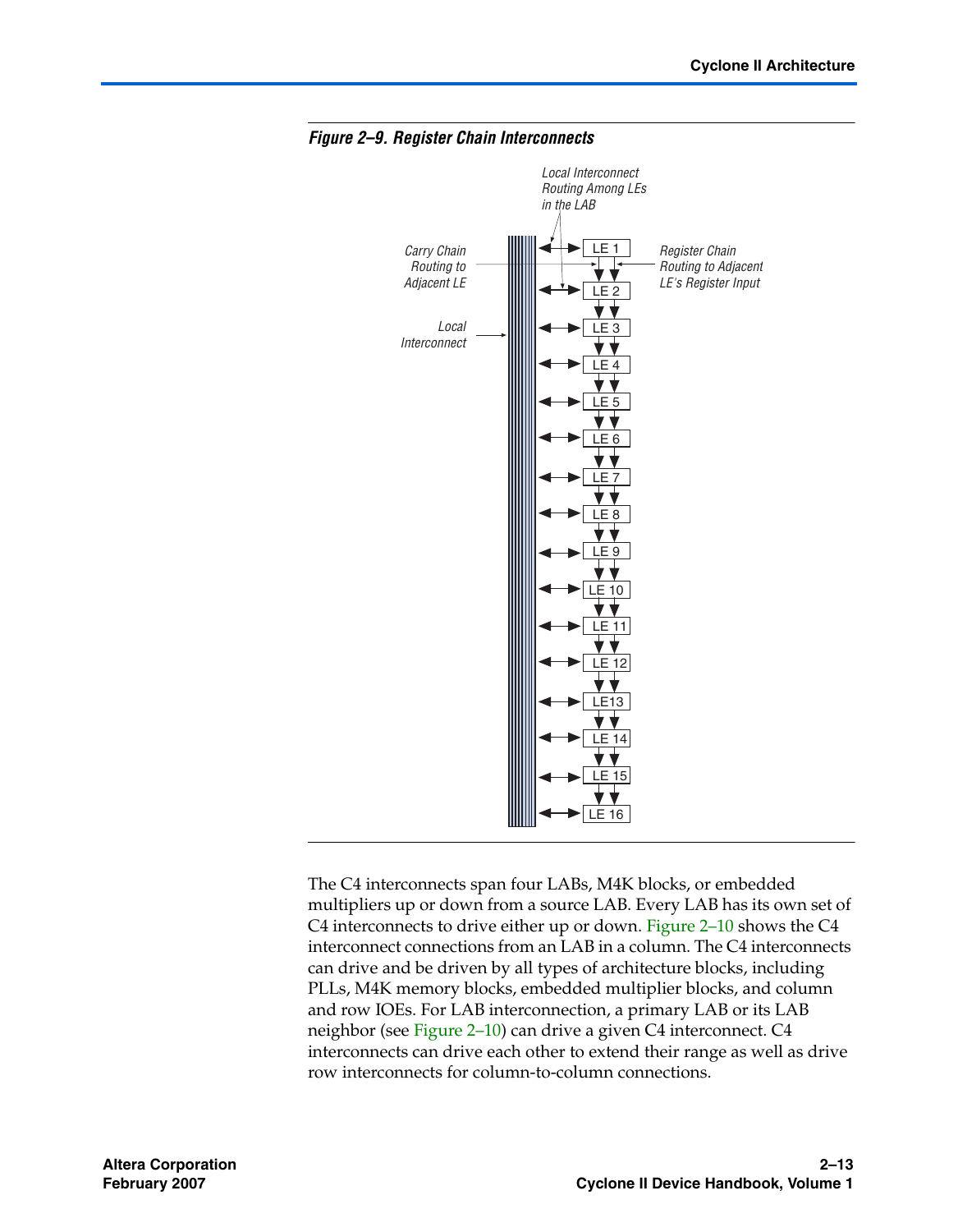

<span id="page-13-0"></span>*Figure 2–10. C4 Interconnect Connections [Note \(1\)](#page-13-1)*

*Note to [Figure 2–10:](#page-13-0)*

<span id="page-13-1"></span>(1) Each C4 interconnect can drive either up or down four rows.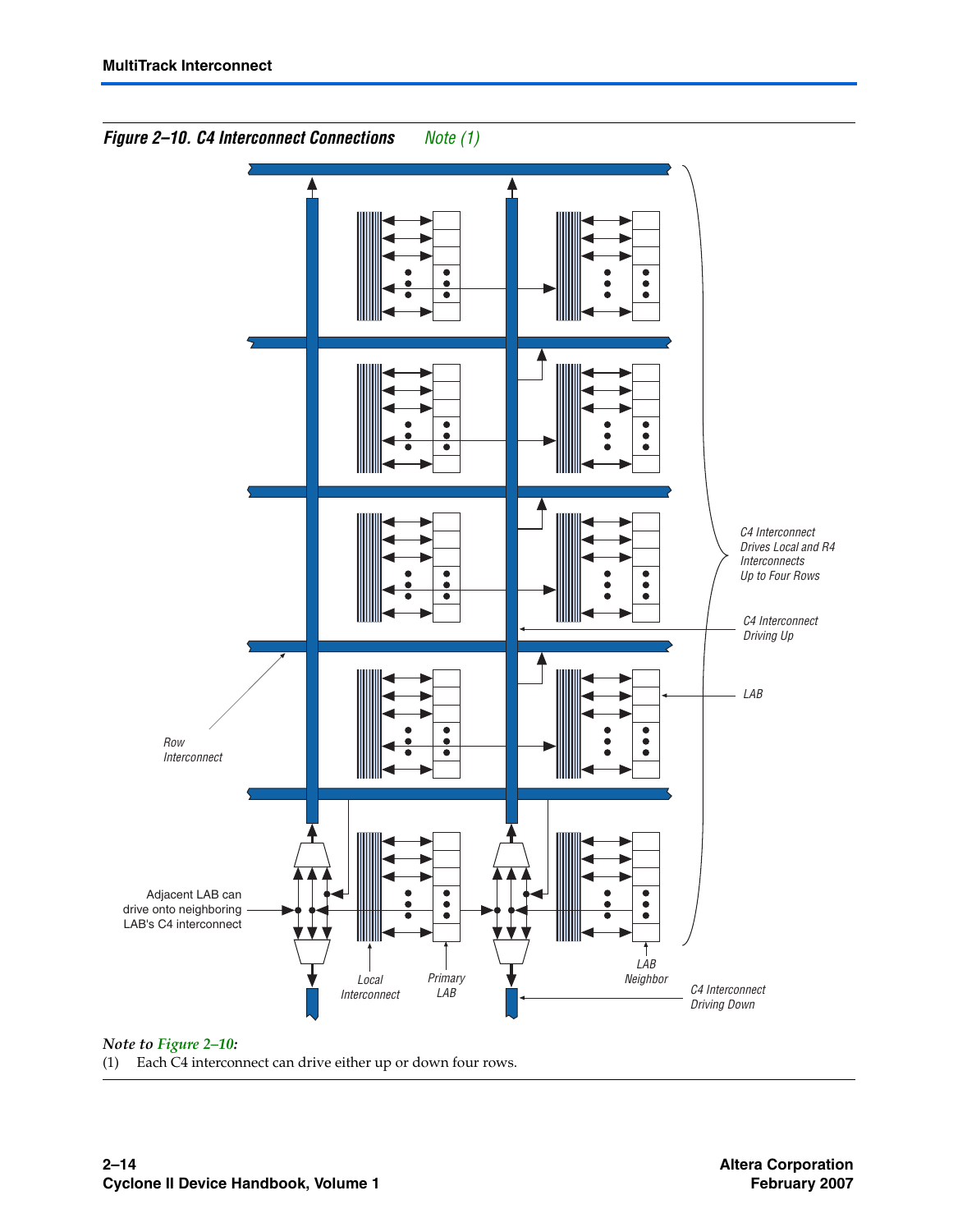C16 column interconnects span a length of 16 LABs and provide the fastest resource for long column connections between LABs, M4K memory blocks, embedded multipliers, and IOEs. C16 column interconnects drive to other row and column interconnects at every fourth LAB. C16 column interconnects drive LAB local interconnects via C4 and R4 interconnects and do not drive LAB local interconnects directly. C16 interconnects can drive R24, R4, C16, and C4 interconnects.

### **Device Routing**

All embedded blocks communicate with the logic array similar to LAB-to-LAB interfaces. Each block (for example, M4K memory, embedded multiplier, or PLL) connects to row and column interconnects and has local interconnect regions driven by row and column interconnects. These blocks also have direct link interconnects for fast connections to and from a neighboring LAB.

[Table 2–1](#page-14-0) shows the Cyclone II device's routing scheme.

<span id="page-14-0"></span>

| Table 2-1. Cyclone II Device Routing Scheme (Part 1 of 2) |                    |                           |                          |                 |                  |                 |                  |              |               |                            |   |              |         |
|-----------------------------------------------------------|--------------------|---------------------------|--------------------------|-----------------|------------------|-----------------|------------------|--------------|---------------|----------------------------|---|--------------|---------|
|                                                           | <b>Destination</b> |                           |                          |                 |                  |                 |                  |              |               |                            |   |              |         |
| <b>Source</b>                                             | Register Chain     | <b>Local Interconnect</b> | Direct Link Interconnect | R4 Interconnect | R24 Interconnect | C4 Interconnect | C16 Interconnect | 쁰            | M4K RAM Block | <b>Embedded Multiplier</b> | 빈 | Column IOE   | Row IOE |
| Register<br>Chain                                         |                    |                           |                          |                 |                  |                 |                  | $\checkmark$ |               |                            |   |              |         |
| Local<br>Interconnect                                     |                    |                           |                          |                 |                  |                 |                  | $\checkmark$ | $\checkmark$  | $\checkmark$               |   | $\checkmark$ |         |
| <b>Direct Link</b><br>Interconnect                        |                    | ✓                         |                          |                 |                  |                 |                  |              |               |                            |   |              |         |
| R <sub>4</sub><br>Interconnect                            |                    | $\checkmark$              |                          | $\checkmark$    | $\checkmark$     |                 | $\checkmark$     |              |               |                            |   |              |         |
| R <sub>24</sub><br>Interconnect                           |                    |                           |                          | $\checkmark$    | $\checkmark$     |                 |                  |              |               |                            |   |              |         |
| C <sub>4</sub><br>Interconnect                            |                    | $\checkmark$              |                          | $\checkmark$    | $\checkmark$     |                 | $\checkmark$     |              |               |                            |   |              |         |
| C16<br>Interconnect                                       |                    |                           |                          | $\checkmark$    |                  |                 | $\checkmark$     |              |               |                            |   |              |         |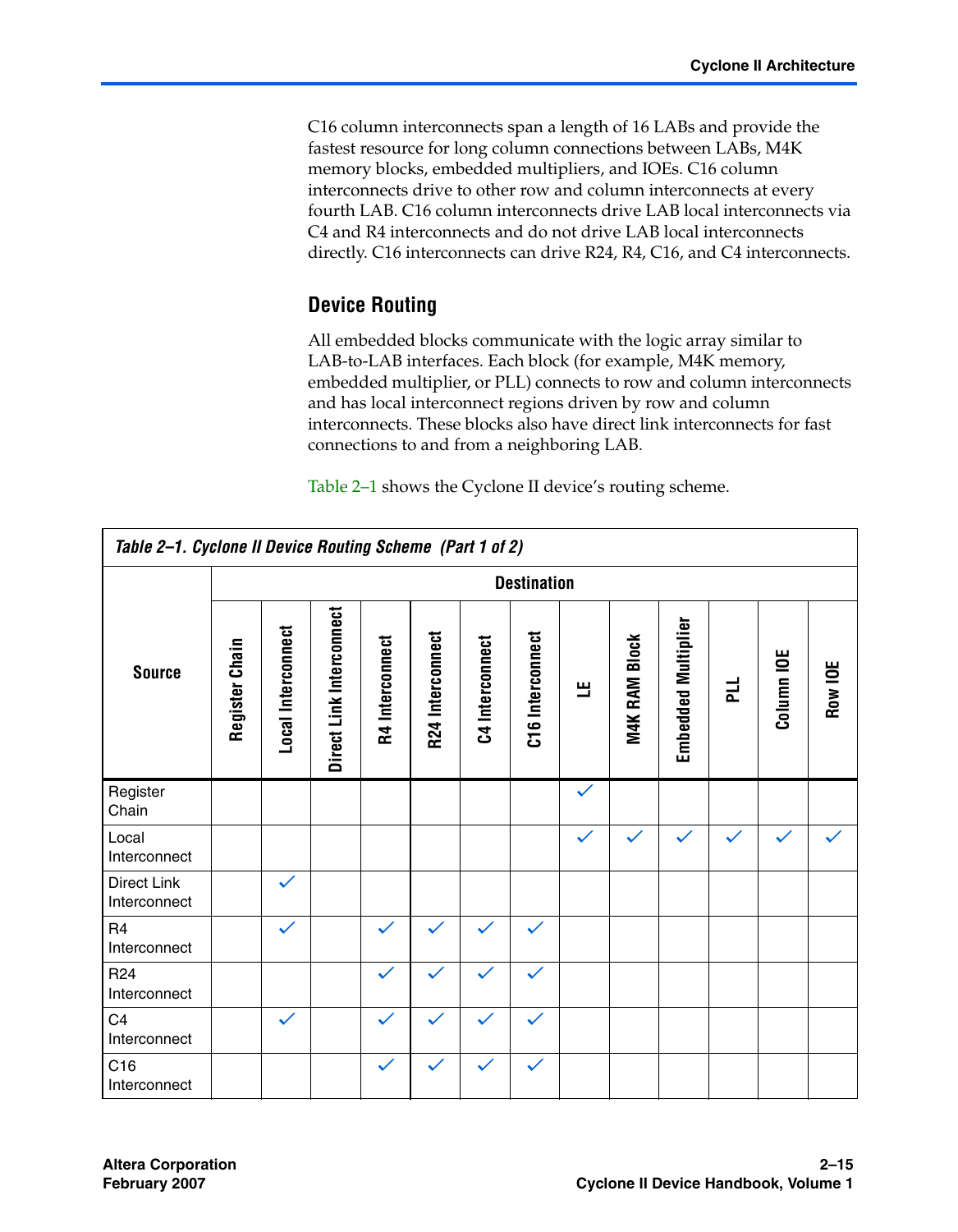|                            | Table 2-1. Cyclone II Device Routing Scheme (Part 2 of 2) |                    |                          |                 |                  |                 |                  |   |                      |                     |   |            |         |
|----------------------------|-----------------------------------------------------------|--------------------|--------------------------|-----------------|------------------|-----------------|------------------|---|----------------------|---------------------|---|------------|---------|
|                            |                                                           | <b>Destination</b> |                          |                 |                  |                 |                  |   |                      |                     |   |            |         |
| <b>Source</b>              | Register Chain                                            | Local Interconnect | Direct Link Interconnect | R4 Interconnect | R24 Interconnect | C4 Interconnect | C16 Interconnect | щ | <b>M4K RAM Block</b> | Embedded Multiplier | 긅 | Column IOE | Row IOE |
| LE.                        | $\checkmark$                                              | $\checkmark$       | $\checkmark$             | $\checkmark$    |                  | $\checkmark$    |                  |   |                      |                     |   |            |         |
| M4K memory<br><b>Block</b> |                                                           | $\checkmark$       | $\checkmark$             | $\checkmark$    |                  | $\checkmark$    |                  |   |                      |                     |   |            |         |
| Embedded<br>Multipliers    |                                                           | ✓                  |                          | $\checkmark$    |                  | $\checkmark$    |                  |   |                      |                     |   |            |         |
| PLL                        |                                                           |                    | $\checkmark$             | $\checkmark$    |                  | $\checkmark$    |                  |   |                      |                     |   |            |         |
| Column IOE                 |                                                           |                    |                          |                 |                  | $\checkmark$    | $\checkmark$     |   |                      |                     |   |            |         |
| Row IOE                    |                                                           |                    | $\checkmark$             | $\checkmark$    | $\checkmark$     | $\checkmark$    |                  |   |                      |                     |   |            |         |

## <span id="page-15-0"></span>**Global Clock Network & Phase-Locked Loops**

Cyclone II devices provide global clock networks and up to four PLLs for a complete clock management solution. Cyclone II clock network features include:

- Up to 16 global clock networks
- Up to four PLLs
- Global clock network dynamic clock source selection
- Global clock network dynamic enable and disable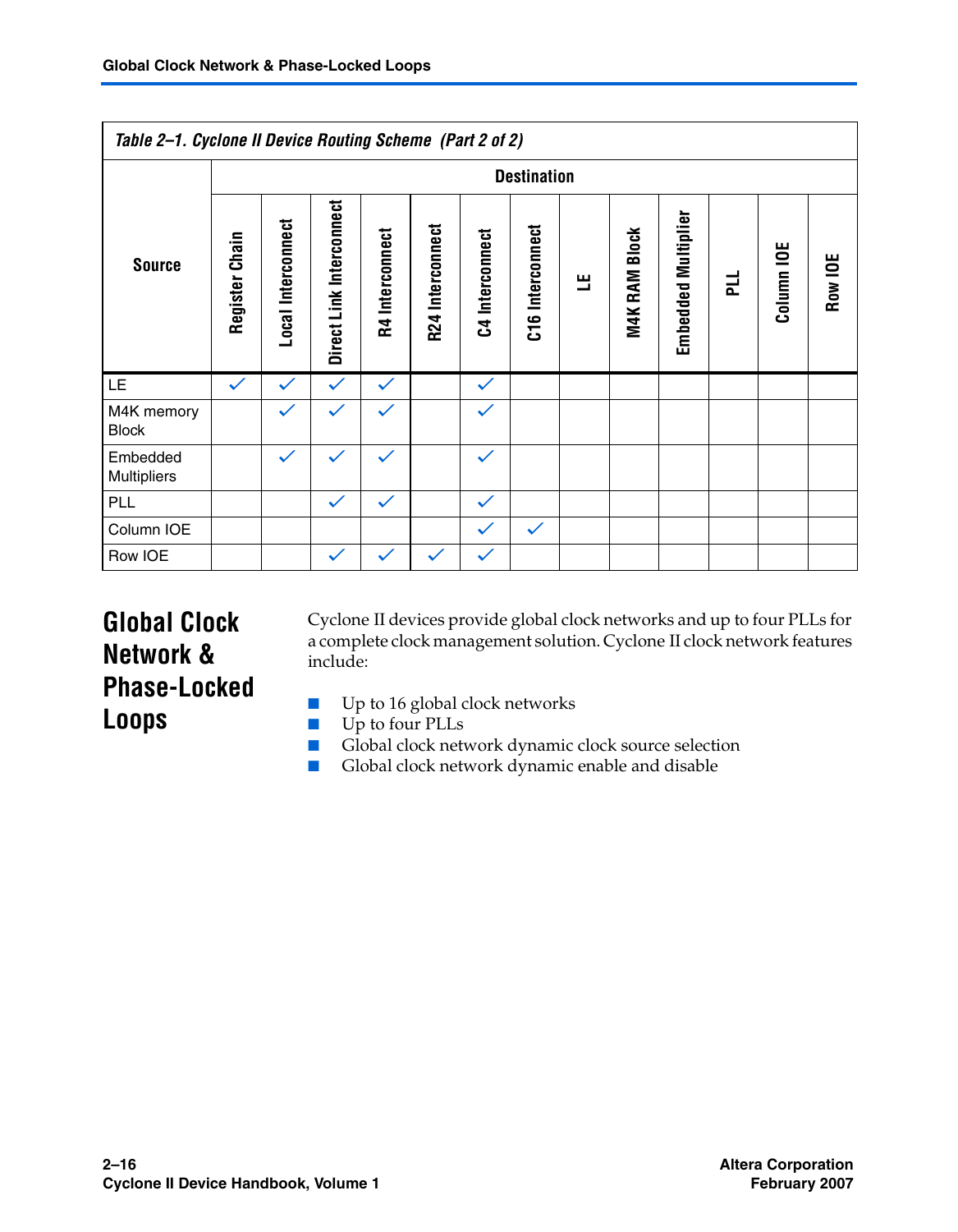Each global clock network has a clock control block to select from a number of input clock sources (PLL clock outputs, CLK[] pins, DPCLK[] pins, and internal logic) to drive onto the global clock network. [Table 2–2](#page-16-0) lists how many PLLs, CLK[] pins, DPCLK[] pins, and global clock networks are available in each Cyclone II device. CLK[] pins are dedicated clock pins and DPCLK[] pins are dual-purpose clock pins.

<span id="page-16-0"></span>

| Table 2-2. Cyclone II Device Clock Resources |                          |                              |                                |                                                     |  |  |
|----------------------------------------------|--------------------------|------------------------------|--------------------------------|-----------------------------------------------------|--|--|
| <b>Device</b>                                | Number of<br><b>PLLs</b> | Number of<br><b>CLK Pins</b> | Number of<br><b>DPCLK Pins</b> | Number of<br><b>Global Clock</b><br><b>Networks</b> |  |  |
| EP <sub>2</sub> C <sub>5</sub>               | 2                        | 8                            | 8                              | 8                                                   |  |  |
| EP <sub>2</sub> C <sub>8</sub>               | $\overline{2}$           | 8                            | 8                              | 8                                                   |  |  |
| EP2C15                                       | $\overline{4}$           | 16                           | 20                             | 16                                                  |  |  |
| EP2C20                                       | $\overline{4}$           | 16                           | 20                             | 16                                                  |  |  |
| EP2C35                                       | 4                        | 16                           | 20                             | 16                                                  |  |  |
| EP2C50                                       | 4                        | 16                           | 20                             | 16                                                  |  |  |
| EP2C70                                       | 4                        | 16                           | 20                             | 16                                                  |  |  |

[Figures 2–11](#page-17-0) and [2–12](#page-18-0) show the location of the Cyclone II PLLs, CLK[] inputs, DPCLK[] pins, and clock control blocks.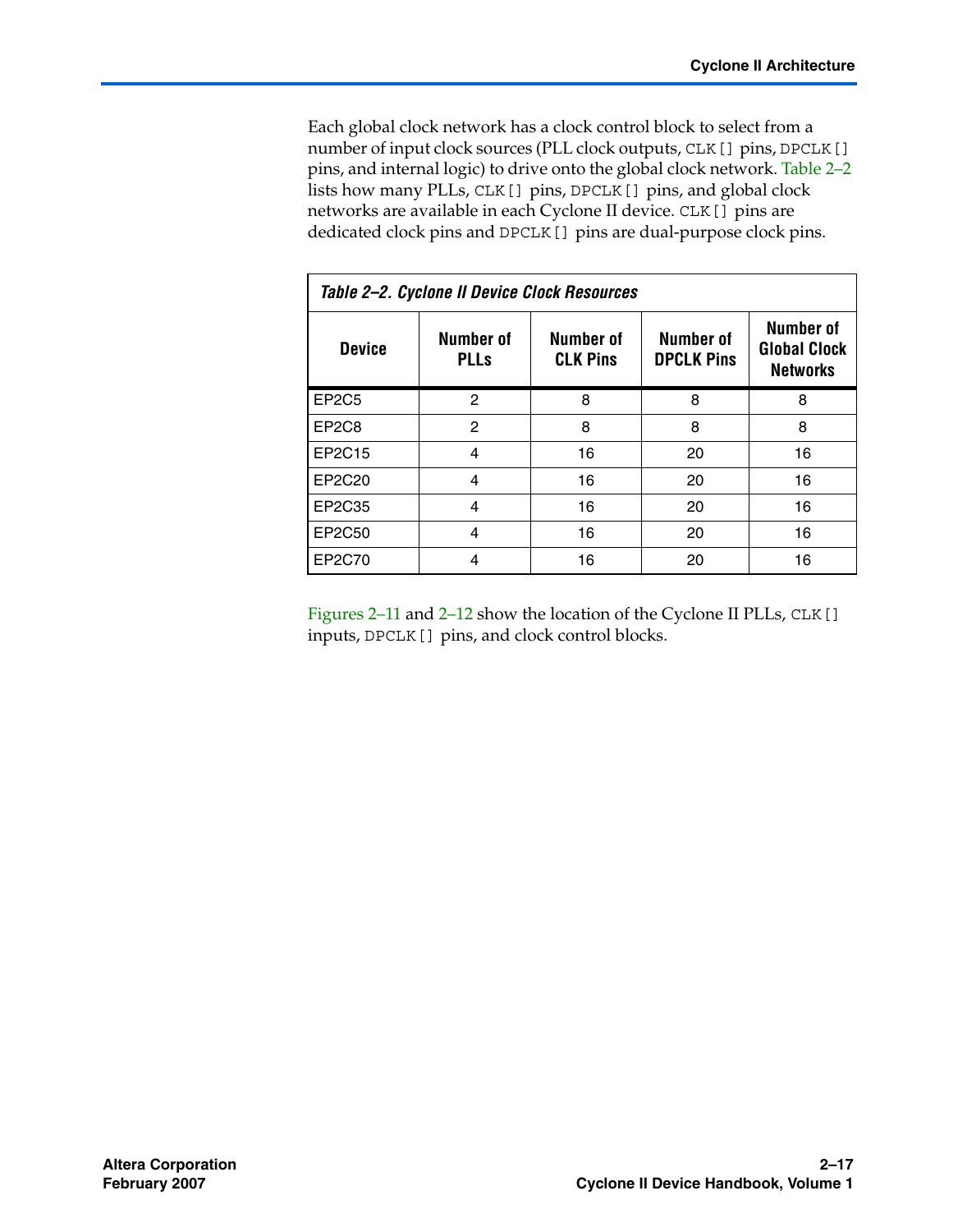

<span id="page-17-0"></span>*Figure 2–11. EP2C5 & EP2C8 PLL, CLK[], DPCLK[] & Clock Control Block Locations*

(1) There are four clock control blocks on each side.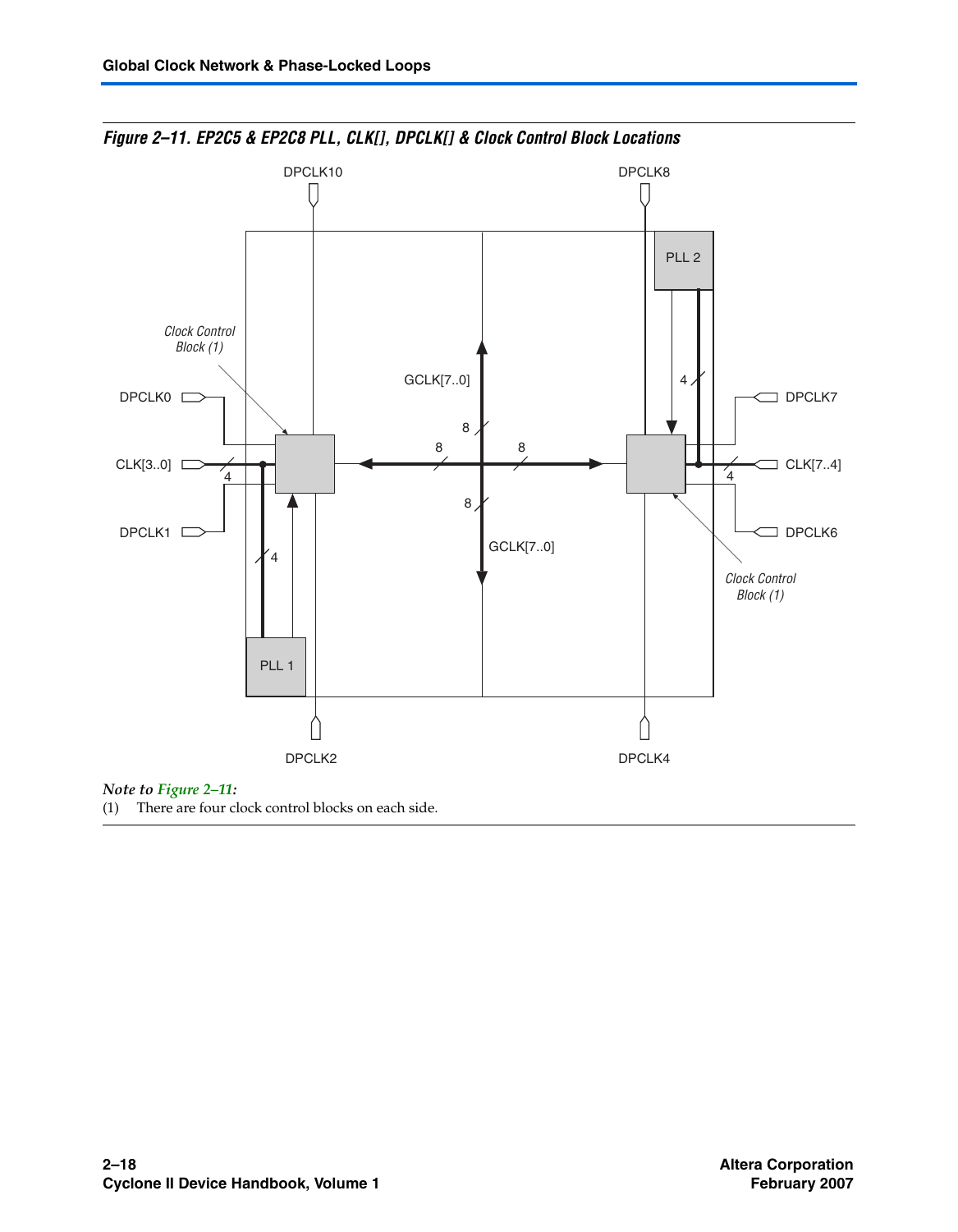

<span id="page-18-0"></span>*Figure 2–12. EP2C15 & Larger PLL, CLK[], DPCLK[] & Clock Control Block Locations*

#### *Notes to [Figure 2–12](#page-18-0):*

- (1) There are four clock control blocks on each side.<br>(2) Only one of the corner CDPCLK pins in each corne
- (2) Only one of the corner CDPCLK pins in each corner can feed the clock control block at a time. The other CDPCLK pins can be used as general-purpose I/O pins.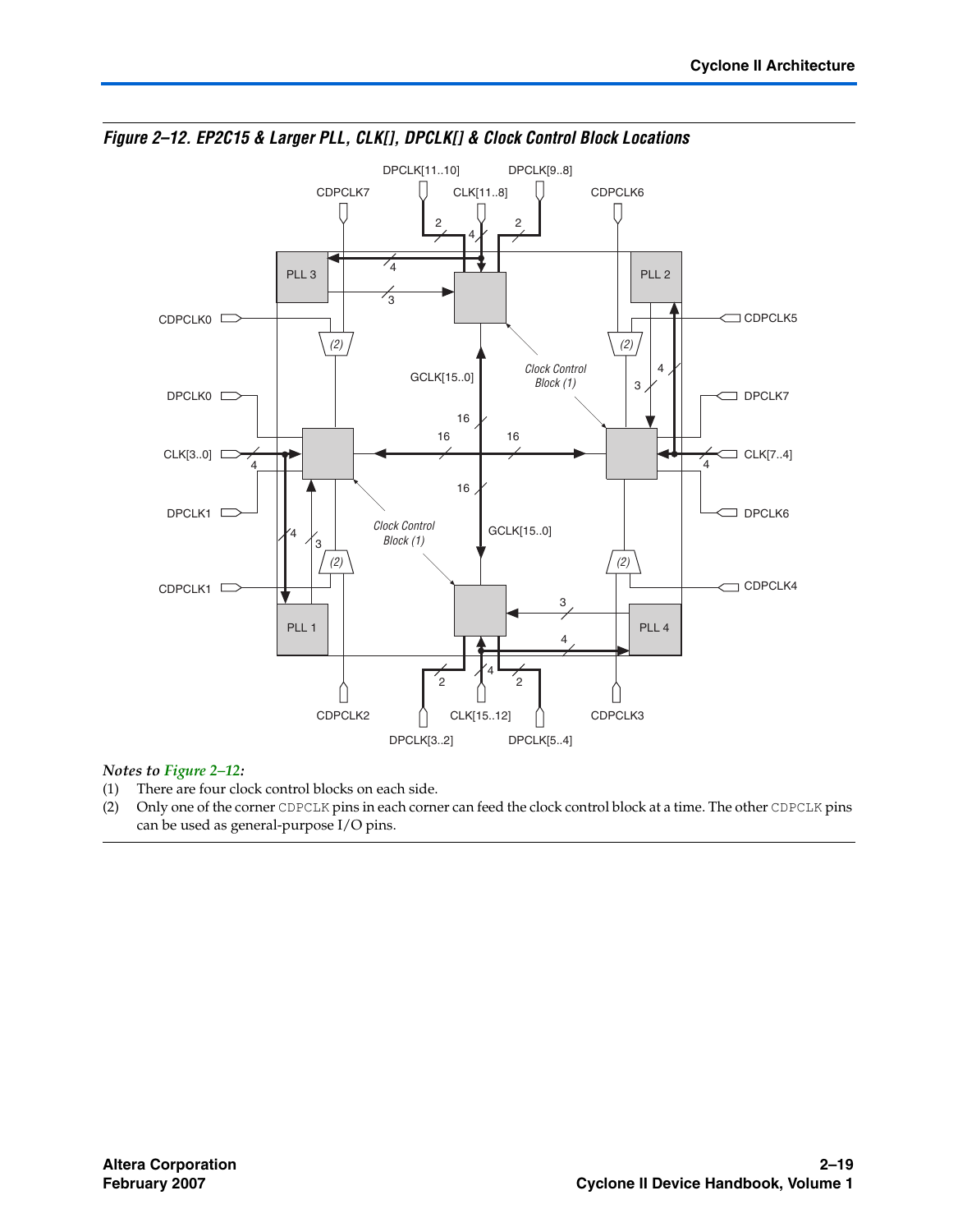### **Dedicated Clock Pins**

Larger Cyclone II devices (EP2C15 and larger devices) have 16 dedicated clock pins (CLK[15..0], four pins on each side of the device). Smaller Cyclone II devices (EP2C5 and EP2C8 devices) have eight dedicated clock pins (CLK[7..0], four pins on left and right sides of the device). These CLK pins drive the global clock network (GCLK), as shown in [Figures 2–11](#page-17-0) and [2–12.](#page-18-0)

If the dedicated clock pins are not used to feed the global clock networks, they can be used as general-purpose input pins to feed the logic array using the MultiTrack interconnect. However, if they are used as generalpurpose input pins, they do not have support for an I/O register and must use LE-based registers in place of an I/O register.

### **Dual-Purpose Clock Pins**

Cyclone II devices have either 20 dual-purpose clock pins, DPCLK[19..0] or 8 dual-purpose clock pins, DPCLK[7..0]. In the larger Cyclone II devices (EP2C15 devices and higher), there are 20 DPCLK pins; four on the left and right sides and six on the top and bottom of the device. The corner CDPCLK pins are first multiplexed before they drive into the clock control block. Since the signals pass through a multiplexer before feeding the clock control block, these signals incur more delay to the clock control block than other DPCLK pins that directly feed the clock control block. In the smaller Cyclone II devices (EP2C5 and EP2C8 devices), there are eight DPCLK pins; two on each side of the device (see [Figures 2–11](#page-17-0) and [2–12\)](#page-18-0).

A programmable delay chain is available from the DPCLK pin to its fanout destinations. To set the propagation delay from the DPCLK pin to its fan-out destinations, use the **Input Delay from Dual-Purpose Clock Pin to Fan-Out Destinations** assignment in the Quartus II software.

These dual-purpose pins can connect to the global clock network for high-fanout control signals such as clocks, asynchronous clears, presets, and clock enables, or protocol control signals such as TRDY and IRDY for PCI, or DQS signals for external memory interfaces.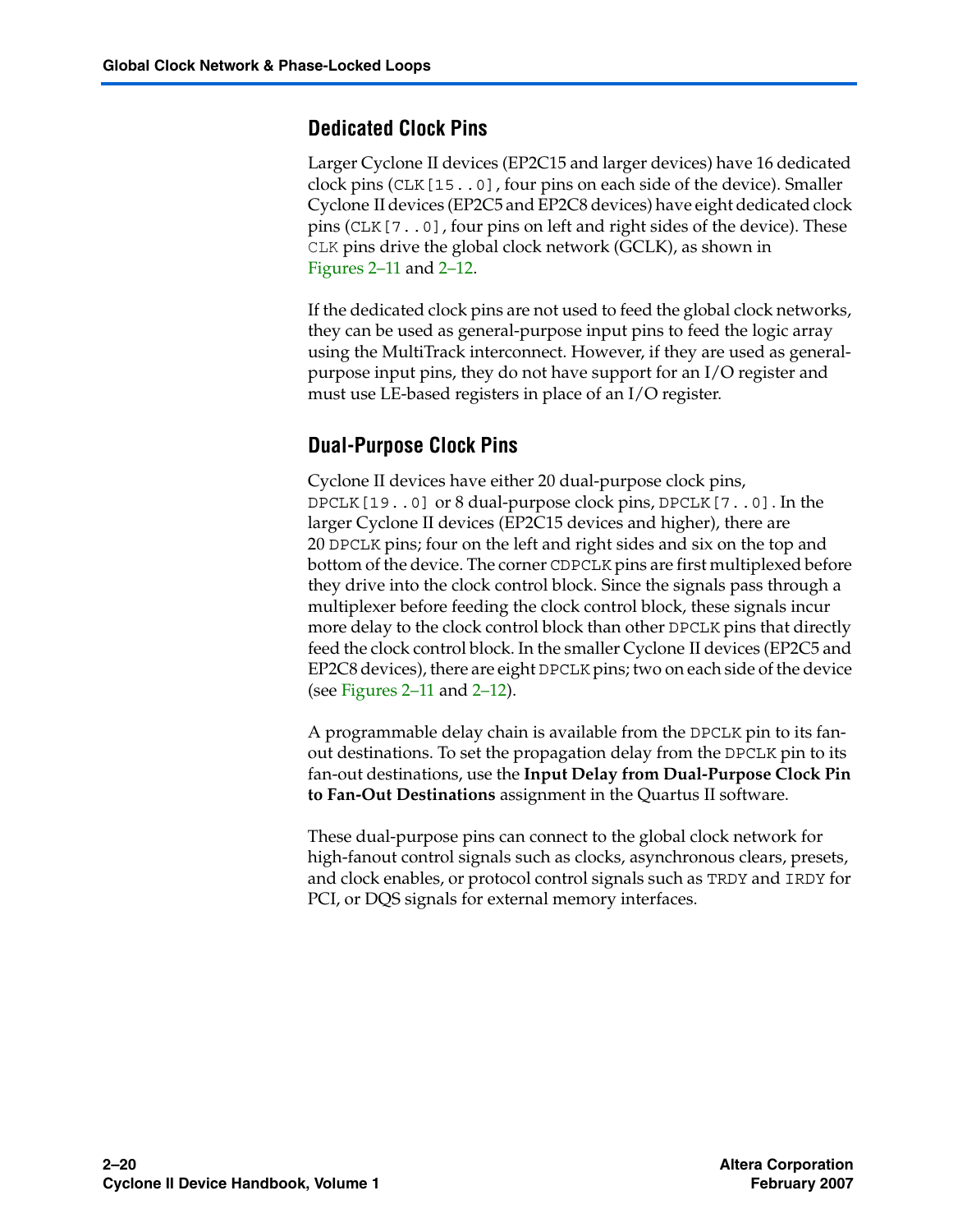### **Global Clock Network**

The 16 or 8 global clock networks drive throughout the entire device. Dedicated clock pins (CLK[]), PLL outputs, the logic array, and dual-purpose clock (DPCLK[]) pins can also drive the global clock network.

The global clock network can provide clocks for all resources within the device, such as IOEs, LEs, memory blocks, and embedded multipliers. The global clock lines can also be used for control signals, such as clock enables and synchronous or asynchronous clears fed from the external pin, or DQS signals for DDR SDRAM or QDRII SRAM interfaces. Internal logic can also drive the global clock network for internally generated global clocks and asynchronous clears, clock enables, or other control signals with large fan-out.

### *Clock Control Block*

There is a clock control block for each global clock network available in Cyclone II devices. The clock control blocks are arranged on the device periphery and there are a maximum of 16 clock control blocks available per Cyclone II device. The larger Cyclone II devices (EP2C15 devices and larger) have 16 clock control blocks, four on each side of the device. The smaller Cyclone II devices (EP2C5 and EP2C8 devices) have eight clock control blocks, four on the left and right sides of the device.

The control block has these functions:

- Dynamic global clock network clock source selection
- Dynamic enable/disable of the global clock network

In Cyclone II devices, the dedicated CLK[] pins, PLL counter outputs, DPCLK[] pins, and internal logic can all feed the clock control block. The output from the clock control block in turn feeds the corresponding global clock network.

The following sources can be inputs to a given clock control block:

- Four clock pins on the same side as the clock control block
- Three PLL clock outputs from a PLL
- Four DPCLK pins (including CDPCLK pins) on the same side as the clock control block
- Four internally-generated signals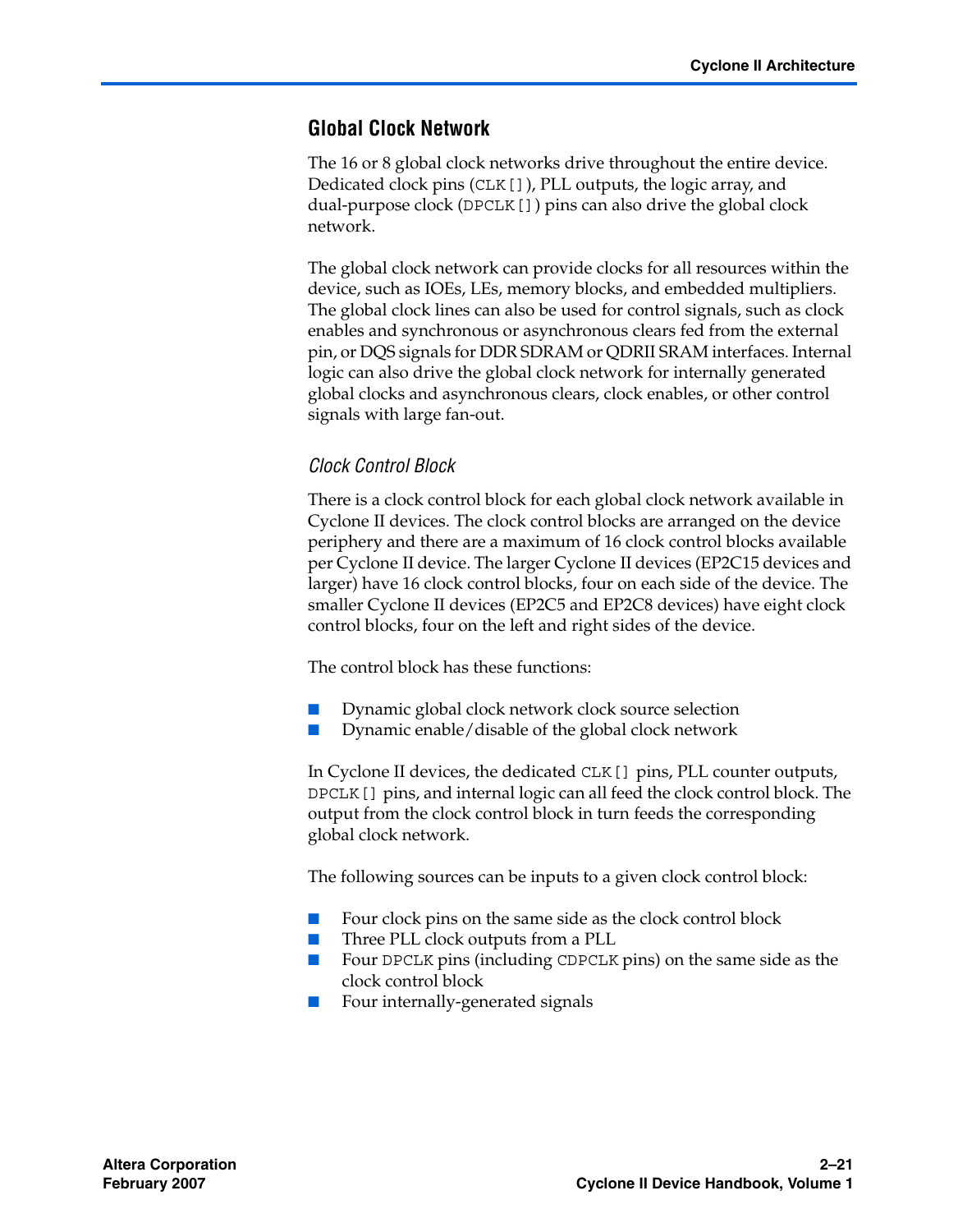Of the sources listed, only two clock pins, two PLL clock outputs, one DPCLK pin, and one internally-generated signal are chosen to drive into a clock control block. [Figure 2–13](#page-21-0) shows a more detailed diagram of the clock control block. Out of these six inputs, the two clock input pins and two PLL outputs can be dynamic selected to feed a global clock network. The clock control block supports static selection of DPCLK and the signal from internal logic.

<span id="page-21-0"></span>*Figure 2–13. Clock Control Block*



#### *Notes to [Figure 2–13](#page-21-0):*

- (1) The CLKSWITCH signal can either be set through the configuration file or it can be dynamically set when using the manual PLL switchover feature. The output of the multiplexer is the input reference clock  $(f_{IN})$  for the PLL.
- (2) The CLKSELECT[1..0] signals are fed by internal logic and can be used to dynamically select the clock source for the global clock network when the device is in user mode.
- (3) The static clock select signals are set in the configuration file and cannot be dynamically controlled when the device is in user mode.
- (4) Internal logic can be used to enabled or disabled the global clock network in user mode.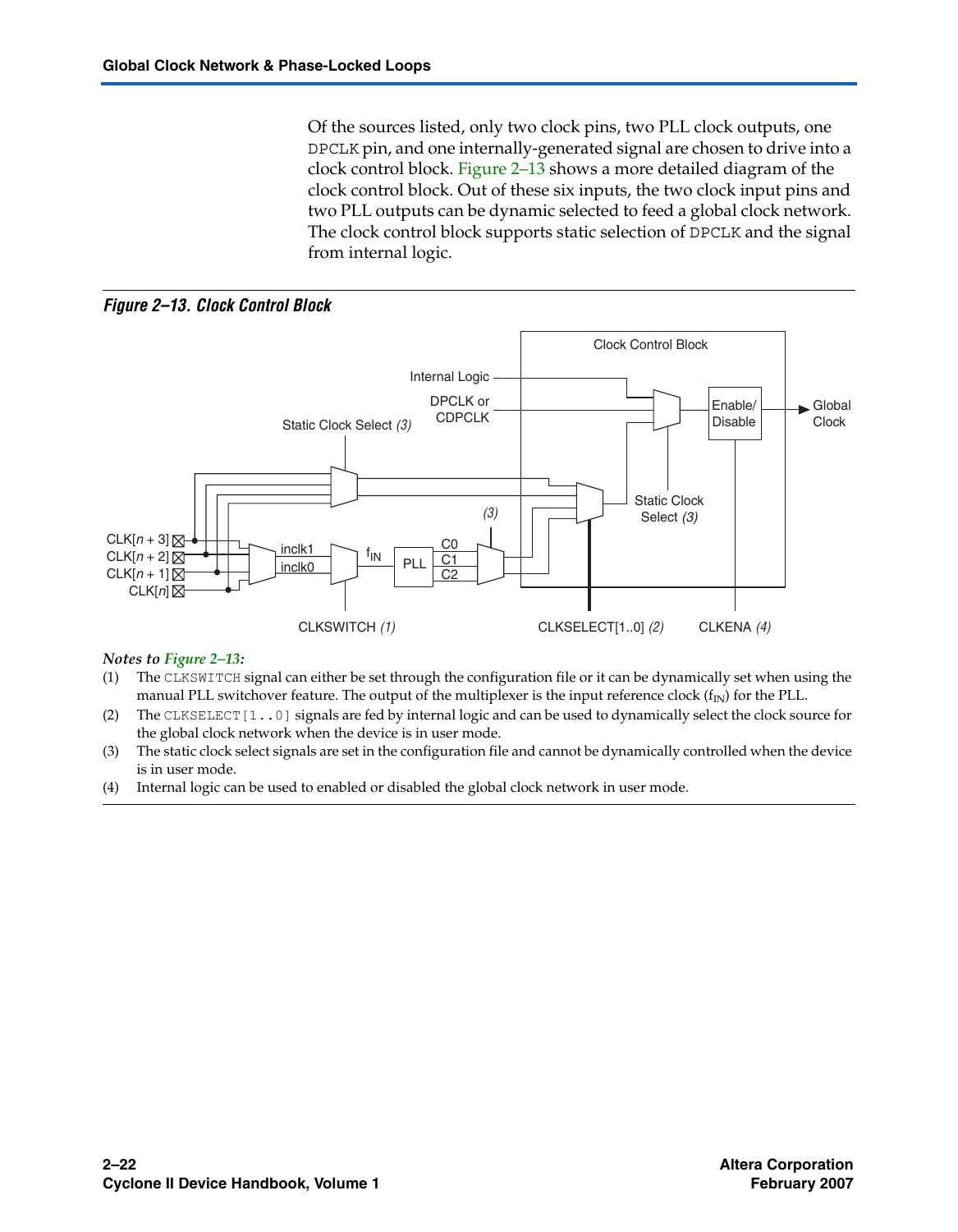### **Global Clock Network Distribution**

Cyclone II devices contains 16 global clock networks. The device uses multiplexers with these clocks to form six-bit buses to drive column IOE clocks, LAB row clocks, or row IOE clocks (see [Figure 2–14\)](#page-22-0). Another multiplexer at the LAB level selects two of the six LAB row clocks to feed the LE registers within the LAB.

<span id="page-22-0"></span>*Figure 2–14. Global Clock Network Multiplexers*



LAB row clocks can feed LEs, M4K memory blocks, and embedded multipliers. The LAB row clocks also extend to the row I/O clock regions.

IOE clocks are associated with row or column block regions. Only six global clock resources feed to these row and column regions. [Figure 2–15](#page-23-0) shows the I/O clock regions.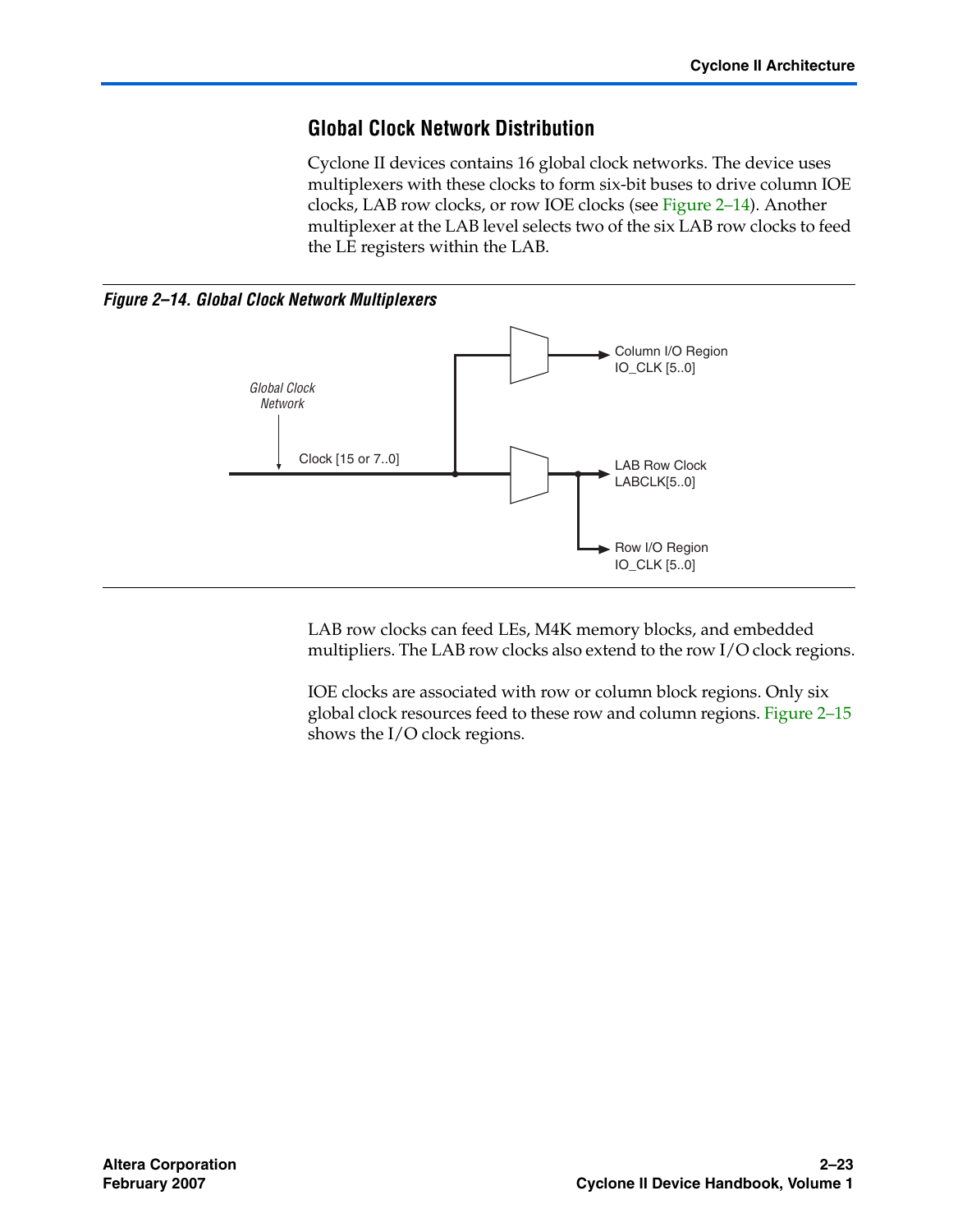<span id="page-23-0"></span>



For more information on the global clock network and the clock control block, see the *PLLs in Cyclone II Devices* chapter in Volume 1 of the *Cyclone II Device Handbook*.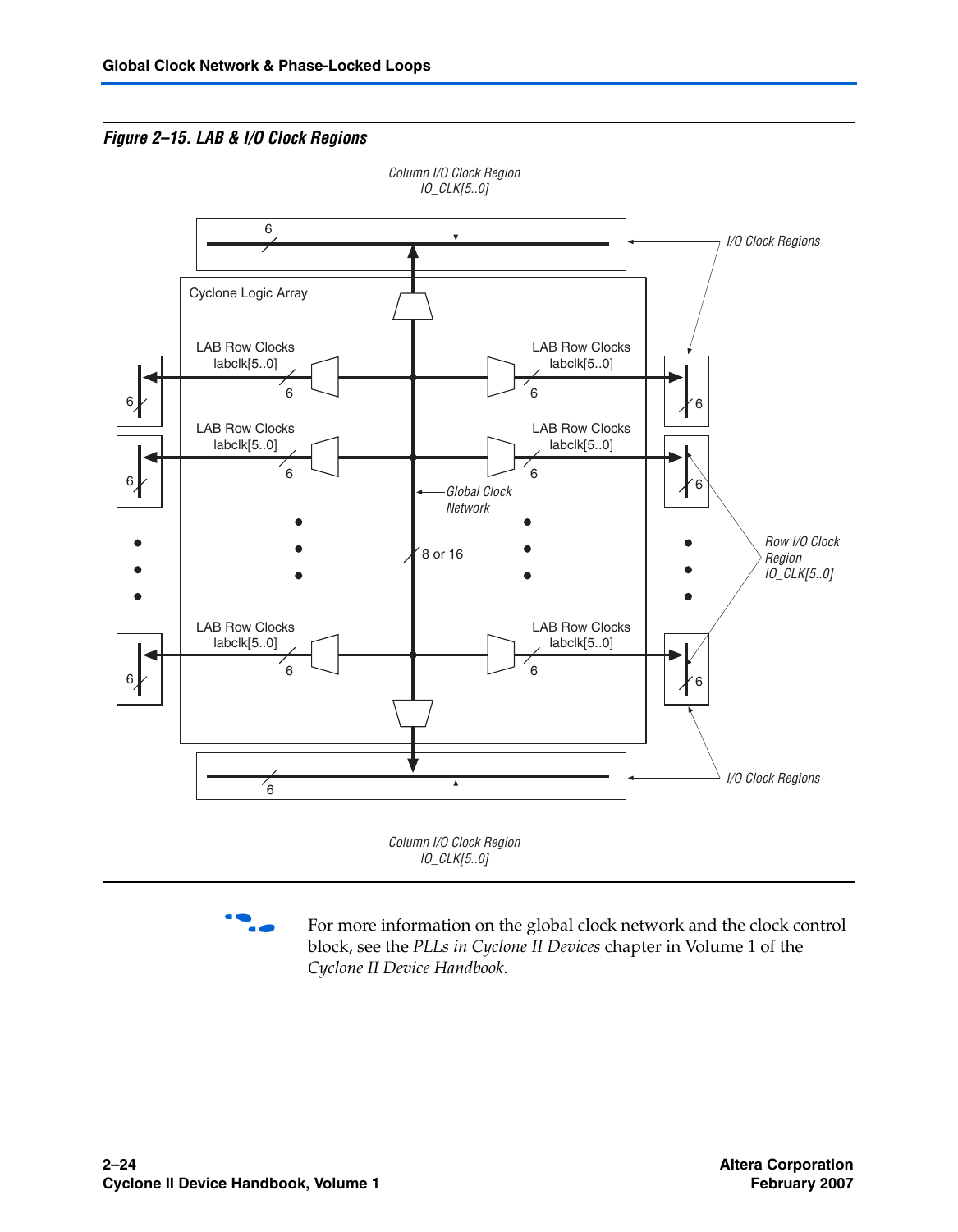### **PLLs**

Cyclone II PLLs provide general-purpose clocking as well as support for the following features:

- Clock multiplication and division
- Phase shifting
- Programmable duty cycle
- Up to three internal clock outputs
- One dedicated external clock output
- Clock outputs for differential I/O support
- Manual clock switchover
- Gated lock signal
- Three different clock feedback modes
- Control signals

Cyclone II devices contain either two or four PLLs. [Table 2–3](#page-24-0) shows the PLLs available for each Cyclone II device.

<span id="page-24-0"></span>

| Table 2-3. Cyclone II Device PLL Availability |      |                  |      |      |
|-----------------------------------------------|------|------------------|------|------|
| <b>Device</b>                                 | PLL1 | PLL <sub>2</sub> | PLL3 | PLL4 |
| EP <sub>2</sub> C <sub>5</sub>                |      |                  |      |      |
| EP <sub>2</sub> C <sub>8</sub>                |      |                  |      |      |
| EP2C15                                        |      |                  |      |      |
| EP2C20                                        |      |                  |      |      |
| EP2C35                                        |      |                  |      |      |
| EP2C50                                        |      |                  |      |      |
| EP2C70                                        |      |                  |      |      |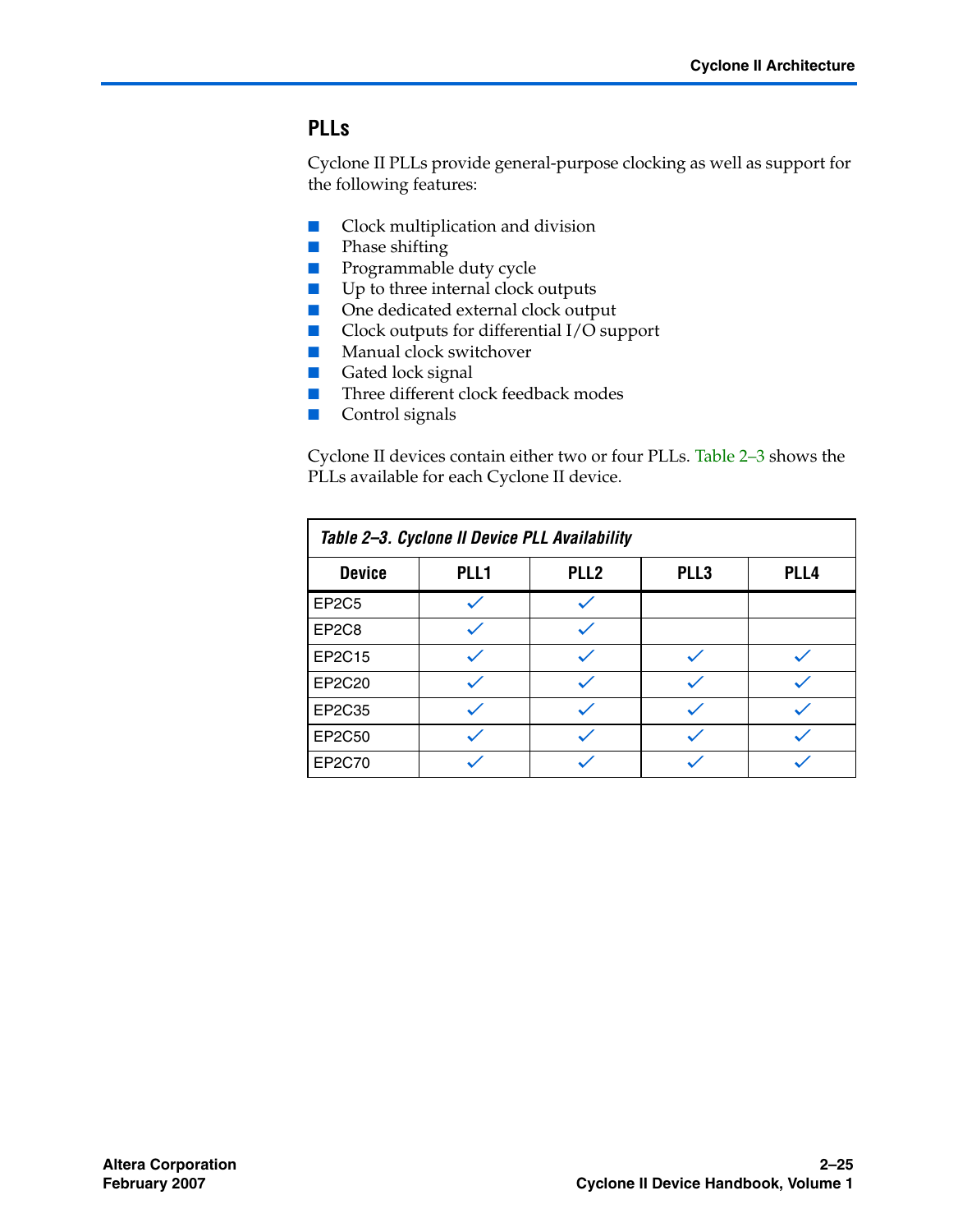<span id="page-25-0"></span>

| Table 2-4. Cyclone II PLL Features |                                                                                                                                                                                                                                                                                                                                                                                                                                                  |  |  |  |
|------------------------------------|--------------------------------------------------------------------------------------------------------------------------------------------------------------------------------------------------------------------------------------------------------------------------------------------------------------------------------------------------------------------------------------------------------------------------------------------------|--|--|--|
| <b>Feature</b>                     | <b>Description</b>                                                                                                                                                                                                                                                                                                                                                                                                                               |  |  |  |
| Clock multiplication and division  | $m / (n \times$ post-scale counter)<br>$m$ and post-scale counter values (C0 to C2) range from 1 to 32. $n$ ranges<br>from $1$ to $4$ .                                                                                                                                                                                                                                                                                                          |  |  |  |
| Phase shift                        | Cyclone II PLLs have an advanced clock shift capability that enables<br>programmable phase shifts in increments of at least 45°. The finest<br>resolution of phase shifting is determined by the voltage control oscillator<br>(VCO) period divided by 8 (for example, 1/1000 MHz/8 = down to 125-ps<br>increments).                                                                                                                             |  |  |  |
| Programmable duty cycle            | The programmable duty cycle allows PLLs to generate clock outputs with<br>a variable duty cycle. This feature is supported on each PLL post-scale<br>counter (C0-C2).                                                                                                                                                                                                                                                                            |  |  |  |
| Number of internal clock outputs   | The Cyclone II PLL has three outputs which can drive the global clock<br>network. One of these outputs (C2) can also drive a dedicated<br>PLL<#> OUT pin (single ended or differential).                                                                                                                                                                                                                                                         |  |  |  |
| Number of external clock outputs   | The C2 output drives a dedicated $PLL < \#$ > $OUT$ pin. If the C2 output is not<br>used to drive an external clock output, it can be used to drive the internal<br>global clock network. The C2 output can concurrently drive the external<br>clock output and internal global clock network.                                                                                                                                                   |  |  |  |
| Manual clock switchover            | The Cyclone II PLLs support manual switchover of the reference clock<br>through internal logic. This enables you to switch between two reference<br>input clocks during user mode for applications that may require clock<br>redundancy or support for clocks with two different frequencies.                                                                                                                                                    |  |  |  |
| Gated lock signal                  | The lock output indicates that there is a stable clock output signal in phase<br>with the reference clock. Cyclone II PLLs include a programmable counter<br>that holds the lock signal low for a user-selected number of input clock<br>transitions, allowing the PLL to lock before enabling the locked signal.<br>Either a gated locked signal or an ungated locked signal from the locked<br>port can drive internal logic or an output pin. |  |  |  |
| Clock feedback modes               | In zero delay buffer mode, the external clock output pin is phase-aligned<br>with the clock input pin for zero delay.<br>In normal mode, the PLL compensates for the internal global clock network<br>delay from the input clock pin to the clock port of the IOE output registers<br>or registers in the logic array.<br>In no compensation mode, the PLL does not compensate for any clock<br>networks.                                        |  |  |  |
| Control signals                    | The pllenable signal enables and disables the PLLs.<br>The areset signal resets/resynchronizes the inputs for each PLL.<br>The pfdena signal controls the phase frequency detector (PFD) output<br>with a programmable gate.                                                                                                                                                                                                                     |  |  |  |

[Table 2–4](#page-25-0) describes the PLL features in Cyclone II devices.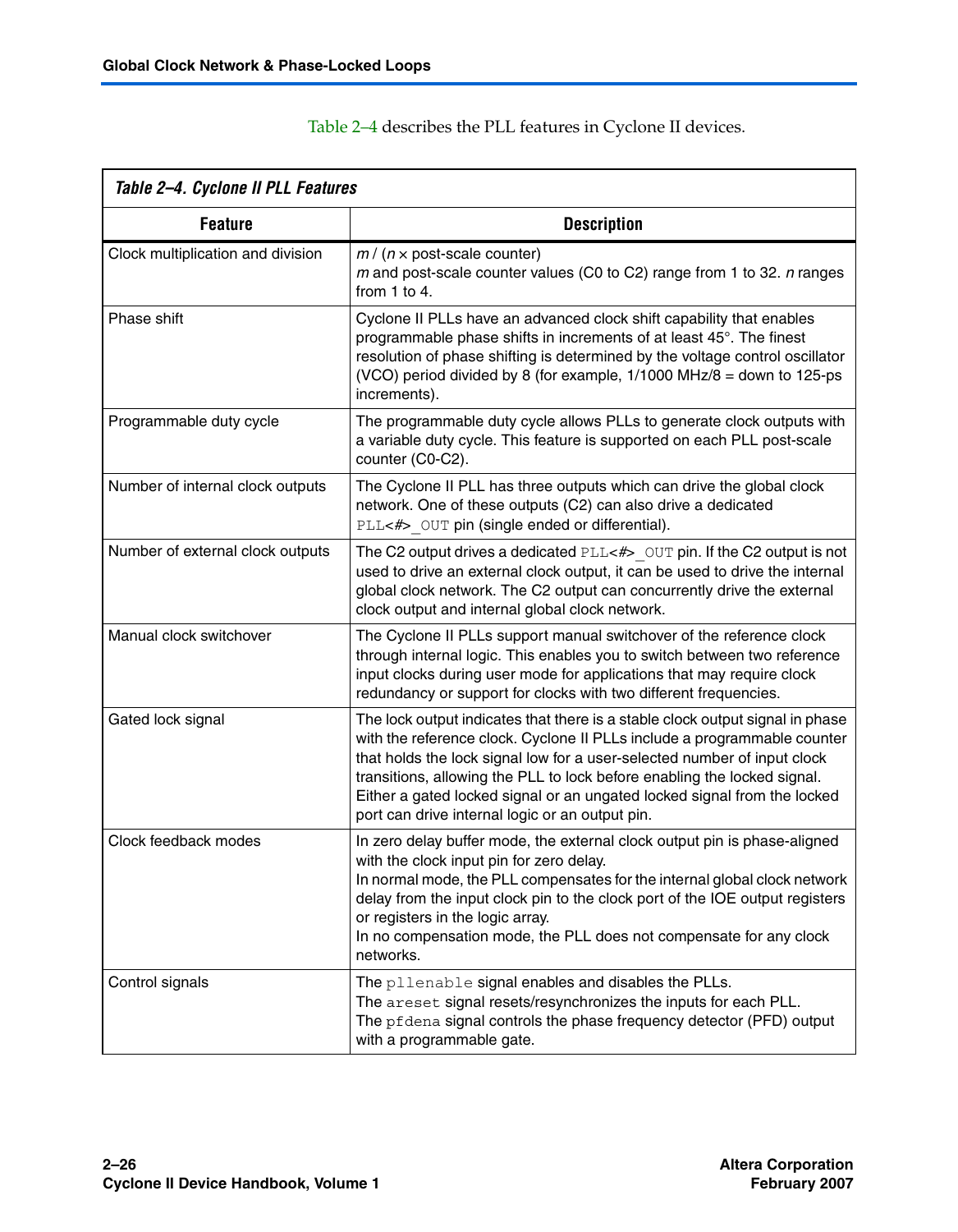<span id="page-26-0"></span>

### [Figure 2–16](#page-26-0) shows a block diagram of the Cyclone II PLL.

#### *Notes to [Figure 2–16](#page-26-0):*

- <span id="page-26-1"></span>(1) This input can be single-ended or differential. If you are using a differential I/O standard, then two CLK pins are used. LVDS input is supported via the secondary function of the dedicated CLK pins. For example, the CLK0 pin's secondary function is LVDSCLK1p and the CLK1 pin's secondary function is LVDSCLK1n. If a differential I/O standard is assigned to the PLL clock input pin, the corresponding CLK(n) pin is also completely used. The [Figure 2–16](#page-26-0) shows the possible clock input connections (CLK0/CLK1) to PLL1.
- (2) This counter output is shared between a dedicated external clock output I/O and the global clock network.



For more information on Cyclone II PLLs, see the PLLs in the *Cyclone II Devices* chapter in Volume 1 of the *Cyclone II Device Handbook*.

## **Embedded Memory**

The Cyclone II embedded memory consists of columns of M4K memory blocks. The M4K memory blocks include input registers that synchronize writes and output registers to pipeline designs and improve system performance. The output registers can be bypassed, but input registers cannot.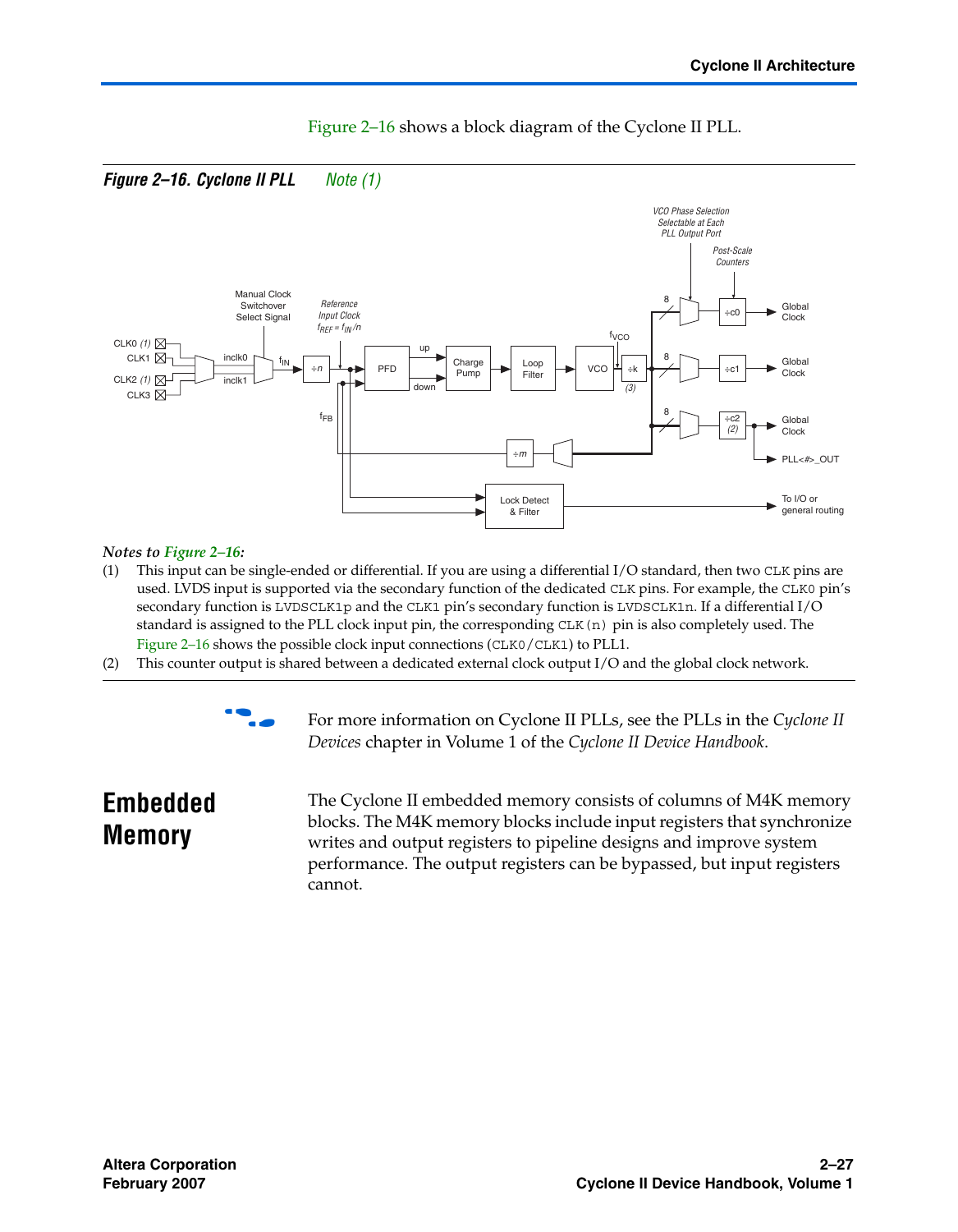Each M4K block can implement various types of memory with or without parity, including true dual-port, simple dual-port, and single-port RAM, ROM, and first-in first-out (FIFO) buffers. The M4K blocks support the following features:

- 4,608 RAM bits
- 250-MHz performance
- True dual-port memory
- Simple dual-port memory
- Single-port memory
- Byte enable
- Parity bits
- Shift register
- FIFO buffer
- ROM
- Various clock modes
- Address clock enable

Violating the setup or hold time on the memory block address registers could corrupt memory contents. This applies to both read and write operations.

[Table 2–5](#page-27-0) shows the capacity and distribution of the M4K memory blocks in each Cyclone II device.

<span id="page-27-0"></span>

| Table 2–5. M4K Memory Capacity & Distribution in Cyclone II Devices |                    |                   |                       |  |  |
|---------------------------------------------------------------------|--------------------|-------------------|-----------------------|--|--|
| <b>Device</b>                                                       | <b>M4K Columns</b> | <b>M4K Blocks</b> | <b>Total RAM Bits</b> |  |  |
| EP <sub>2</sub> C <sub>5</sub>                                      | 2                  | 26                | 119,808               |  |  |
| EP <sub>2</sub> C <sub>8</sub>                                      | 2                  | 36                | 165,888               |  |  |
| EP2C15                                                              | 2                  | 52                | 239.616               |  |  |
| EP2C20                                                              | 2                  | 52                | 239.616               |  |  |
| EP2C35                                                              | 3                  | 105               | 483,840               |  |  |
| EP2C50                                                              | 3                  | 129               | 594.432               |  |  |
| EP2C70                                                              | 5                  | 250               | 1,152,000             |  |  |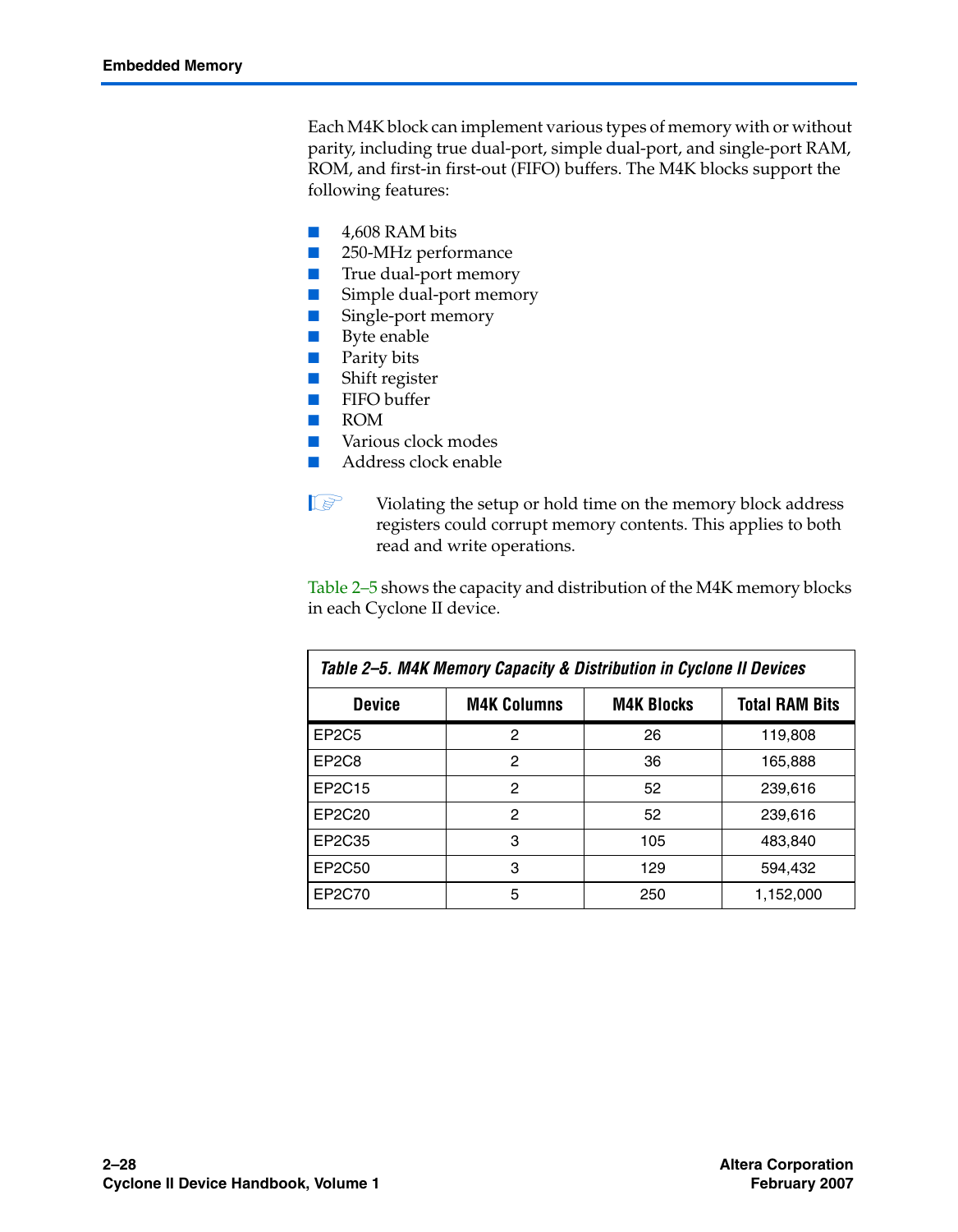<span id="page-28-0"></span>

| Table 2-6. M4K Memory Features                       |                                                                                                                                                                                                                                                                                |  |  |  |
|------------------------------------------------------|--------------------------------------------------------------------------------------------------------------------------------------------------------------------------------------------------------------------------------------------------------------------------------|--|--|--|
| <b>Feature</b>                                       | <b>Description</b>                                                                                                                                                                                                                                                             |  |  |  |
| Maximum performance (1)                              | 250 MHz                                                                                                                                                                                                                                                                        |  |  |  |
| Total RAM bits per M4K block (including parity bits) | 4,608                                                                                                                                                                                                                                                                          |  |  |  |
| Configurations supported                             | $4K \times 1$<br>$2K \times 2$<br>$1K \times 4$<br>$512 \times 8$<br>$512 \times 9$<br>$256 \times 16$<br>$256 \times 18$<br>$128 \times 32$ (not available in true dual-port mode)<br>$128 \times 36$ (not available in true dual-port mode)                                  |  |  |  |
| Parity bits                                          | One parity bit for each byte. The parity bit, along with<br>internal user logic, can implement parity checking for<br>error detection to ensure data integrity.                                                                                                                |  |  |  |
| Byte enable                                          | M4K blocks support byte writes when the write port has<br>a data width of 1, 2, 4, 8, 9, 16, 18, 32, or 36 bits. The<br>byte enables allow the input data to be masked so the<br>device can write to specific bytes. The unwritten bytes<br>retain the previous written value. |  |  |  |
| Packed mode                                          | Two single-port memory blocks can be packed into a<br>single M4K block if each of the two independent block<br>sizes are equal to or less than half of the M4K block<br>size, and each of the single-port memory blocks is<br>configured in single-clock mode.                 |  |  |  |
| Address clock enable                                 | M4K blocks support address clock enable, which is<br>used to hold the previous address value for as long as<br>the signal is enabled. This feature is useful in handling<br>misses in cache applications.                                                                      |  |  |  |
| Memory initialization file (.mif)                    | When configured as RAM or ROM, you can use an<br>initialization file to pre-load the memory contents.                                                                                                                                                                          |  |  |  |
| Power-up condition                                   | Outputs cleared                                                                                                                                                                                                                                                                |  |  |  |
| Register clears                                      | Output registers only                                                                                                                                                                                                                                                          |  |  |  |
| Same-port read-during-write                          | New data available at positive clock edge                                                                                                                                                                                                                                      |  |  |  |
| Mixed-port read-during-write                         | Old data available at positive clock edge                                                                                                                                                                                                                                      |  |  |  |

[Table 2–6](#page-28-0) summarizes the features supported by the M4K memory.

*Note to [Table 2–6:](#page-28-0)*

<span id="page-28-1"></span>(1) Maximum performance information is preliminary until device characterization.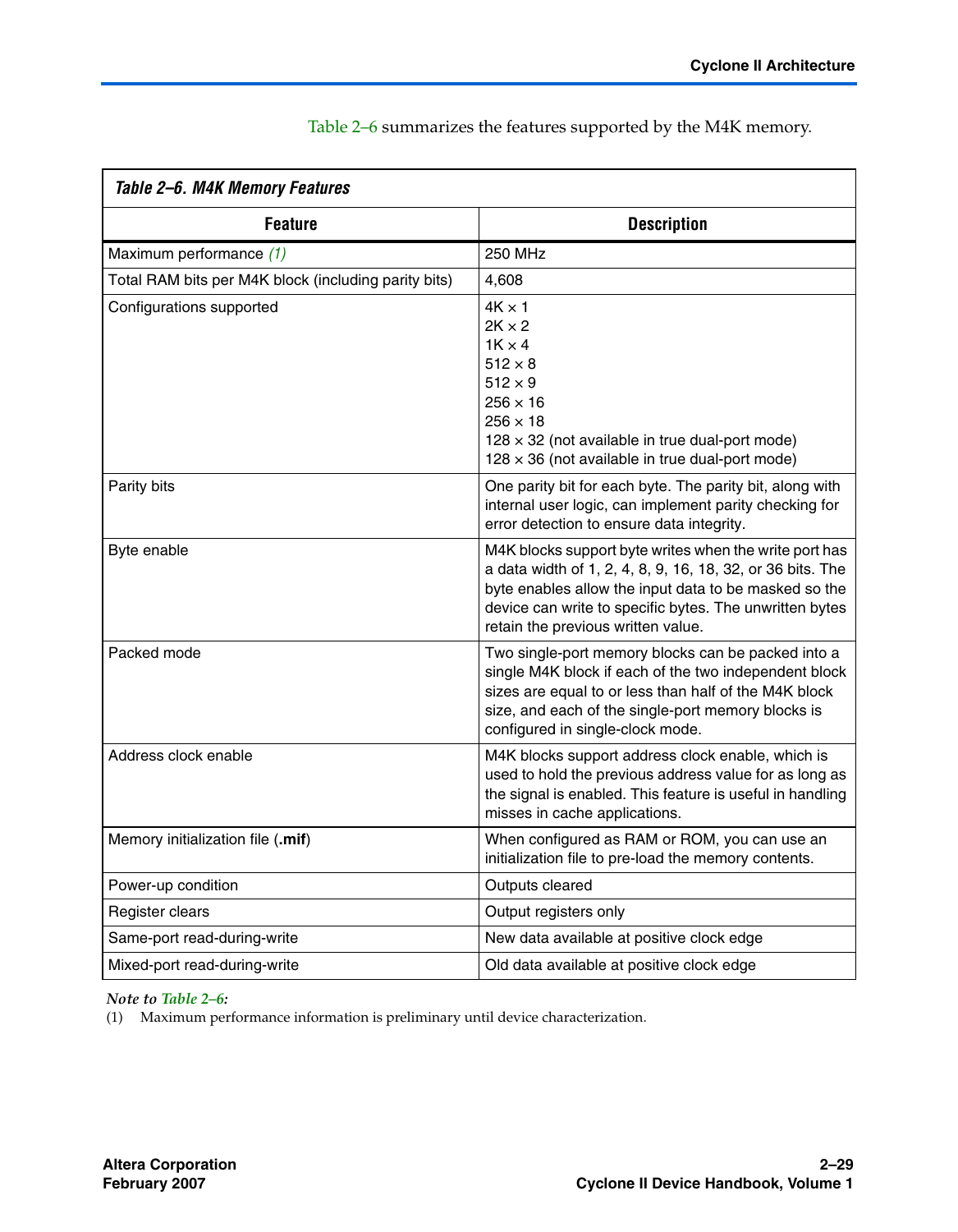### **Memory Modes**

[Table 2–7](#page-29-0) summarizes the different memory modes supported by the M4K memory blocks.

<span id="page-29-0"></span>

| Table 2–7. M4K Memory Modes          |                                                                                                                                                                                                          |  |  |  |
|--------------------------------------|----------------------------------------------------------------------------------------------------------------------------------------------------------------------------------------------------------|--|--|--|
| <b>Memory Mode</b>                   | <b>Description</b>                                                                                                                                                                                       |  |  |  |
| Single-port memory                   | M4K blocks support single-port mode, used when<br>simultaneous reads and writes are not required.<br>Single-port memory supports non-simultaneous<br>reads and writes.                                   |  |  |  |
| Simple dual-port memory              | Simple dual-port memory supports a<br>simultaneous read and write.                                                                                                                                       |  |  |  |
| Simple dual-port with mixed<br>width | Simple dual-port memory mode with different<br>read and write port widths.                                                                                                                               |  |  |  |
| True dual-port memory                | True dual-port mode supports any combination of<br>two-port operations: two reads, two writes, or one<br>read and one write at two different clock<br>frequencies.                                       |  |  |  |
| True dual-port with mixed<br>width   | True dual-port mode with different read and write<br>port widths.                                                                                                                                        |  |  |  |
| Embedded shift register              | M4K memory blocks are used to implement shift<br>registers. Data is written into each address<br>location at the falling edge of the clock and read<br>from the address at the rising edge of the clock. |  |  |  |
| <b>ROM</b>                           | The M4K memory blocks support ROM mode. A<br>MIF initializes the ROM contents of these blocks.                                                                                                           |  |  |  |
| FIFO buffers                         | A single clock or dual clock FIFO may be<br>implemented in the M4K blocks. Simultaneous<br>read and write from an empty FIFO buffer is not<br>supported.                                                 |  |  |  |

**1** Embedded Memory can be inferred in your HDL code or directly instantiated in the Quartus II software using the MegaWizard® Plug-in Manager Memory Compiler feature.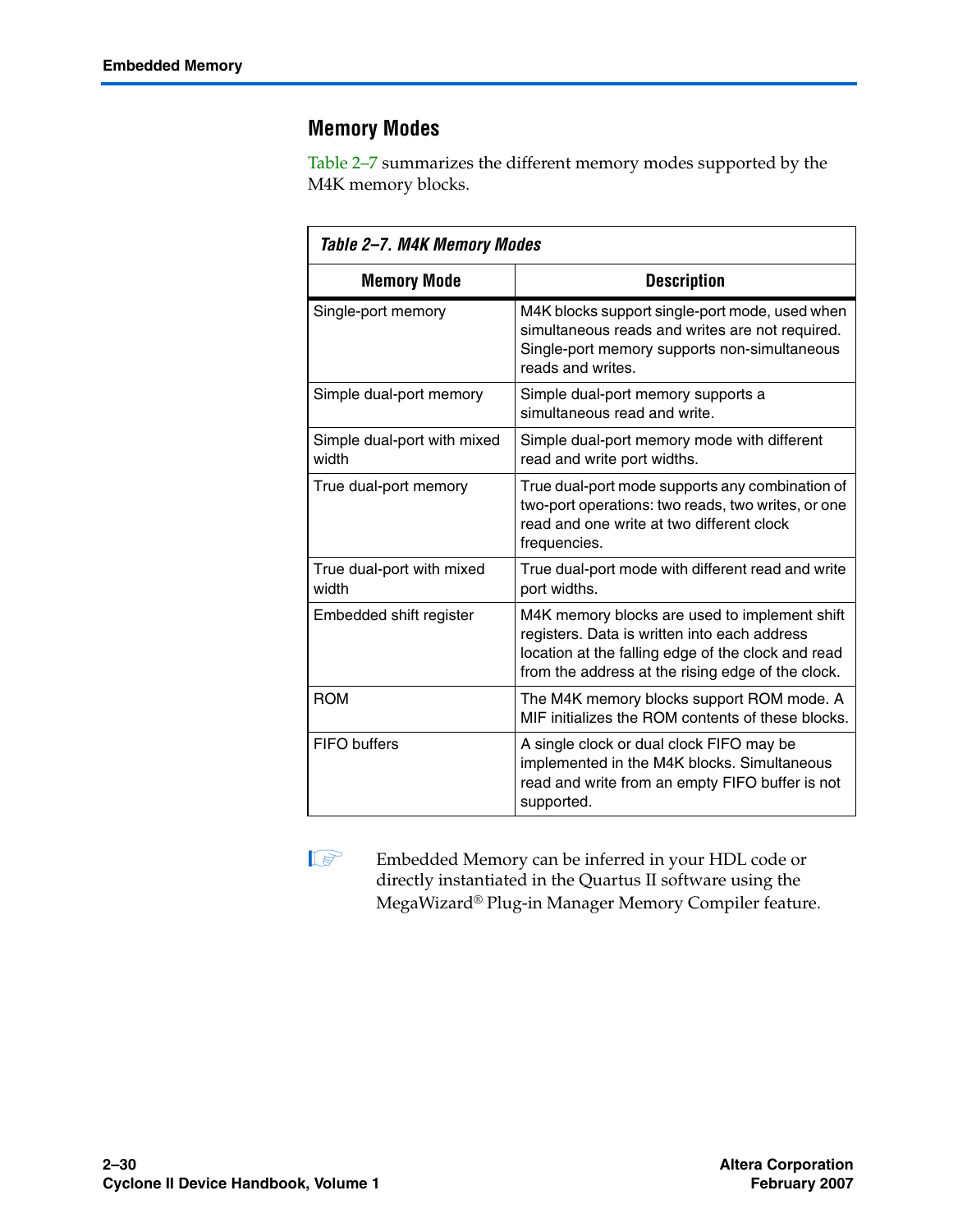### **Clock Modes**

[Table 2–8](#page-30-0) summarizes the different clock modes supported by the M4K memory.

<span id="page-30-0"></span>

| Table 2–8. M4K Clock Modes |                                                                                                                                                                                                       |  |  |
|----------------------------|-------------------------------------------------------------------------------------------------------------------------------------------------------------------------------------------------------|--|--|
| <b>Clock Mode</b>          | <b>Description</b>                                                                                                                                                                                    |  |  |
| Independent                | In this mode, a separate clock is available for each port (ports A<br>and B). Clock A controls all registers on the port A side, while<br>clock B controls all registers on the port B side.          |  |  |
| Input/output               | On each of the two ports, A or B, one clock controls all registers<br>for inputs into the memory block: data input, wren, and address.<br>The other clock controls the block's data output registers. |  |  |
| Read/write                 | Up to two clocks are available in this mode. The write clock<br>controls the block's data inputs, wraddress, and wren. The<br>read clock controls the data output, rdaddress, and rden.               |  |  |
| Single                     | In this mode, a single clock, together with clock enable, is used to<br>control all registers of the memory block. Asynchronous clear<br>signals for the registers are not supported.                 |  |  |

[Table 2–9](#page-30-1) shows which clock modes are supported by all M4K blocks when configured in the different memory modes.

<span id="page-30-1"></span>

| Table 2-9. Cyclone II M4K Memory Clock Modes |                               |                                 |                         |  |  |
|----------------------------------------------|-------------------------------|---------------------------------|-------------------------|--|--|
| <b>Clocking Modes</b>                        | <b>True Dual-Port</b><br>Mode | <b>Simple Dual-Port</b><br>Mode | <b>Single-Port Mode</b> |  |  |
| Independent                                  |                               |                                 |                         |  |  |
| Input/output                                 |                               |                                 |                         |  |  |
| Read/write                                   |                               |                                 |                         |  |  |
| Single clock                                 |                               |                                 |                         |  |  |

### **M4K Routing Interface**

The R4, C4, and direct link interconnects from adjacent LABs drive the M4K block local interconnect. The M4K blocks can communicate with LABs on either the left or right side through these row resources or with LAB columns on either the right or left with the column resources. Up to 16 direct link input connections to the M4K block are possible from the left adjacent LAB and another 16 possible from the right adjacent LAB. M4K block outputs can also connect to left and right LABs through each 16 direct link interconnects. [Figure 2–17](#page-31-0) shows the M4K block to logic array interface.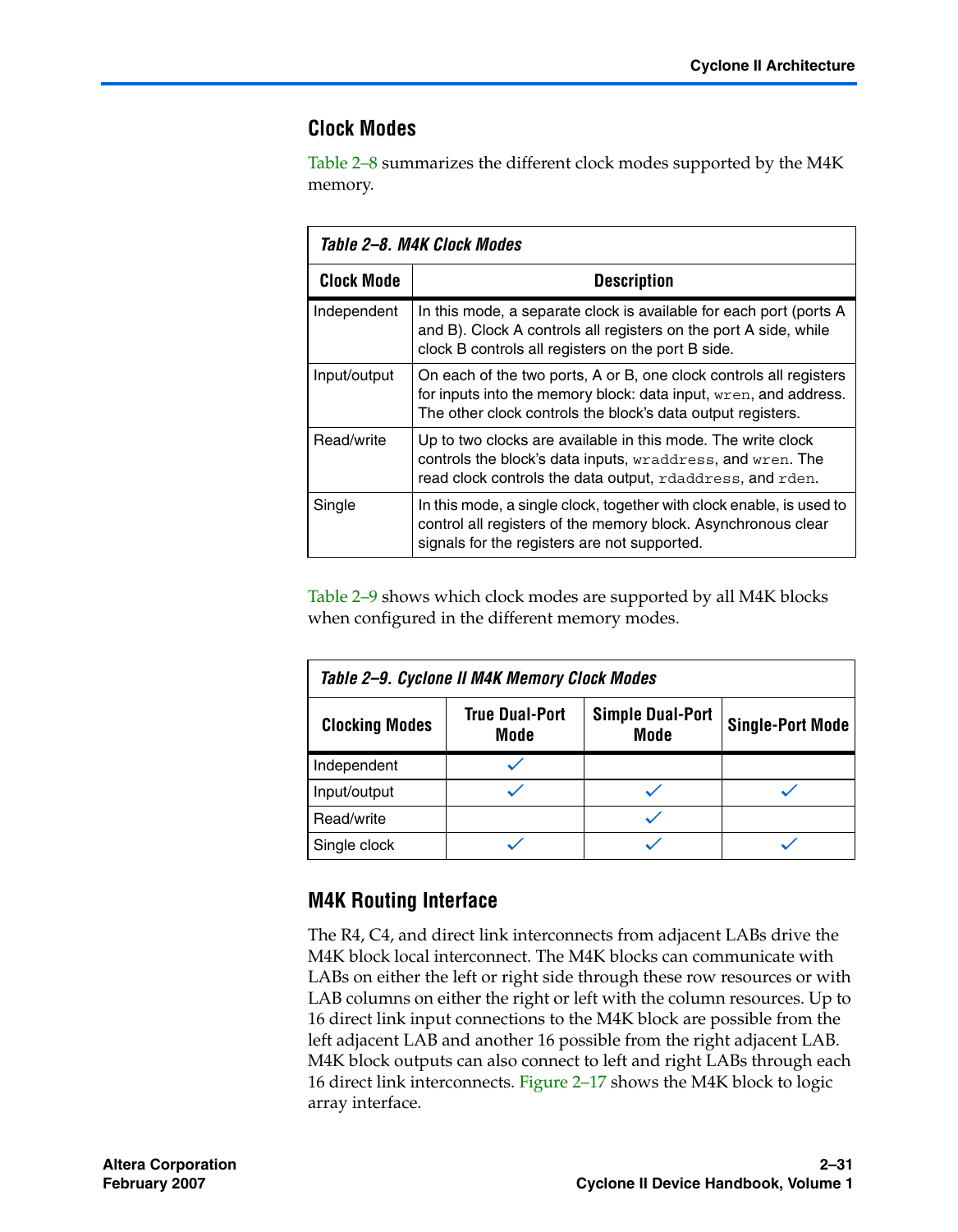

<span id="page-31-0"></span>*Figure 2–17. M4K RAM Block LAB Row Interface*



For more information on Cyclone II embedded memory, see the *Cyclone II Memory Blocks* chapter in Volume 1 of the *Cyclone II Device Handbook*.

## **Embedded Multipliers**

Cyclone II devices have embedded multiplier blocks optimized for multiplier-intensive digital signal processing (DSP) functions, such as finite impulse response (FIR) filters, fast Fourier transform (FFT) functions, and discrete cosine transform (DCT) functions. You can use the embedded multiplier in one of two basic operational modes, depending on the application needs:

- One 18-bit multiplier
- Up to two independent 9-bit multipliers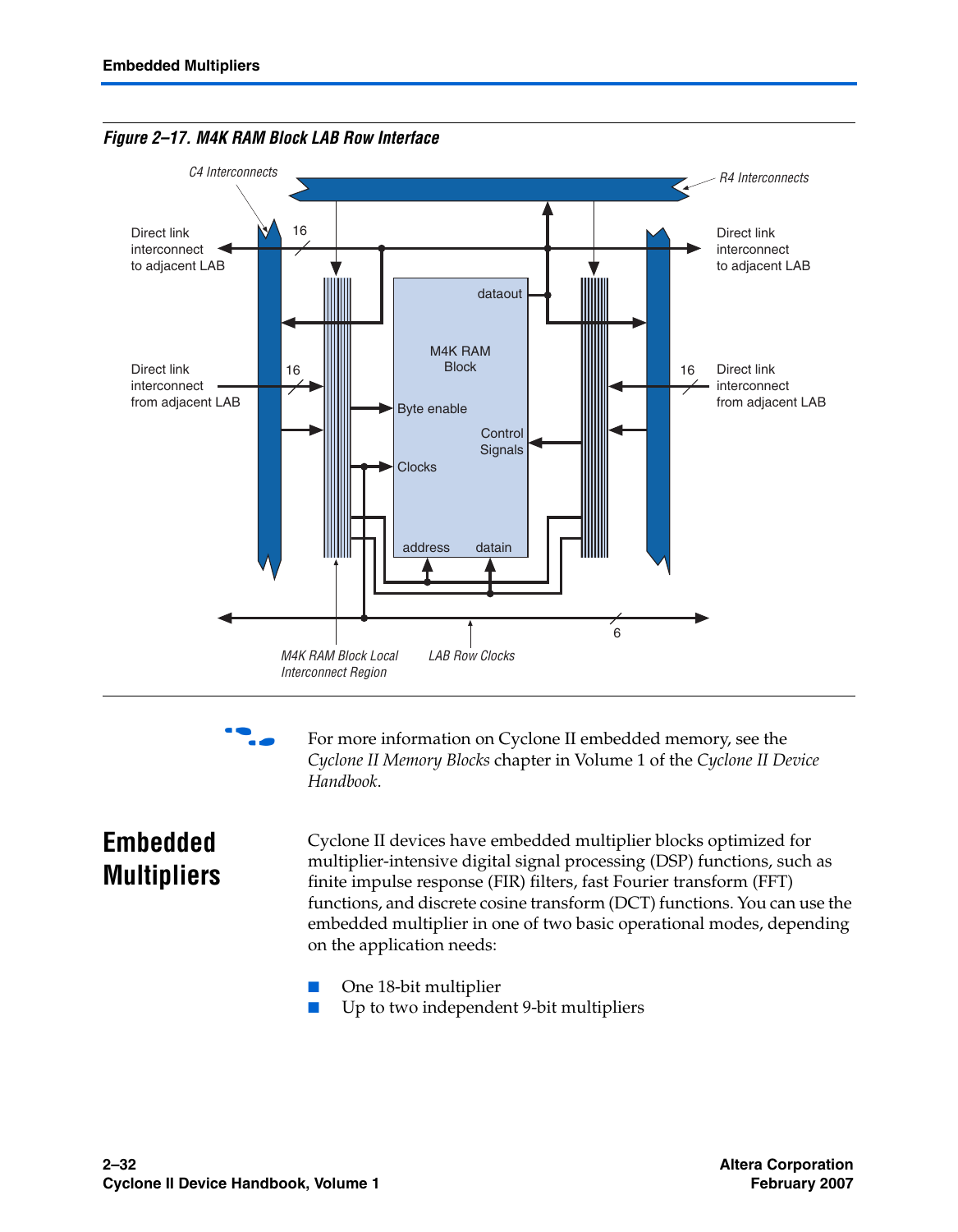Embedded multipliers can operate at up to 250 MHz (for the fastest speed grade) for  $18 \times 18$  and  $9 \times 9$  multiplications when using both input and output registers.

Each Cyclone II device has one to three columns of embedded multipliers that efficiently implement multiplication functions. An embedded multiplier spans the height of one LAB row. [Table 2–10](#page-32-0) shows the number of embedded multipliers in each Cyclone II device and the multipliers that can be implemented.

<span id="page-32-0"></span>

| Table 2–10. Number of Embedded Multipliers in Cyclone II Devices<br>Note (1) |                                              |                                       |                          |                            |  |
|------------------------------------------------------------------------------|----------------------------------------------|---------------------------------------|--------------------------|----------------------------|--|
| <b>Device</b>                                                                | <b>Embedded</b><br><b>Multiplier Columns</b> | <b>Embedded</b><br><b>Multipliers</b> | $9 \times 9$ Multipliers | $18 \times 18$ Multipliers |  |
| EP <sub>2</sub> C <sub>5</sub>                                               |                                              | 13                                    | 26                       | 13                         |  |
| EP <sub>2</sub> C <sub>8</sub>                                               |                                              | 18                                    | 36                       | 18                         |  |
| EP2C15                                                                       |                                              | 26                                    | 52                       | 26                         |  |
| EP2C20                                                                       |                                              | 26                                    | 52                       | 26                         |  |
| EP2C35                                                                       |                                              | 35                                    | 70                       | 35                         |  |
| EP2C50                                                                       | 2                                            | 86                                    | 172                      | 86                         |  |
| EP2C70                                                                       | 3                                            | 150                                   | 300                      | 150                        |  |

#### *Note to [Table 2–10:](#page-32-0)*

<span id="page-32-1"></span>(1) Each device has either the number of  $9 \times 9$ -, or  $18 \times 18$ -bit multipliers shown. The total number of multipliers for each device is not the sum of all the multipliers.

The embedded multiplier consists of the following elements:

- Multiplier block
- Input and output registers
- Input and output interfaces

[Figure 2–18](#page-33-0) shows the multiplier block architecture.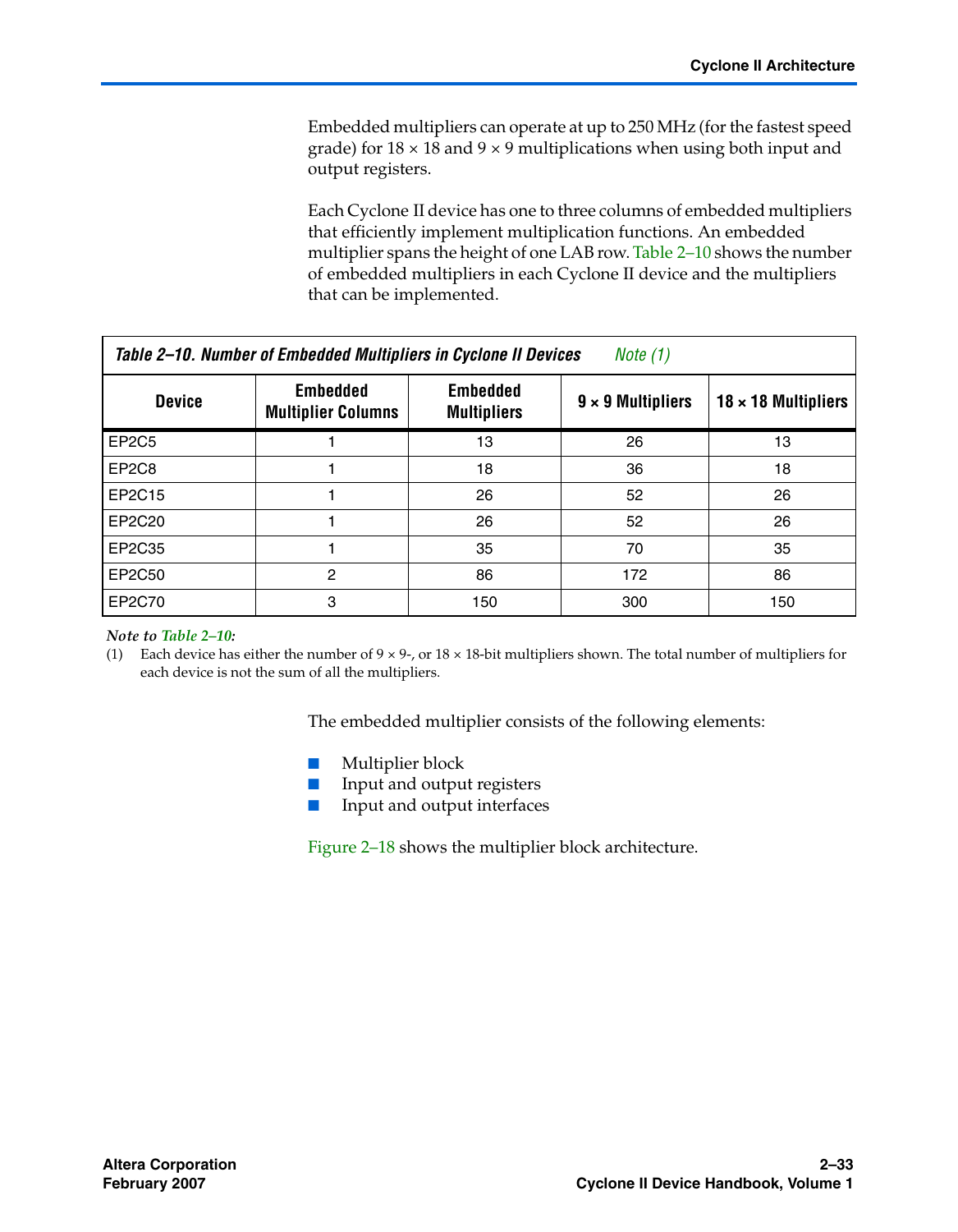#### <span id="page-33-0"></span>*Figure 2–18. Multiplier Block Architecture*



#### *Note to [Figure 2–18:](#page-33-0)*

(1) If necessary, these signals can be registered once to match the data signal path.

Each multiplier operand can be a unique signed or unsigned number. Two signals, signa and signb, control the representation of each operand respectively. A logic 1 value on the signa signal indicates that data A is a signed number while a logic 0 value indicates an unsigned number. [Table 2–11](#page-33-1) shows the sign of the multiplication result for the various operand sign representations. The result of the multiplication is signed if any one of the operands is a signed value.

<span id="page-33-1"></span>

| Table 2–11. Multiplier Sign Representation |                      |          |  |  |  |
|--------------------------------------------|----------------------|----------|--|--|--|
| Data A (signa Value)                       | Data B (signb Value) | Result   |  |  |  |
| Unsigned                                   | Unsigned             | Unsigned |  |  |  |
| Unsigned                                   | Signed               | Signed   |  |  |  |
| Signed                                     | Unsigned             | Signed   |  |  |  |
| Signed                                     | Signed               | Signed   |  |  |  |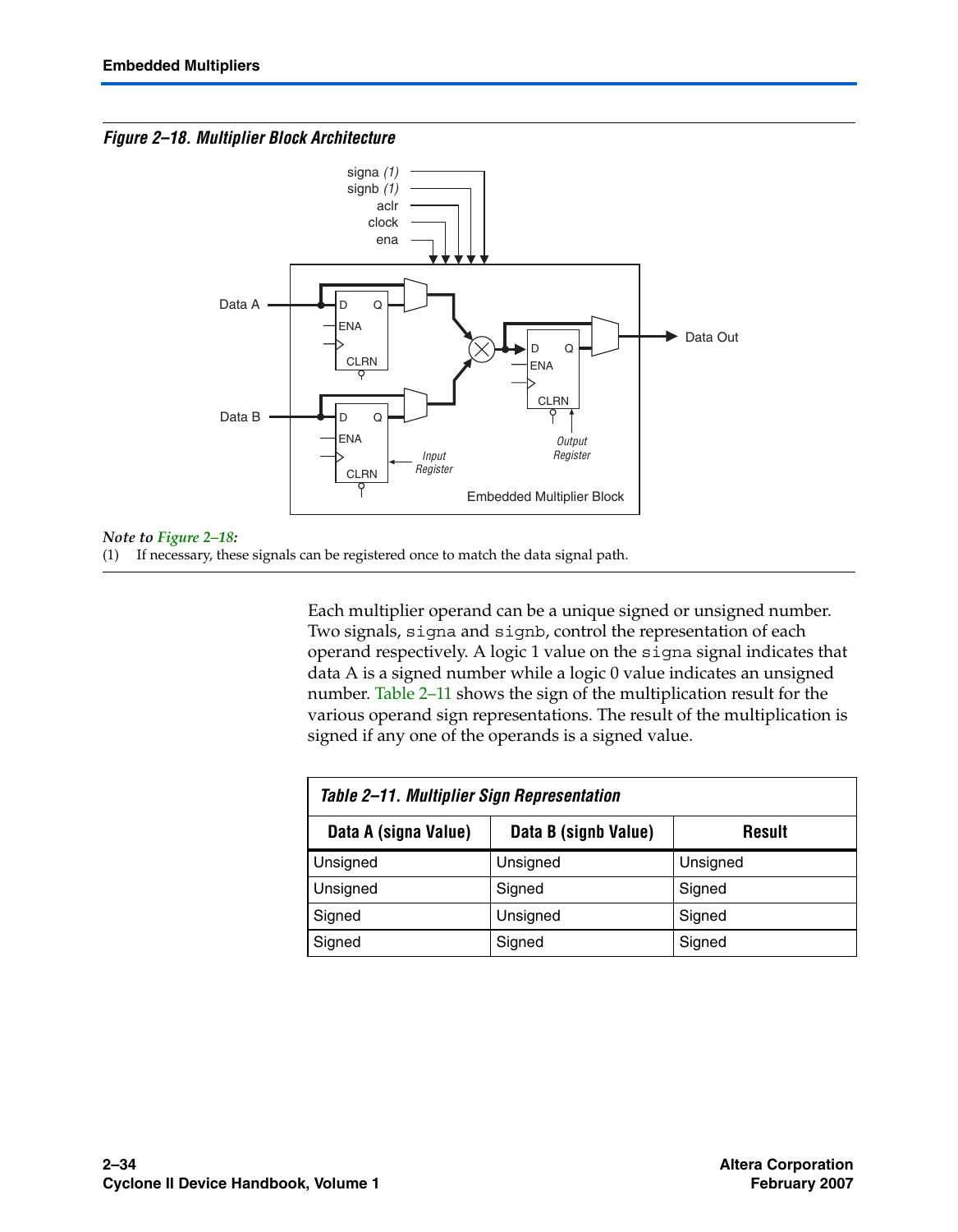There is only one signa and one signb signal for each dedicated multiplier. Therefore, all of the data A inputs feeding the same dedicated multiplier must have the same sign representation. Similarly, all of the data B inputs feeding the same dedicated multiplier must have the same sign representation. The signa and signb signals can be changed dynamically to modify the sign representation of the input operands at run time. The multiplier offers full precision regardless of the sign representation and can be registered using dedicated registers located at the input register stage.

### **Multiplier Modes**

[Table 2–12](#page-34-0) summarizes the different modes that the embedded multipliers can operate in.

<span id="page-34-0"></span>

| Table 2–12. Embedded Multiplier Modes |                                                                                                                                                                                                                                                                                                                                                                                                                                                                                                                                                                            |  |  |  |  |
|---------------------------------------|----------------------------------------------------------------------------------------------------------------------------------------------------------------------------------------------------------------------------------------------------------------------------------------------------------------------------------------------------------------------------------------------------------------------------------------------------------------------------------------------------------------------------------------------------------------------------|--|--|--|--|
| <b>Multiplier Mode</b>                | <b>Description</b>                                                                                                                                                                                                                                                                                                                                                                                                                                                                                                                                                         |  |  |  |  |
| 18-bit Multiplier                     | An embedded multiplier can be configured to support a<br>single $18 \times 18$ multiplier for operand widths up to 18 bits.<br>All 18-bit multiplier inputs and results can be registered<br>independently. The multiplier operands can accept<br>signed integers, unsigned integers, or a combination of<br>both.                                                                                                                                                                                                                                                         |  |  |  |  |
| 9-bit Multiplier                      | An embedded multiplier can be configured to support<br>two $9 \times 9$ independent multipliers for operand widths up<br>to 9-bits. Both 9-bit multiplier inputs and results can be<br>registered independently. The multiplier operands can<br>accept signed integers, unsigned integers or a<br>combination of both.<br>There is only one signa signal to control the sign<br>representation of both data A inputs and one signb<br>signal to control the sign representation of both data B<br>inputs of the 9-bit multipliers within the same dedicated<br>multiplier. |  |  |  |  |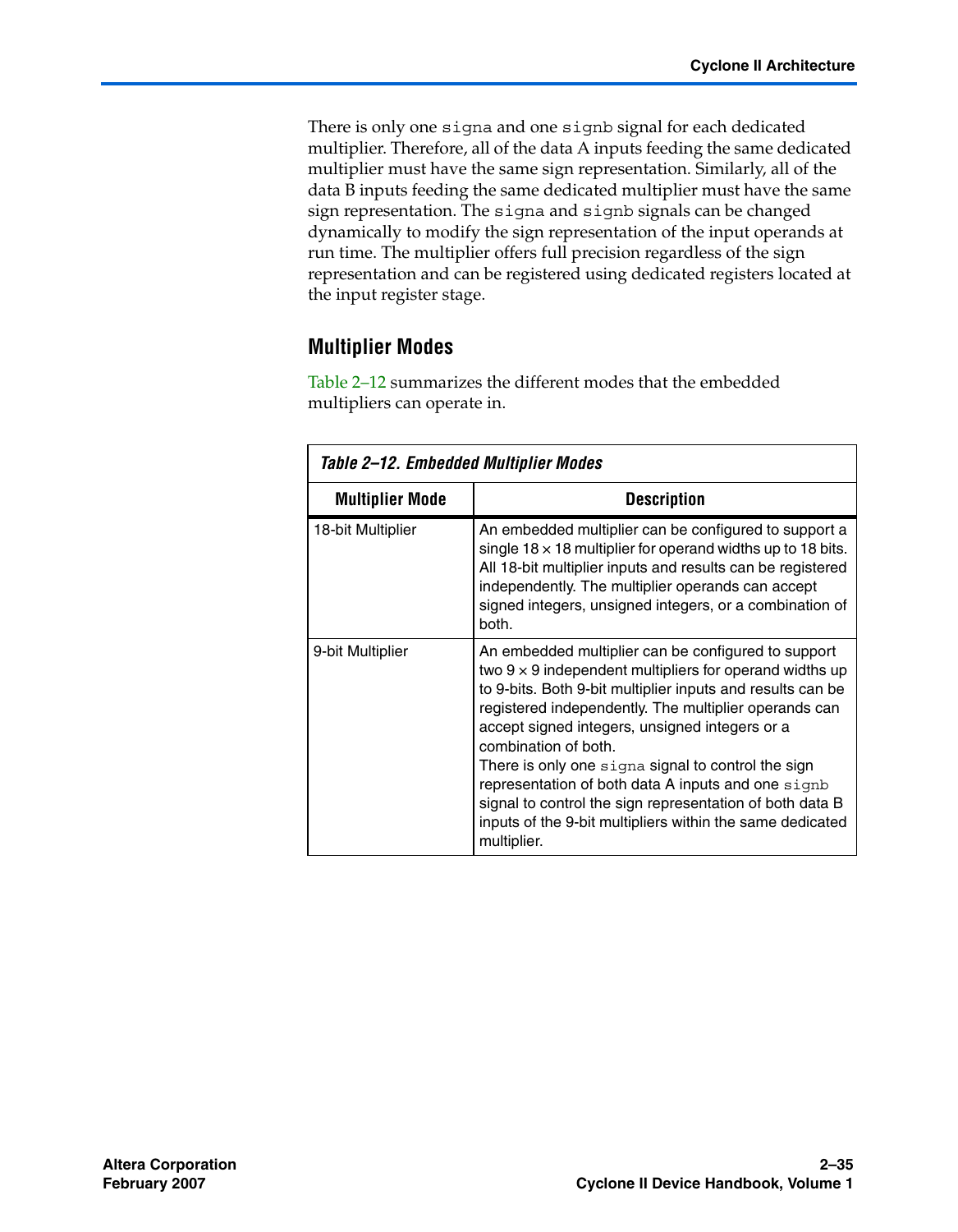### **Embedded Multiplier Routing Interface**

The R4, C4, and direct link interconnects from adjacent LABs drive the embedded multiplier row interface interconnect. The embedded multipliers can communicate with LABs on either the left or right side through these row resources or with LAB columns on either the right or left with the column resources. Up to 16 direct link input connections to the embedded multiplier are possible from the left adjacent LABs and another 16 possible from the right adjacent LAB. Embedded multiplier outputs can also connect to left and right LABs through 18 direct link interconnects each. [Figure 2–19](#page-35-0) shows the embedded multiplier to logic array interface.

<span id="page-35-0"></span>

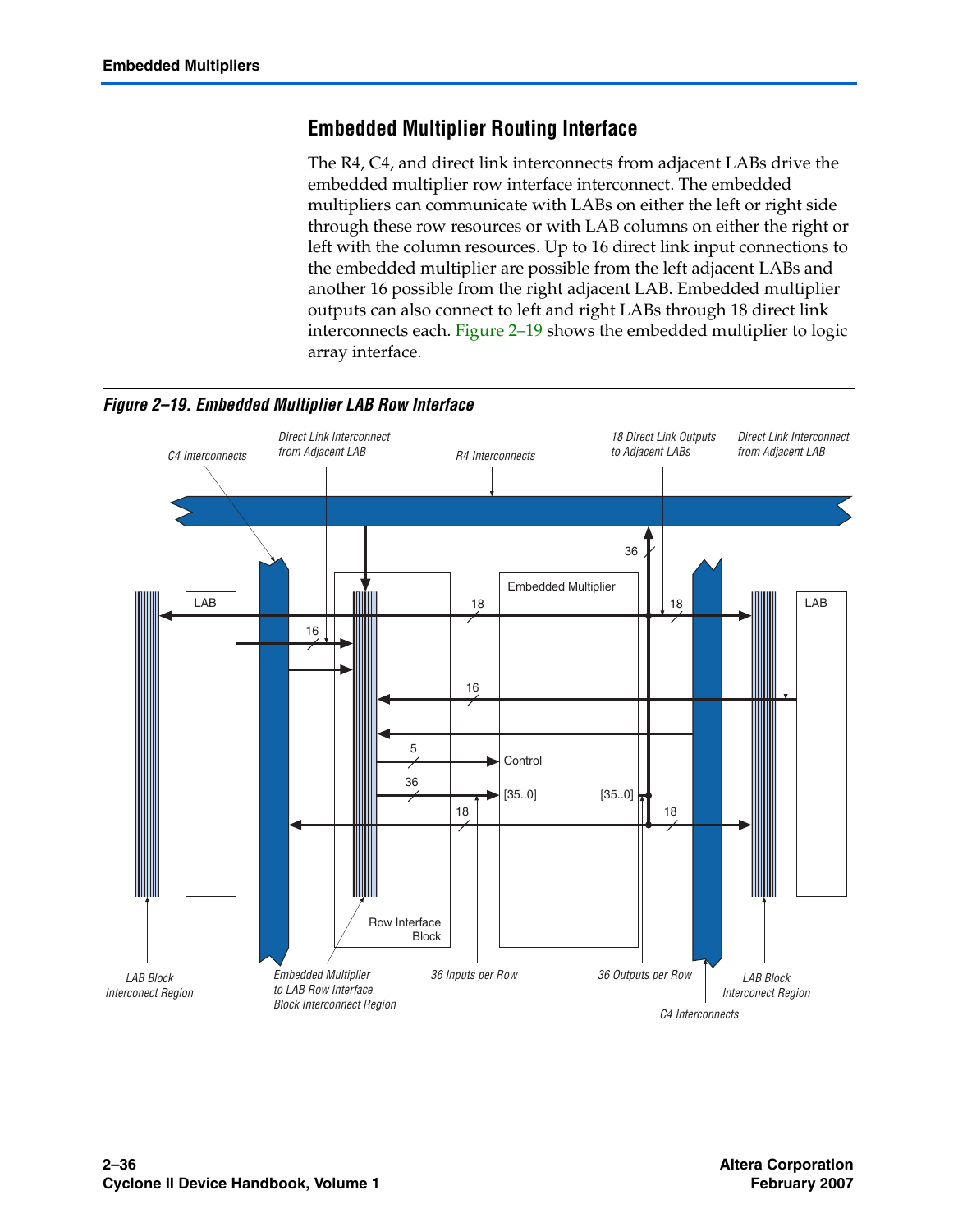There are five dynamic control input signals that feed the embedded multiplier: signa, signb, clk, clkena, and aclr. signa and signb can be registered to match the data signal input path. The same  $c1k$ , clkena, and aclr signals feed all registers within a single embedded multiplier.



For more information on Cyclone II embedded multipliers, see the *Embedded Multipliers in Cyclone II Devices* chapter.

## **I/O Structure & Features**

IOEs support many features, including:

- Differential and single-ended I/O standards
- 3.3-V, 64- and 32-bit, 66- and 33-MHz PCI compliance
- Joint Test Action Group (JTAG) boundary-scan test (BST) support
- Output drive strength control
- Weak pull-up resistors during configuration
- Tri-state buffers
- Bus-hold circuitry
- Programmable pull-up resistors in user mode
- Programmable input and output delays
- Open-drain outputs
- DQ and DQS I/O pins
- $\blacksquare$  V<sub>REF</sub> pins

Cyclone II device IOEs contain a bidirectional I/O buffer and three registers for complete embedded bidirectional single data rate transfer. [Figure 2–20](#page-37-0) shows the Cyclone II IOE structure. The IOE contains one input register, one output register, and one output enable register. You can use the input registers for fast setup times and output registers for fast clock-to-output times. Additionally, you can use the output enable (OE) register for fast clock-to-output enable timing. The Quartus II software automatically duplicates a single OE register that controls multiple output or bidirectional pins. You can use IOEs as input, output, or bidirectional pins.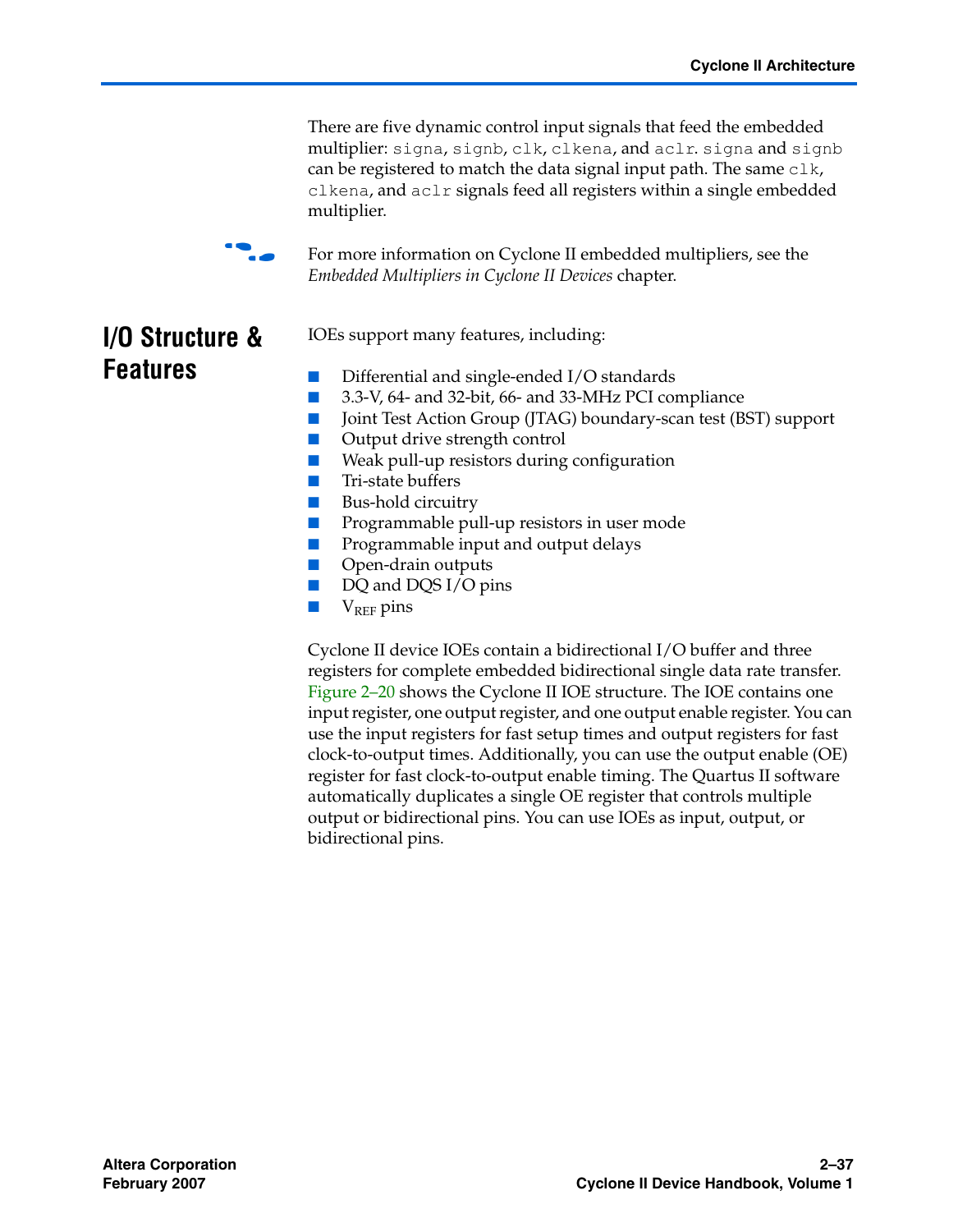<span id="page-37-0"></span>



#### *Note to [Figure 2–20:](#page-37-0)*

(1) There are two paths available for combinational or registered inputs to the logic array. Each path contains a unique programmable delay chain.

The IOEs are located in I/O blocks around the periphery of the Cyclone II device. There are up to five IOEs per row I/O block and up to four IOEs per column I/O block (column I/O blocks span two columns). The row I/O blocks drive row, column (only C4 interconnects), or direct link interconnects. The column I/O blocks drive column interconnects. [Figure 2–21](#page-38-0) shows how a row I/O block connects to the logic array. [Figure 2–22](#page-39-0) shows how a column I/O block connects to the logic array.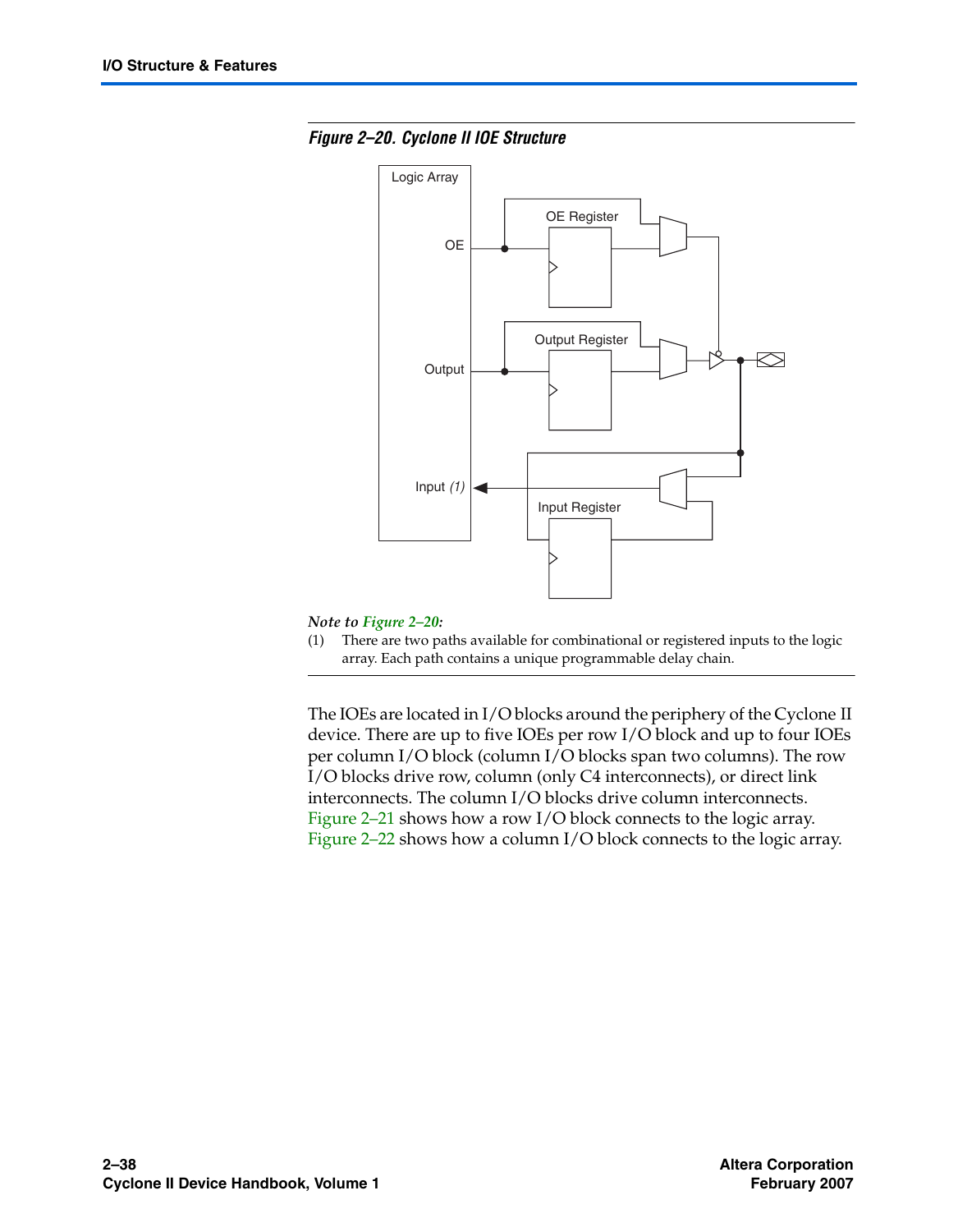

<span id="page-38-0"></span>*Figure 2–21. Row I/O Block Connection to the Interconnect*

#### *Notes to [Figure 2–21](#page-38-0):*

- (1) The 35 data and control signals consist of five data out lines, io\_dataout[4..0], five output enables, io\_coe[4..0], five input clock enables, io\_cce\_in[4..0], five output clock enables, io\_cce\_out[4..0], five clocks, io\_cclk[4..0], five asynchronous clear signals, io\_caclr[4..0], and five synchronous clear signals, io csclr[4..0].
- (2) Each of the five IOEs in the row I/O block can have two io\_datain (combinational or registered) inputs.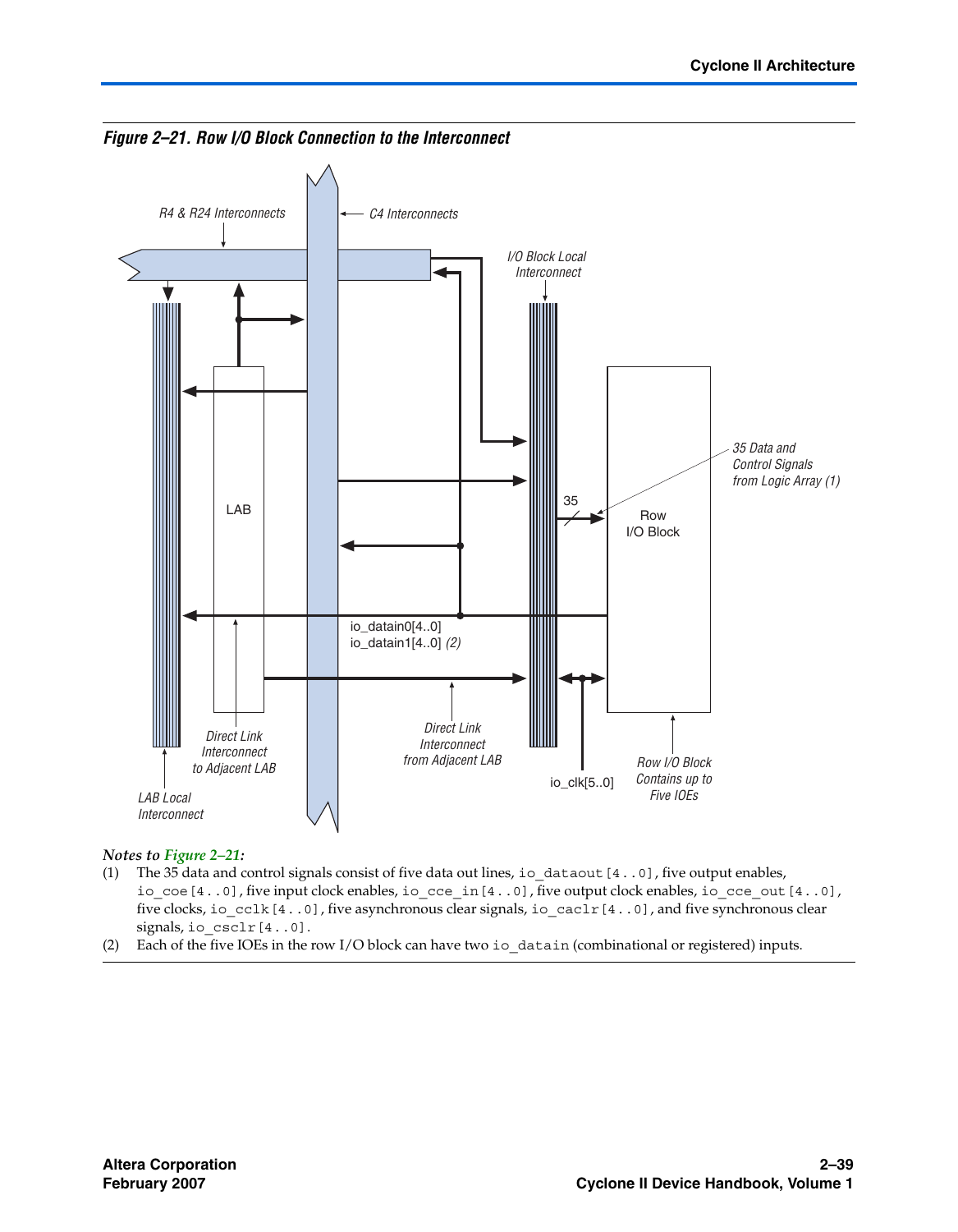

<span id="page-39-0"></span>*Figure 2–22. Column I/O Block Connection to the Interconnect*

#### *Notes to [Figure 2–22](#page-39-0):*

- (1) The 28 data and control signals consist of four data out lines, io\_dataout[3..0], four output enables, io\_coe[3..0], four input clock enables, io\_cce\_in[3..0], four output clock enables, io\_cce\_out[3..0], four clocks, io\_cclk[3..0], four asynchronous clear signals, io\_caclr[3..0], and four synchronous clear signals, io csclr[3..0].
- (2) Each of the four IOEs in the column I/O block can have two io\_datain (combinational or registered) inputs.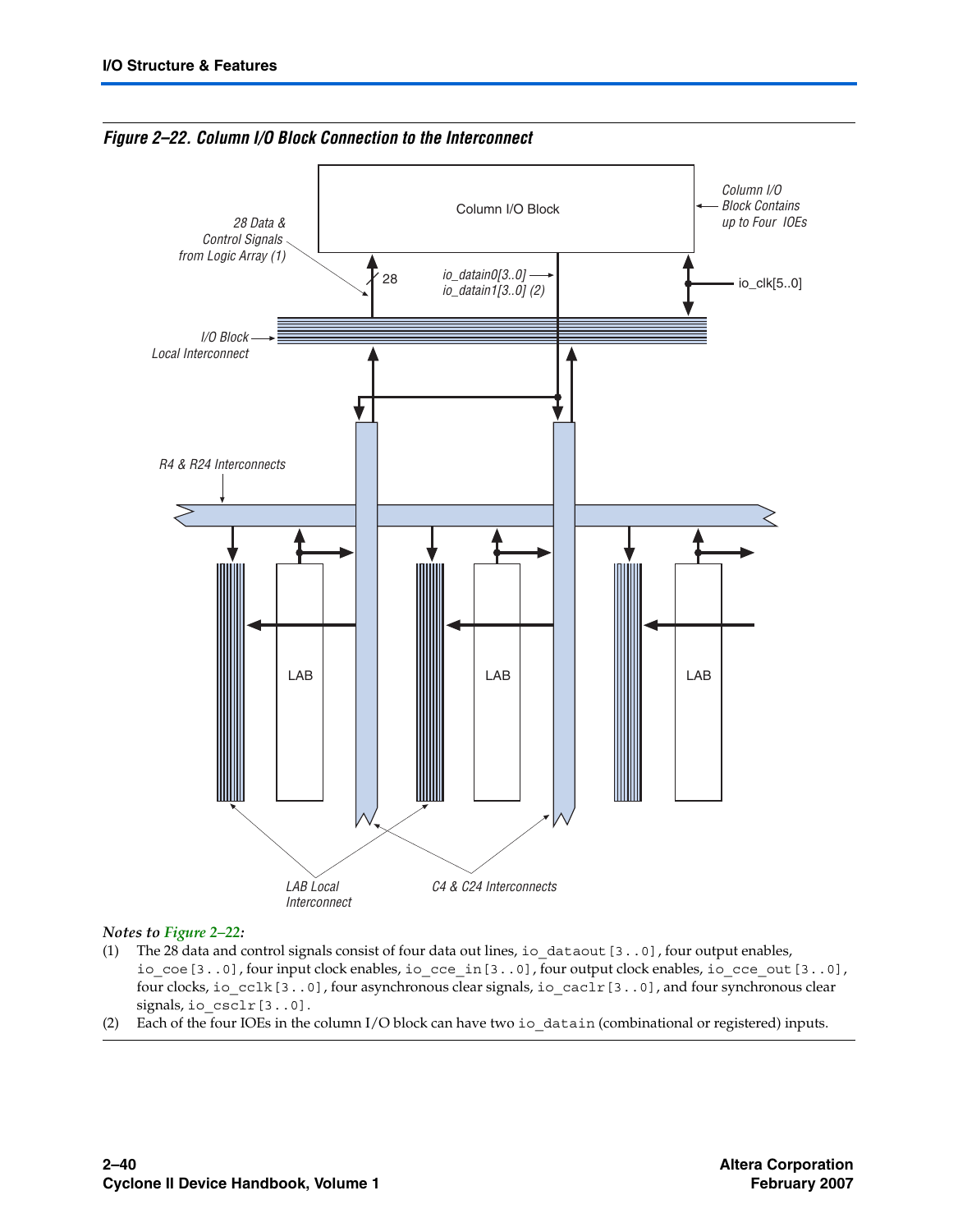The pin's datain signals can drive the logic array. The logic array drives the control and data signals, providing a flexible routing resource. The row or column IOE clocks, io\_clk[5..0], provide a dedicated routing resource for low-skew, high-speed clocks. The global clock network generates the IOE clocks that feed the row or column I/O regions (see ["Global Clock Network & Phase-Locked Loops" on page 2–16](#page-15-0)). [Figure 2–23](#page-40-0) illustrates the signal paths through the I/O block.

<span id="page-40-0"></span>

Each IOE contains its own control signal selection for the following control signals: oe, ce\_in, ce\_out, aclr/preset, sclr/preset, clk\_in, and clk\_out. [Figure 2–24](#page-41-0) illustrates the control signal selection.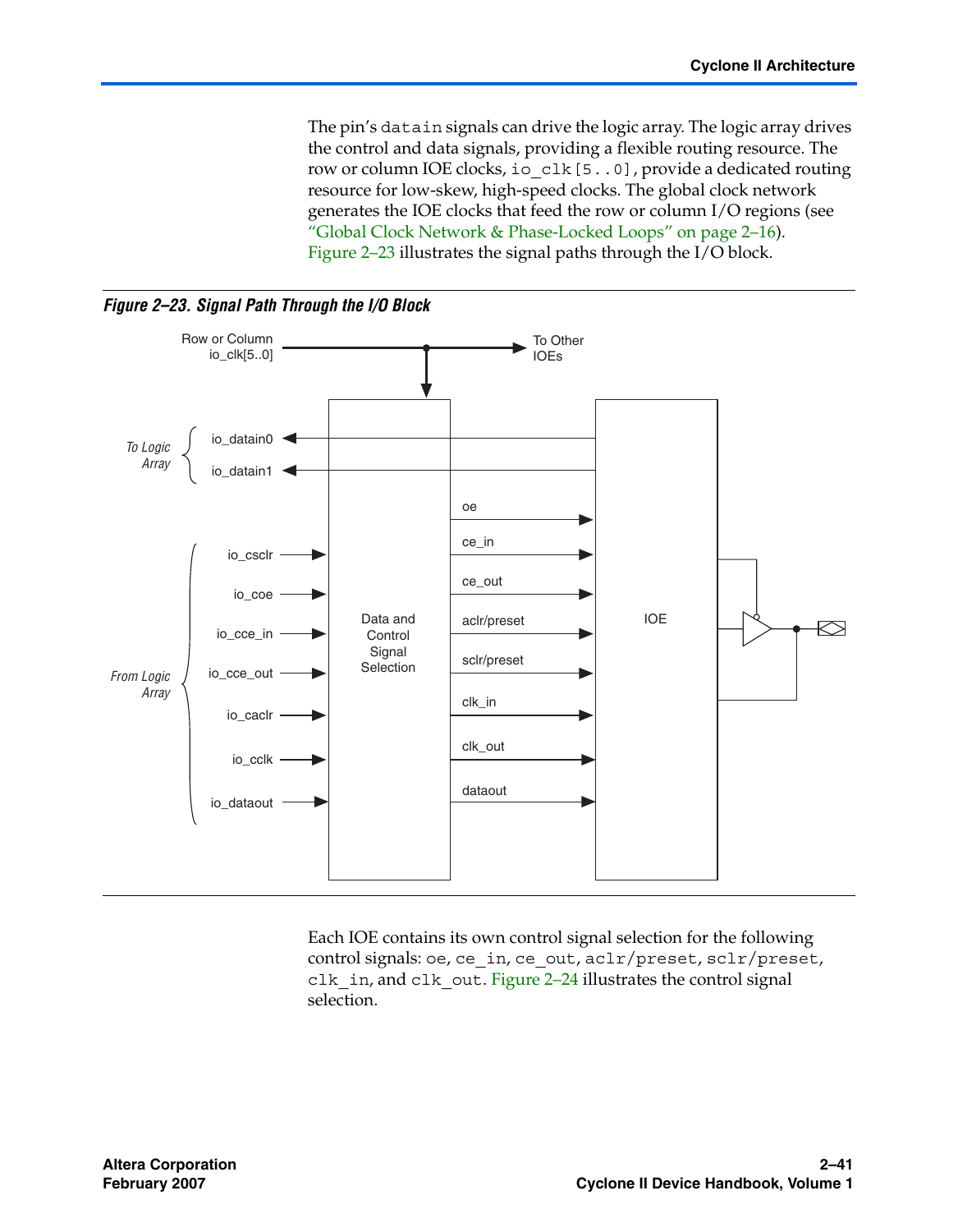

<span id="page-41-0"></span>*Figure 2–24. Control Signal Selection per IOE*

In normal bidirectional operation, you can use the input register for input data requiring fast setup times. The input register can have its own clock input and clock enable separate from the OE and output registers. You can use the output register for data requiring fast clock-to-output performance. The OE register is available for fast clock-to-output enable timing. The OE and output register share the same clock source and the same clock enable source from the local interconnect in the associated LAB, dedicated I/O clocks, or the column and row interconnects. All registers share sclr and aclr, but each register can individually disable sclr and aclr. Figure 2-25 shows the IOE in bidirectional configuration.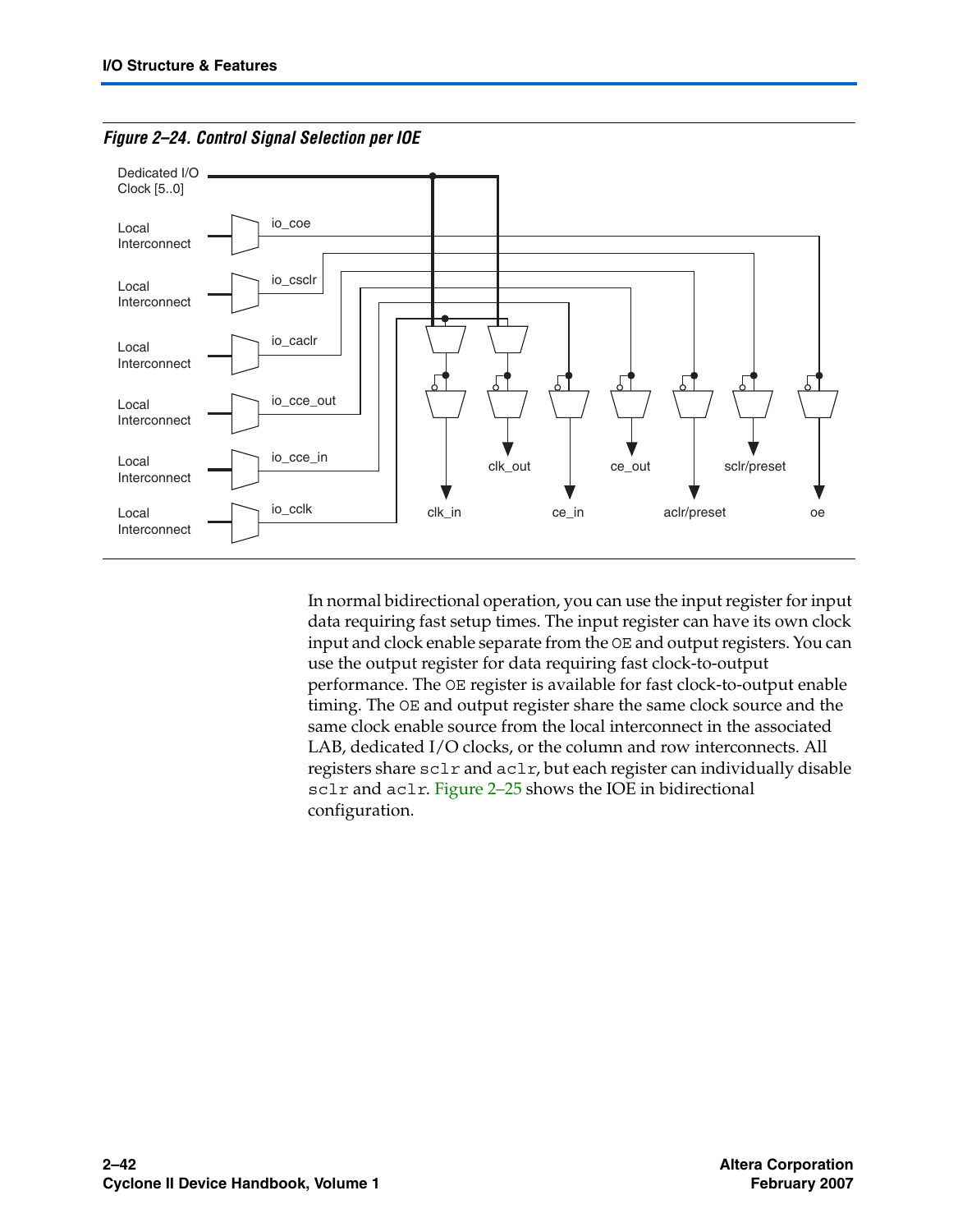

<span id="page-42-0"></span>*Figure 2–25. Cyclone II IOE in Bidirectional I/O Configuration*

The Cyclone II device IOE includes programmable delays to ensure zero hold times, minimize setup times, or increase clock to output times.

A path in which a pin directly drives a register may require a programmable delay to ensure zero hold time, whereas a path in which a pin drives a register through combinational logic may not require the delay. Programmable delays decrease input-pin-to-logic-array and IOE input register delays. The Quartus II Compiler can program these delays to automatically minimize setup time while providing a zero hold time.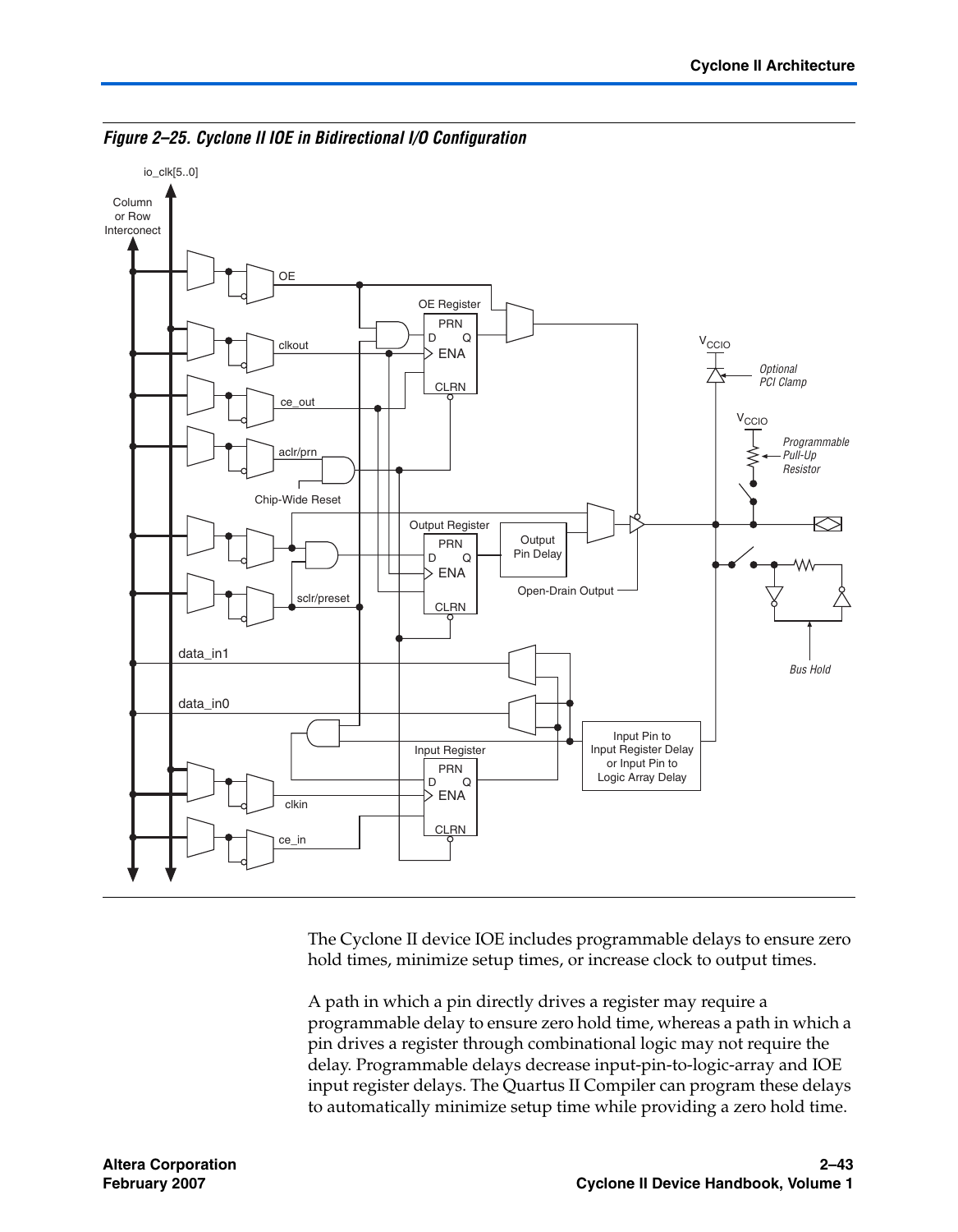Programmable delays can increase the register-to-pin delays for output registers. [Table 2–13](#page-43-0) shows the programmable delays for Cyclone II devices.

<span id="page-43-0"></span>

| Table 2-13. Cyclone II Programmable Delay Chain              |                                          |  |  |  |
|--------------------------------------------------------------|------------------------------------------|--|--|--|
| <b>Programmable Delays</b><br><b>Quartus II Logic Option</b> |                                          |  |  |  |
| Input pin to logic array delay                               | Input delay from pin to internal cells   |  |  |  |
| Input pin to input register delay                            | Input delay from pin to input register   |  |  |  |
| Output pin delay                                             | Delay from output register to output pin |  |  |  |

There are two paths in the IOE for an input to reach the logic array. Each of the two paths can have a different delay. This allows you to adjust delays from the pin to internal LE registers that reside in two different areas of the device. You set the two combinational input delays by selecting different delays for two different paths under the **Input delay from pin to internal cells logic** option in the Quartus II software. However, if the pin uses the input register, one of delays is disregarded because the IOE only has two paths to internal logic. If the input register is used, the IOE uses one input path. The other input path is then available for the combinational path, and only one input delay assignment is applied.

The IOE registers in each I/O block share the same source for clear or preset. You can program preset or clear for each individual IOE, but both features cannot be used simultaneously. You can also program the registers to power up high or low after configuration is complete. If programmed to power up low, an asynchronous clear can control the registers. If programmed to power up high, an asynchronous preset can control the registers. This feature prevents the inadvertent activation of another device's active-low input upon power up. If one register in an IOE uses a preset or clear signal then all registers in the IOE must use that same signal if they require preset or clear. Additionally a synchronous reset signal is available for the IOE registers.

### **External Memory Interfacing**

Cyclone II devices support a broad range of external memory interfaces such as SDR SDRAM, DDR SDRAM, DDR2 SDRAM, and QDRII SRAM external memories. Cyclone II devices feature dedicated high-speed interfaces that transfer data between external memory devices at up to 167 MHz/333 Mbps for DDR and DDR2 SDRAM devices and 167 MHz/667 Mbps for QDRII SRAM devices. The programmable DQS delay chain allows you to fine tune the phase shift for the input clocks or strobes to properly align clock edges as needed to capture data.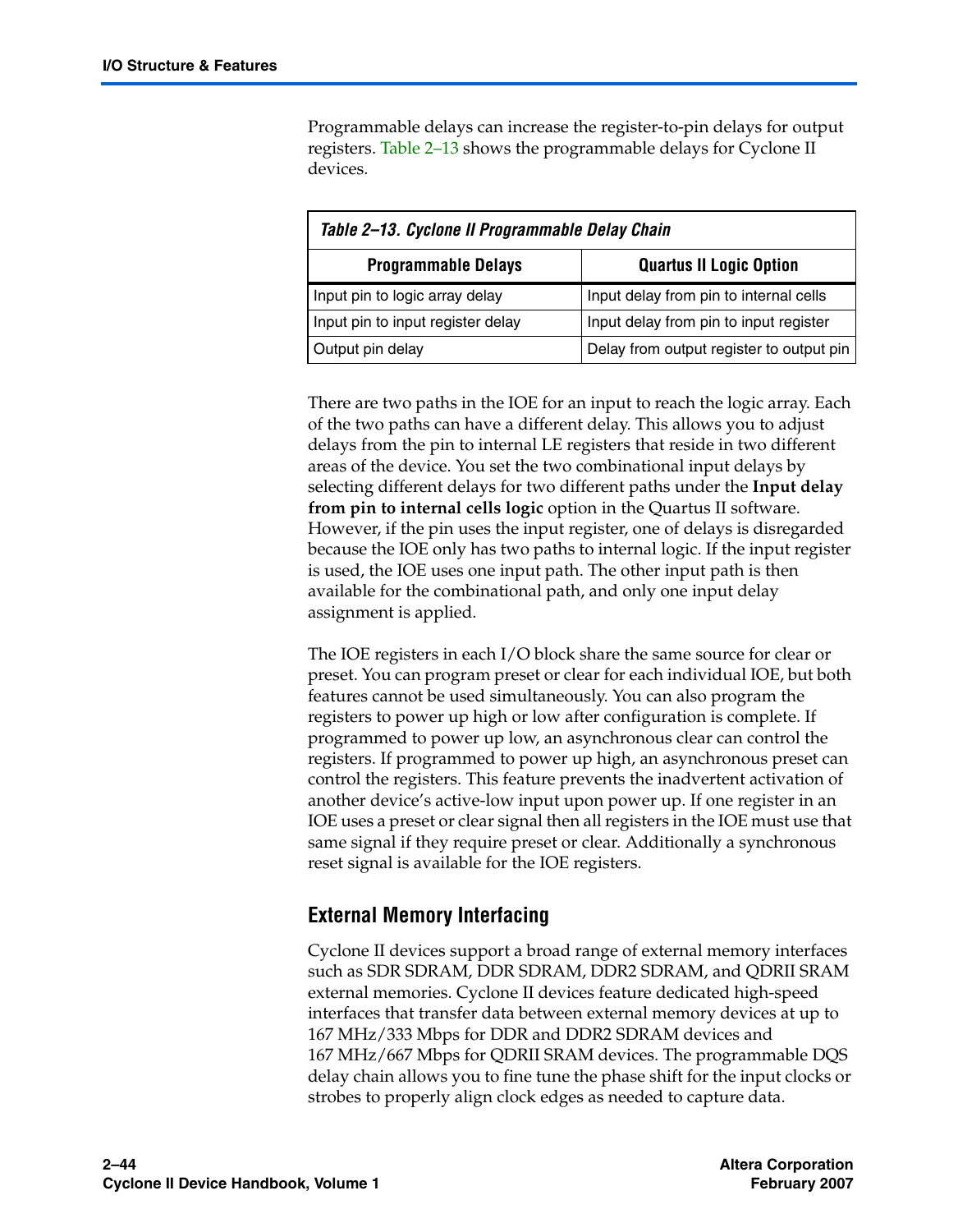In Cyclone II devices, all the I/O banks support SDR and DDR SDRAM memory up to 167 MHz/333 Mbps. All I/O banks support DQS signals with the DQ bus modes of ×8/×9, or ×16/×18. [Table 2–14](#page-44-0) shows the external memory interfaces supported in Cyclone II devices.

<span id="page-44-0"></span>

| Table 2–14. External Memory Support in Cyclone II Devices<br>Note $(1)$ |                             |                             |                                                        |                                                        |  |
|-------------------------------------------------------------------------|-----------------------------|-----------------------------|--------------------------------------------------------|--------------------------------------------------------|--|
| <b>Memory Standard</b>                                                  | <b>I/O Standard</b>         | <b>Maximum Bus</b><br>Width | <b>Maximum Clock</b><br><b>Rate Supported</b><br>(MHz) | <b>Maximum Data</b><br><b>Rate Supported</b><br>(Mbps) |  |
| <b>SDR SDRAM</b>                                                        | LVTTL $(2)$                 | 72                          | 167                                                    | 167                                                    |  |
| DDR SDRAM                                                               | SSTL-2 class $\frac{1}{2}$  | 72                          | 167                                                    | 333(1)                                                 |  |
|                                                                         | SSTL-2 class $II(2)$        | 72                          | 133                                                    | 267(1)                                                 |  |
| <b>DDR2 SDRAM</b>                                                       | SSTL-18 class $\frac{1}{2}$ | 72                          | 167                                                    | 333(1)                                                 |  |
|                                                                         | SSTL-18 class II $(3)$      | 72                          | 125                                                    | 250(1)                                                 |  |
| QDRII SRAM (4)                                                          | 1.8-V HSTL class I<br>(2)   | 36                          | 167                                                    | 668 $(1)$                                              |  |
|                                                                         | 1.8-V HSTL class II<br>(3)  | 36                          | 100                                                    | 400 $(1)$                                              |  |

### *Notes to [Table 2–14](#page-44-0):*

<span id="page-44-1"></span>(1) The data rate is for designs using the Clock Delay Control circuitry.

<span id="page-44-2"></span>(2) The I/O standards are supported on all the I/O banks of the Cyclone II device.

<span id="page-44-3"></span>(3) The I/O standards are supported only on the I/O banks on the top and bottom of the Cyclone II device.

<span id="page-44-4"></span>(4) For maximum performance, Altera recommends using the 1.8-V HSTL I/O standard because of higher I/O drive strength. QDRII SRAM devices also support the 1.5-V HSTL I/O standard.

> Cyclone II devices use data (DQ), data strobe (DQS), and clock pins to interface with external memory. [Figure 2–26](#page-45-0) shows the DQ and DQS pins in the ×8/×9 mode.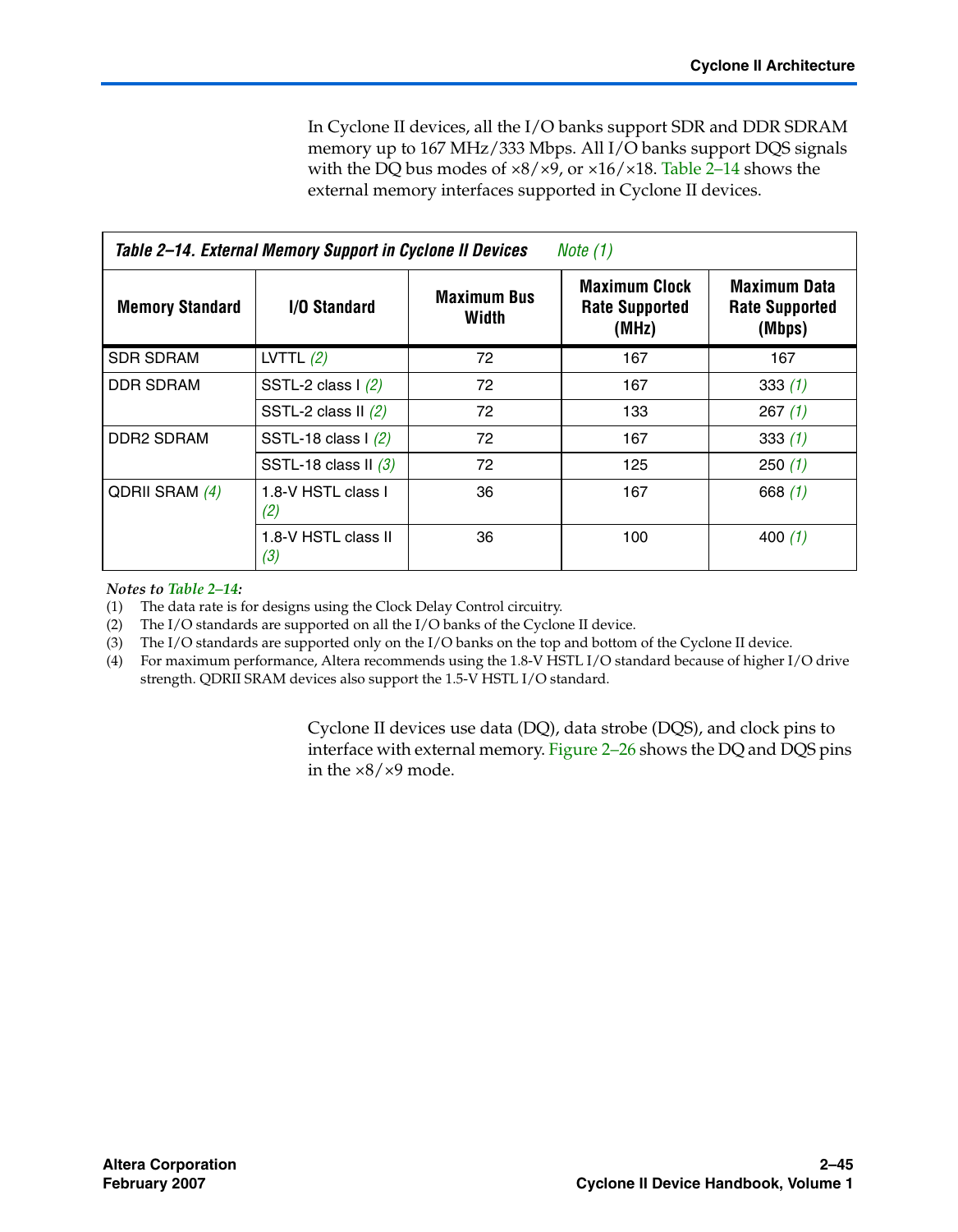<span id="page-45-0"></span>

#### *Notes to [Figure 2–26](#page-45-0):*

- <span id="page-45-1"></span>(1) Each DQ group consists of a DQS pin, DM pin, and up to nine DQ pins.
- <span id="page-45-2"></span>(2) This is an idealized pin layout. For actual pin layout, refer to the pin table.

Cyclone II devices support the data strobe or read clock signal (DQS) used in DDR and DDR2 SDRAM. Cyclone II devices can use either bidirectional data strobes or unidirectional read clocks. The dedicated external memory interface in Cyclone II devices also includes programmable delay circuitry that can shift the incoming DQS signals to center align the DQS signals within the data window.

The DQS signal is usually associated with a group of data (DQ) pins. The phase-shifted DQS signals drive the global clock network, which is used to clock the DQ signals on internal LE registers.

[Table 2–15](#page-45-3) shows the number of DQ pin groups per device.

<span id="page-45-3"></span>

| Table 2–15. Cyclone II DQS & DQ Bus Mode Support (Part 1 of 2)<br>Note (1) |                       |                        |                                              |                                |                                       |  |  |
|----------------------------------------------------------------------------|-----------------------|------------------------|----------------------------------------------|--------------------------------|---------------------------------------|--|--|
| <b>Device</b>                                                              | Package               | Number of x8<br>Groups | Number of $\times 9$<br>Groups $(5)$ , $(6)$ | Number of x16<br><b>Groups</b> | Number of x18<br>Groups $(5)$ , $(6)$ |  |  |
| EP <sub>2</sub> C <sub>5</sub>                                             | 144-pin TQFP (2)      | 3                      | 3                                            | 0                              | 0                                     |  |  |
|                                                                            | 208-pin PQFP          | 7(3)                   | 4                                            | 3                              | 3                                     |  |  |
| EP <sub>2</sub> C <sub>8</sub>                                             | 144-pin TQFP (2)      | 3                      | 3                                            | 0                              | 0                                     |  |  |
|                                                                            | 208-pin PQFP          | 7(3)                   | 4                                            | 3                              | 3                                     |  |  |
|                                                                            | 256-pin FineLine BGA® | 8(3)                   | 4                                            | 4                              | 4                                     |  |  |
| EP2C15                                                                     | 256-pin FineLine BGA  | 8                      | 4                                            | 4                              | 4                                     |  |  |
|                                                                            | 484-pin FineLine BGA  | 16 $(4)$               | 8                                            | 8                              | 8                                     |  |  |
| EP2C20                                                                     | 256-pin FineLine BGA  | 8                      | 4                                            | 4                              | 4                                     |  |  |
|                                                                            | 484-pin FineLine BGA  | 16 $(4)$               | 8                                            | 8                              | 8                                     |  |  |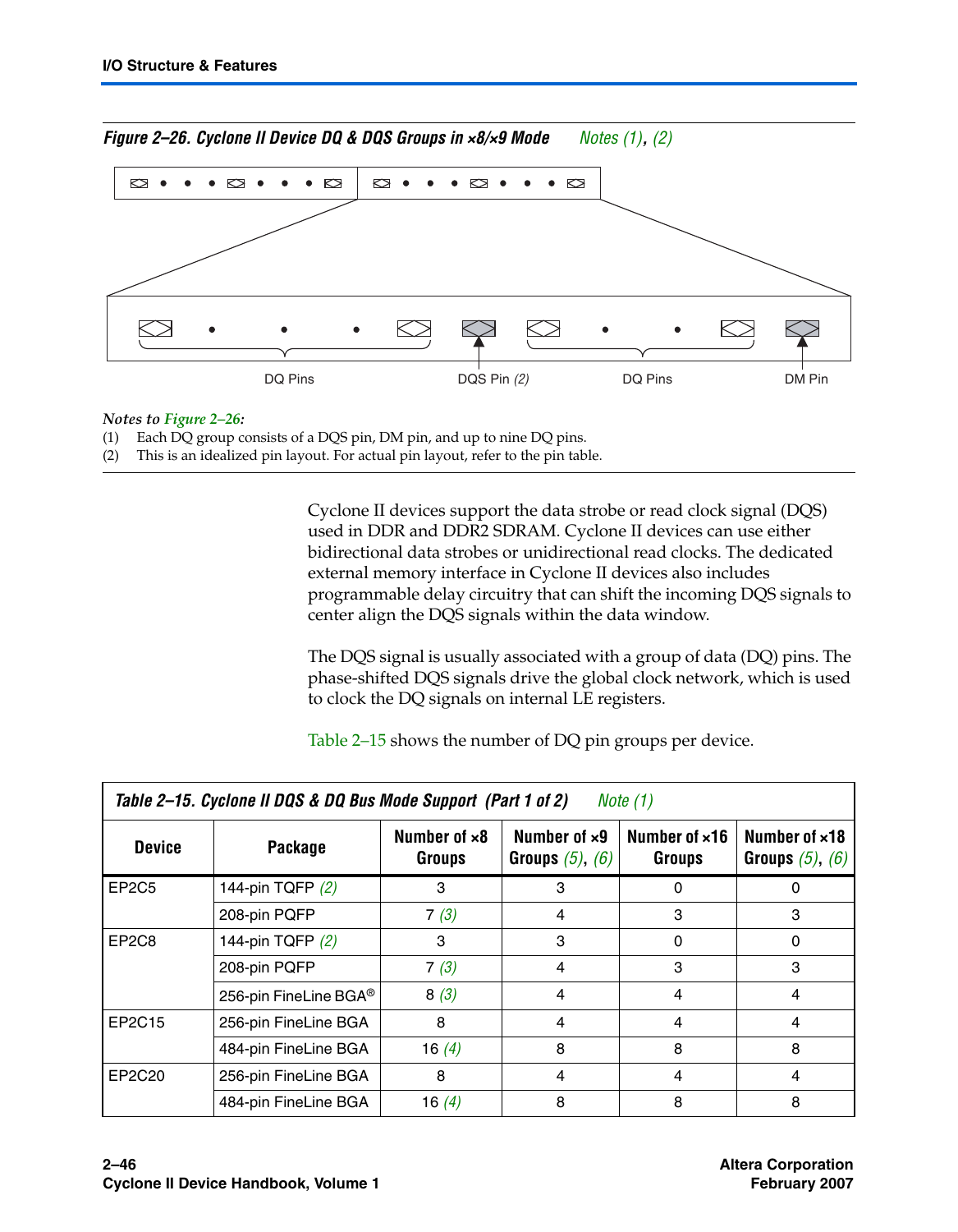| Table 2–15. Cyclone II DQS & DQ Bus Mode Support (Part 2 of 2)<br>Note (1) |                      |                               |                                              |                                |                                               |  |  |
|----------------------------------------------------------------------------|----------------------|-------------------------------|----------------------------------------------|--------------------------------|-----------------------------------------------|--|--|
| <b>Device</b>                                                              | Package              | Number of x8<br><b>Groups</b> | Number of $\times 9$<br>Groups $(5)$ , $(6)$ | Number of x16<br><b>Groups</b> | Number of $\times$ 18<br>Groups $(5)$ , $(6)$ |  |  |
| EP2C35                                                                     | 484-pin FineLine BGA | 16 $(4)$                      | 8                                            | 8                              |                                               |  |  |
|                                                                            | 672-pin FineLine BGA | 20(4)                         | 8                                            | 8                              |                                               |  |  |
| EP2C50                                                                     | 484-pin FineLine BGA | 16 $(4)$                      | 8                                            | 8                              |                                               |  |  |
|                                                                            | 672-pin FineLine BGA | 20(4)                         | 8                                            | 8                              | 8                                             |  |  |
| EP2C70                                                                     | 672-pin FineLine BGA | 20(4)                         | 8                                            |                                |                                               |  |  |
|                                                                            | 896-pin FineLine BGA | 20(4)                         | 8                                            |                                |                                               |  |  |

#### *Notes to [Table 2–15](#page-45-3):*

<span id="page-46-0"></span>(1) Numbers are preliminary.

<span id="page-46-4"></span>(2) EP2C5 and EP2C8 devices in the 144-pin TQFP package do not have any DQ pin groups in I/O bank 1.

<span id="page-46-5"></span>(3) Because of available clock resources, only a total of 6 DQ/DQS groups can be implemented.

<span id="page-46-3"></span>(4) Because of available clock resources, only a total of 14 DQ/DQS groups can be implemented.

<span id="page-46-1"></span>(5) The ×9 DQS/DQ groups are also used as ×8 DQS/DQ groups. The ×18 DQS/DQ groups are also used as ×16 DQS/DQ groups.

<span id="page-46-2"></span>(6) For QDRI implementation, if you connect the D ports (write data) to the Cyclone II DQ pins, the total available  $\times$ 9 DQS /DQ and ×18 DQS/DQ groups are half of that shown in [Table 2–15.](#page-45-3)

> You can use any of the DQ pins for the parity pins in Cyclone II devices. The Cyclone II device family supports parity in the  $\times 8/\times 9$ , and  $\times 16/\times 18$ mode. There is one parity bit available per eight bits of data pins.

> The data mask, DM, pins are required when writing to DDR SDRAM and DDR2 SDRAM devices. A low signal on the DM pin indicates that the write is valid. If the DM signal is high, the memory masks the DQ signals. In Cyclone II devices, the DM pins are assigned and are the preferred pins. Each group of DQS and DQ signals requires a DM pin.

> When using the Cyclone III/O banks to interface with the DDR memory, at least one PLL with two clock outputs is needed to generate the system and write clock. The system clock is used to clock the DQS write signals, commands, and addresses. The write clock is shifted by –90° from the system clock and is used to clock the DQ signals during writes.

[Figure 2–27](#page-47-0) illustrates DDR SDRAM interfacing from the I/O through the dedicated circuitry to the logic array.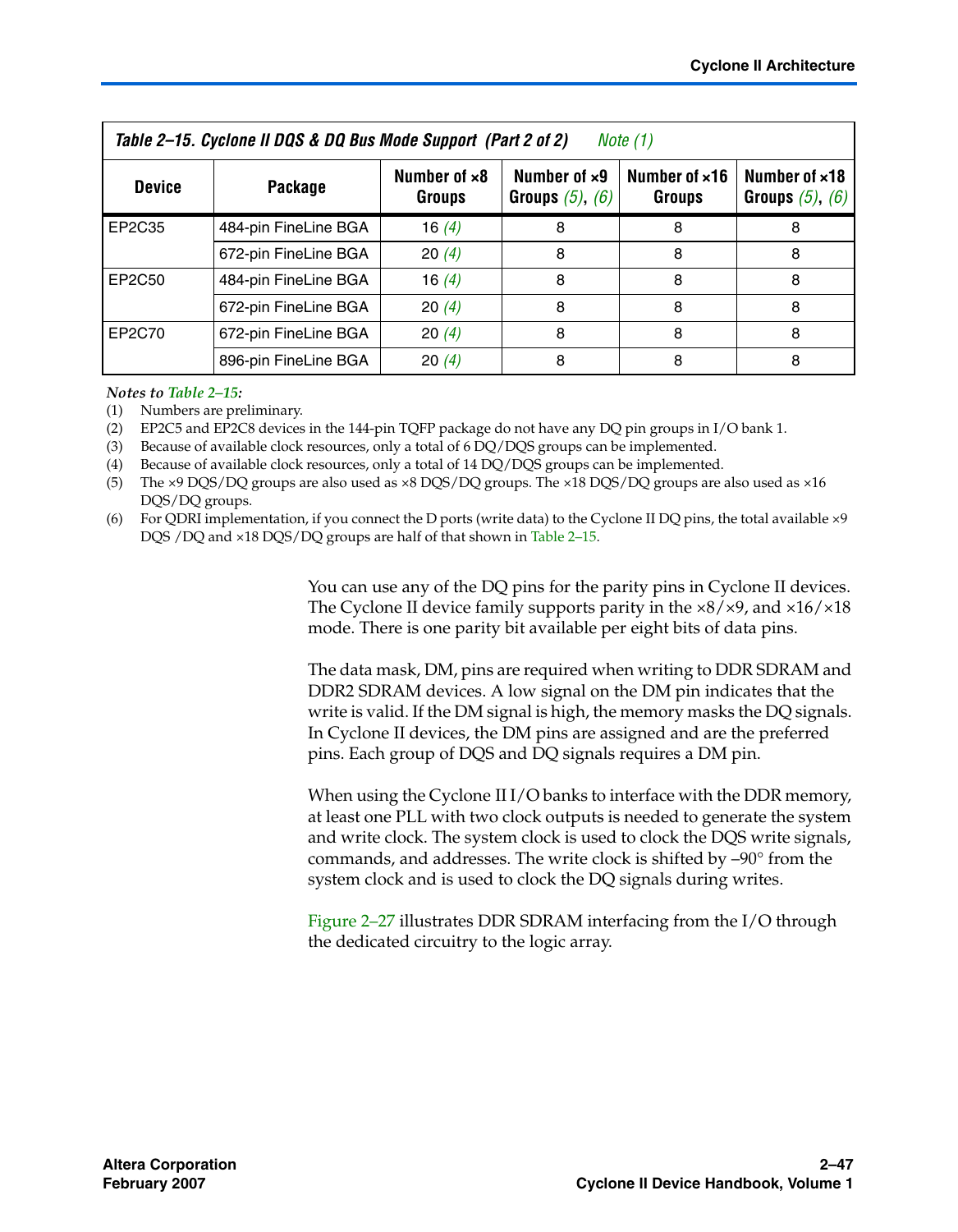<span id="page-47-0"></span>



**for more information on Cyclone II external memory interfaces, see the** *External Memory Interfaces* chapter in Volume 1 of the *Cyclone II Device Handbook*.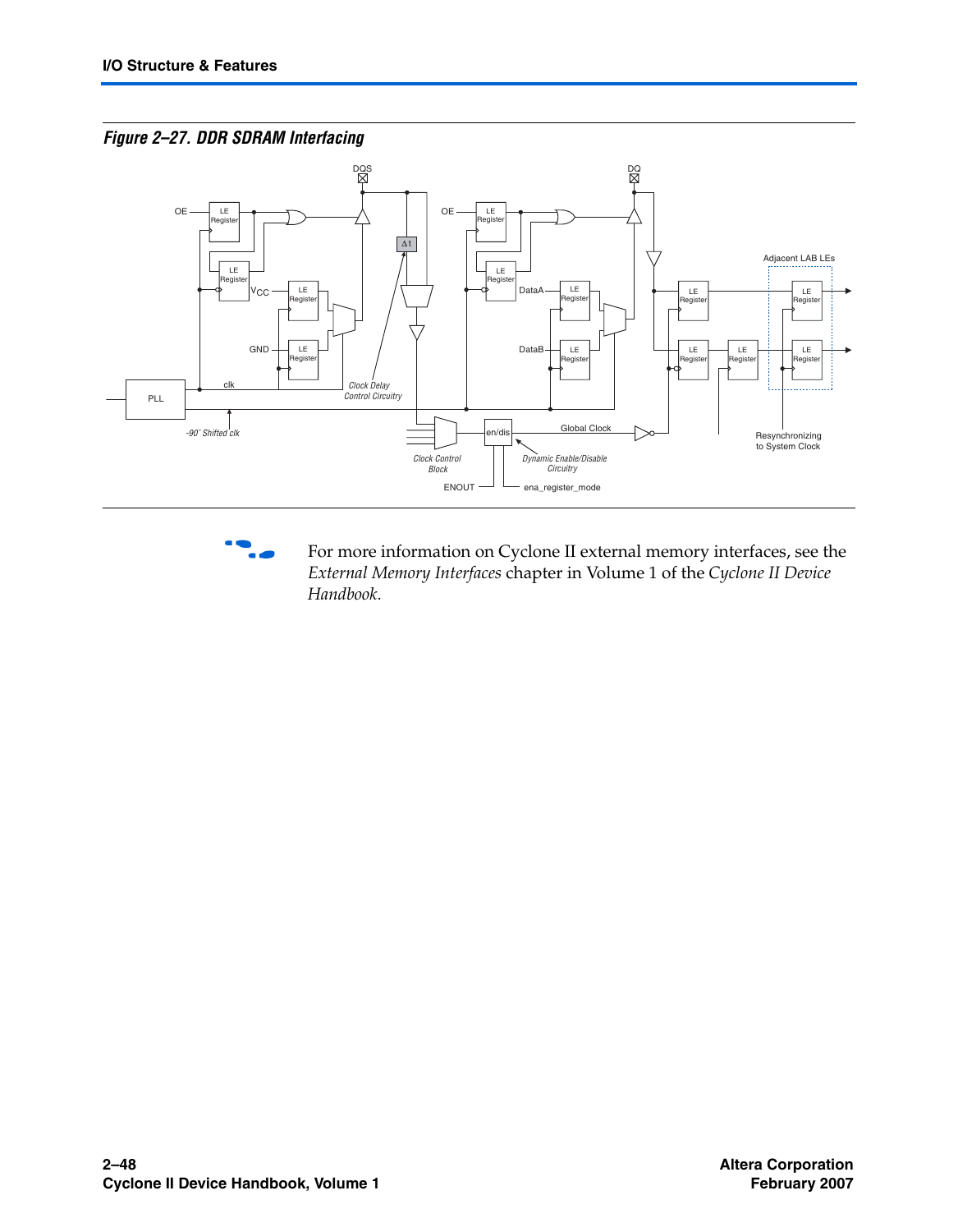### **Programmable Drive Strength**

The output buffer for each Cyclone II device I/O pin has a programmable drive strength control for certain I/O standards. The LVTTL, LVCMOS, SSTL-2 class I and II, SSTL-18 class I and II, HSTL-18 class I and II, and HSTL-1.5 class I and II standards have several levels of drive strength that you can control. Using minimum settings provides signal slew rate control to reduce system noise and signal overshoot. [Table 2–16](#page-48-0) shows the possible settings for the I/O standards with drive strength control.

<span id="page-48-0"></span>

| Table 2-16. Programmable Drive Strength (Part 1 of 2)<br>Note $(1)$ |                         |                                                                |  |
|---------------------------------------------------------------------|-------------------------|----------------------------------------------------------------|--|
|                                                                     |                         | I <sub>OH</sub> /I <sub>OL</sub> Current Strength Setting (mA) |  |
| I/O Standard                                                        | Top & Bottom I/O Pins   | Side I/O Pins                                                  |  |
| LVTTL (3.3 V)                                                       | 4                       | 4                                                              |  |
|                                                                     | 8                       | 8                                                              |  |
|                                                                     | 12                      | 12                                                             |  |
|                                                                     | 16                      | 16                                                             |  |
|                                                                     | 20                      | 20                                                             |  |
|                                                                     | 24                      | 24                                                             |  |
| LVCMOS (3.3 V)                                                      | $\overline{4}$          | 4                                                              |  |
|                                                                     | 8                       | 8                                                              |  |
|                                                                     | 12                      | 12                                                             |  |
|                                                                     | 16                      |                                                                |  |
|                                                                     | 20                      |                                                                |  |
|                                                                     | 24                      |                                                                |  |
| LVTTL/LVCMOS (2.5 V)                                                | $\overline{\mathbf{4}}$ | 4                                                              |  |
|                                                                     | 8                       | 8                                                              |  |
|                                                                     | 12                      |                                                                |  |
|                                                                     | 16                      |                                                                |  |
| LVTTL/LVCMOS (1.8 V)                                                | $\overline{2}$          | $\overline{2}$                                                 |  |
|                                                                     | 4                       | 4                                                              |  |
|                                                                     | 6                       | 6                                                              |  |
|                                                                     | 8                       | 8                                                              |  |
|                                                                     | 10                      | 10                                                             |  |
|                                                                     | 12                      | 12                                                             |  |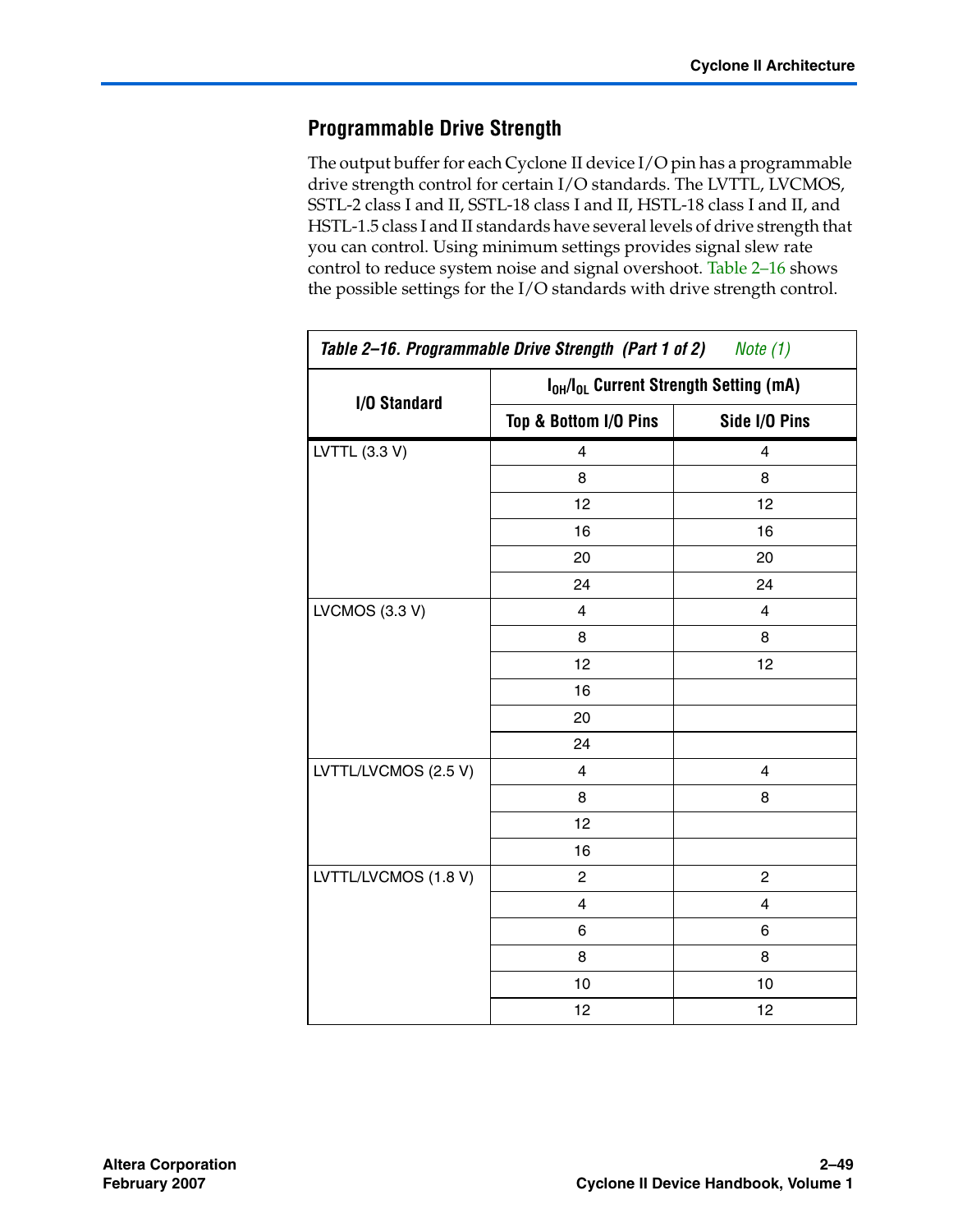| Table 2-16. Programmable Drive Strength (Part 2 of 2) Note (1) |                                                                |               |  |  |  |  |
|----------------------------------------------------------------|----------------------------------------------------------------|---------------|--|--|--|--|
|                                                                | I <sub>OH</sub> /I <sub>OL</sub> Current Strength Setting (mA) |               |  |  |  |  |
| I/O Standard                                                   | Top & Bottom I/O Pins                                          | Side I/O Pins |  |  |  |  |
| <b>LVCMOS (1.5 V)</b>                                          | $\overline{2}$                                                 | 2             |  |  |  |  |
|                                                                | 4                                                              | 4             |  |  |  |  |
|                                                                | 6                                                              | 6             |  |  |  |  |
|                                                                | 8                                                              |               |  |  |  |  |
| SSTL-2 class I                                                 | 8                                                              | 8             |  |  |  |  |
|                                                                | 12                                                             | 12            |  |  |  |  |
| SSTL-2 class II                                                | 16                                                             | 16            |  |  |  |  |
|                                                                | 20                                                             |               |  |  |  |  |
|                                                                | 24                                                             |               |  |  |  |  |
| SSTL-18 class I                                                | 6                                                              | 6             |  |  |  |  |
|                                                                | 8                                                              | 8             |  |  |  |  |
|                                                                | 10                                                             | 10            |  |  |  |  |
|                                                                | 12                                                             |               |  |  |  |  |
| SSTL-18 class II                                               | 16                                                             |               |  |  |  |  |
|                                                                | 18                                                             |               |  |  |  |  |
| HSTL-18 class I                                                | 8                                                              | 8             |  |  |  |  |
|                                                                | 10                                                             | 10            |  |  |  |  |
|                                                                | 12                                                             | 12            |  |  |  |  |
| HSTL-18 class II                                               | 16                                                             |               |  |  |  |  |
|                                                                | 18                                                             |               |  |  |  |  |
|                                                                | 20                                                             |               |  |  |  |  |
| HSTL-15 class I                                                | 8                                                              | 8             |  |  |  |  |
|                                                                | 10                                                             |               |  |  |  |  |
|                                                                | 12                                                             |               |  |  |  |  |
| HSTL-15 class II                                               | 16                                                             |               |  |  |  |  |

#### *Note to [Table 2–16:](#page-48-0)*

<span id="page-49-0"></span>(1) The default current in the Quartus II software is the maximum setting for each I/O standard.

### **Open-Drain Output**

Cyclone II devices provide an optional open-drain (equivalent to an open-collector) output for each I/O pin. This open-drain output enables the device to provide system-level control signals (that is, interrupt and write-enable signals) that can be asserted by any of several devices.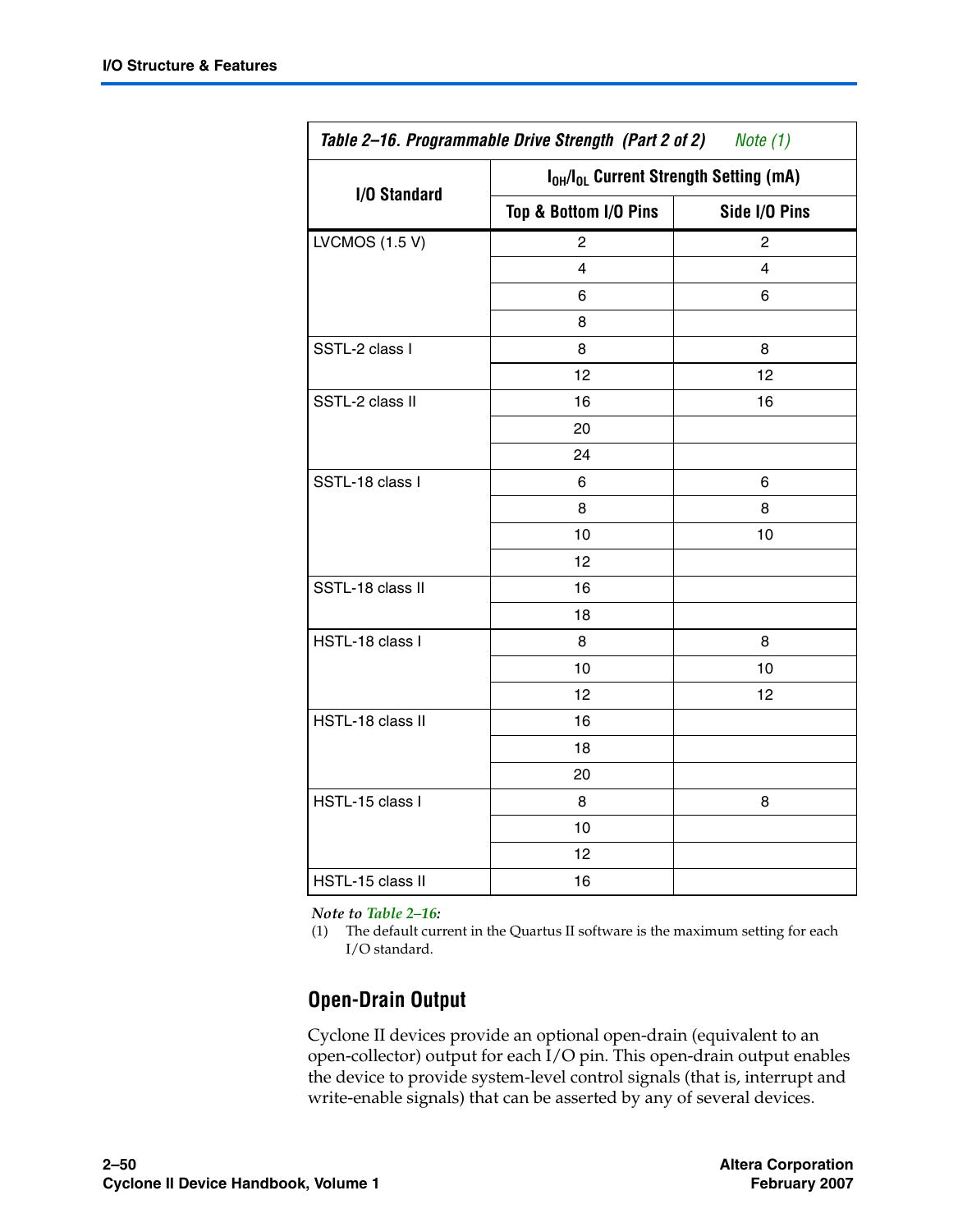### **Slew Rate Control**

Slew rate control is performed by using programmable output drive strength.

### **Bus Hold**

Each Cyclone II device user I/O pin provides an optional bus-hold feature. The bus-hold circuitry can hold the signal on an I/O pin at its last-driven state. Since the bus-hold feature holds the last-driven state of the pin until the next input signal is present, an external pull-up or pull-down resistor is not necessary to hold a signal level when the bus is tri-stated.

The bus-hold circuitry also pulls undriven pins away from the input threshold voltage where noise can cause unintended high-frequency switching. You can select this feature individually for each I/O pin. The bus-hold output drives no higher than  $V_{\text{CCIO}}$  to prevent overdriving signals.

 $\mathbb{I}$  If the bus-hold feature is enabled, the device cannot use the programmable pull-up option. Disable the bus-hold feature when the I/O pin is configured for differential signals. Bus hold circuitry is not available on the dedicated clock pins.

The bus-hold circuitry is only active after configuration. When going into user mode, the bus-hold circuit captures the value on the pin present at the end of configuration.

The bus-hold circuitry uses a resistor with a nominal resistance  $(R<sub>BH</sub>)$  of approximately 7 kΩ to pull the signal level to the last-driven state. Refer to the *DC Characteristics & Timing Specifications* chapter in Volume 1 of the *Cyclone II Device Handbook* for the specific sustaining current for each  $V<sub>CCIO</sub>$  voltage level driven through the resistor and overdrive current used to identify the next driven input level.

### **Programmable Pull-Up Resistor**

Each Cyclone II device I/O pin provides an optional programmable pull-up resistor during user mode. If you enable this feature for an I/O pin, the pull-up resistor (typically 25 kΩ) holds the output to the  $V_{CCIO}$ level of the output pin's bank.

 $\Box$  If the programmable pull-up is enabled, the device cannot use the bus-hold feature. The programmable pull-up resistors are not supported on the dedicated configuration, JTAG, and dedicated clock pins.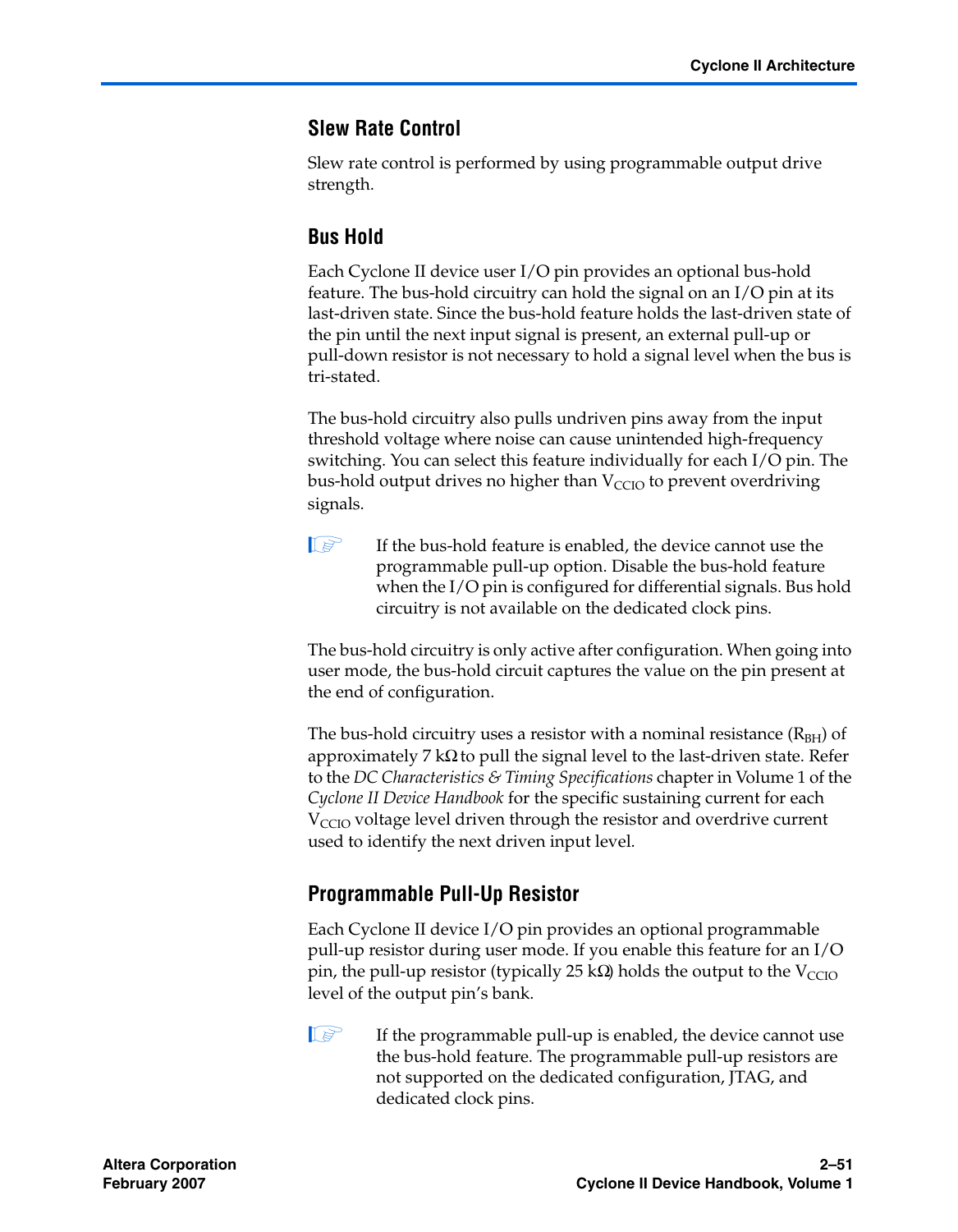## **Advanced I/O Standard Support**

[Table 2–17](#page-51-0) shows the I/O standards supported by Cyclone II devices and which I/O pins support them.

<span id="page-51-0"></span>

| Table 2-17. Cyclone II Supported I/O Standards & Constraints (Part 1 of 2) |                       |                         |               |                                     |                             |                     |                  |                         |
|----------------------------------------------------------------------------|-----------------------|-------------------------|---------------|-------------------------------------|-----------------------------|---------------------|------------------|-------------------------|
|                                                                            |                       | V <sub>ccio</sub> Level |               | <b>Top &amp; Bottom</b><br>I/O Pins |                             | Side I/O Pins       |                  |                         |
| I/O Standard                                                               | <b>Type</b>           | Input                   | <b>Output</b> | CLK,<br><b>DQS</b>                  | User <sub>I/0</sub><br>Pins | CLK,<br><b>DQS</b>  | PLL OUT          | User I/O<br><b>Pins</b> |
| 3.3-V LVTTL and LVCMOS<br>(1)                                              | Single ended          | 3.3 V/<br>2.5V          | 3.3V          | $\checkmark$                        | $\checkmark$                | $\checkmark$        | $\checkmark$     | $\checkmark$            |
| 2.5-V LVTTL and LVCMOS                                                     | Single ended          | 3.3 V/<br>2.5V          | 2.5V          | $\checkmark$                        | $\checkmark$                | $\checkmark$        |                  |                         |
| 1.8-V LVTTL and LVCMOS                                                     | Single ended          | 1.8 V/<br>1.5V          | 1.8V          | $\checkmark$                        | $\checkmark$                | $\checkmark$        | $\checkmark$     |                         |
| 1.5-V LVCMOS                                                               | Single ended          | 1.8 V/<br>1.5V          | 1.5V          | $\checkmark$                        | $\checkmark$                | $\checkmark$        | $\checkmark$     |                         |
| SSTL-2 class I                                                             | Voltage<br>referenced | 2.5V                    | 2.5V          | $\checkmark$                        | $\checkmark$                | $\checkmark$        | $\checkmark$     |                         |
| SSTL-2 class II                                                            | Voltage<br>referenced | 2.5V                    | 2.5V          | $\checkmark$                        | $\checkmark$                | $\checkmark$        | $\checkmark$     |                         |
| SSTL-18 class I                                                            | Voltage<br>referenced | 1.8V                    | 1.8V          | $\checkmark$                        | $\checkmark$                | $\checkmark$        | $\checkmark$     |                         |
| SSTL-18 class II                                                           | Voltage<br>referenced | 1.8V                    | 1.8V          | $\checkmark$                        | $\checkmark$                | (2)                 | (2)              | (2)                     |
| HSTL-18 class I                                                            | Voltage<br>referenced | 1.8V                    | 1.8V          | $\checkmark$                        | $\checkmark$                | $\checkmark$        | ✓                |                         |
| HSTL-18 class II                                                           | Voltage<br>referenced | 1.8V                    | 1.8V          | $\checkmark$                        | $\checkmark$                | (2)                 | (2)              | (2)                     |
| HSTL-15 class I                                                            | Voltage<br>referenced | 1.5V                    | 1.5V          | $\checkmark$                        | $\checkmark$                | $\checkmark$        | $\checkmark$     | $\checkmark$            |
| HSTL-15 class II                                                           | Voltage<br>referenced | 1.5V                    | 1.5V          | $\checkmark$                        | $\checkmark$                | (2)                 | (2)              | (2)                     |
| PCI and PCI-X $(1)$ $(3)$                                                  | Single ended          | 3.3V                    | 3.3V          |                                     |                             | ✓                   | $\checkmark$     | $\checkmark$            |
| Differential SSTL-2 class I or                                             | Pseudo                | (5)                     | 2.5V          |                                     |                             |                     |                  |                         |
| class II                                                                   | differential $(4)$    | 2.5V                    | (5)           | $\checkmark$<br>(6)                 |                             | $\checkmark$<br>(6) |                  |                         |
| Differential SSTL-18 class I                                               | Pseudo                | (5)                     | 1.8V          |                                     |                             |                     | $\checkmark$ (7) |                         |
| or class II                                                                | differential $(4)$    | 1.8V                    | (5)           | $\checkmark$<br>(6)                 |                             | $\checkmark$<br>(6) |                  |                         |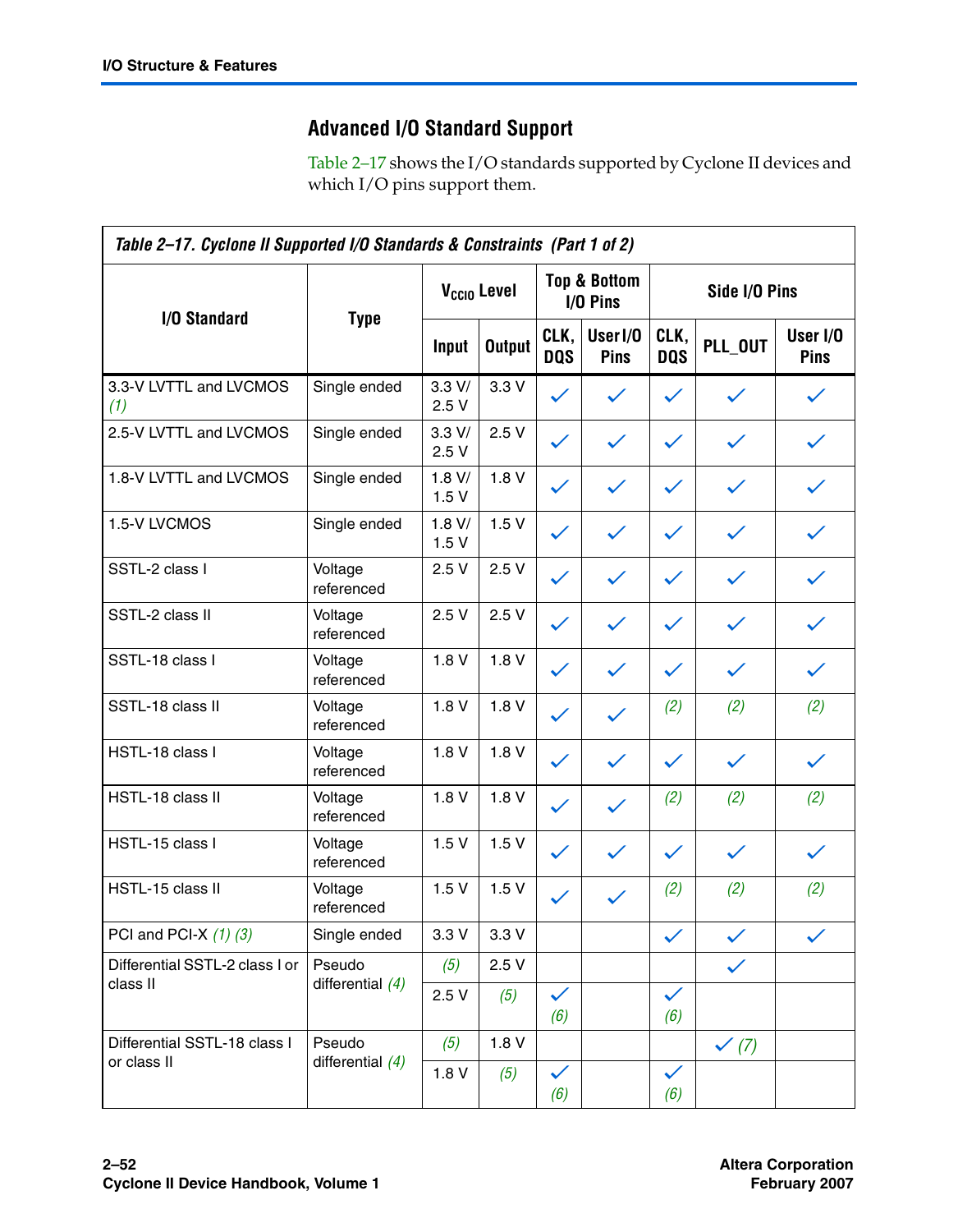| Table 2–17. Cyclone II Supported I/O Standards & Constraints (Part 2 of 2) |                     |                                      |               |                                       |                                    |                     |                  |                         |
|----------------------------------------------------------------------------|---------------------|--------------------------------------|---------------|---------------------------------------|------------------------------------|---------------------|------------------|-------------------------|
| <b>I/O Standard</b>                                                        | <b>Type</b>         | V <sub>ccio</sub> Level              |               | <b>Top &amp; Bottom</b><br>$I/O$ Pins |                                    | Side I/O Pins       |                  |                         |
|                                                                            |                     | Input                                | <b>Output</b> | CLK,<br>DQS                           | User <sub>I/0</sub><br><b>Pins</b> | CLK,<br><b>DOS</b>  | PLL_OUT          | User I/O<br><b>Pins</b> |
| Differential HSTL-15 class I                                               | Pseudo              | (5)                                  | 1.5V          |                                       |                                    |                     | $\checkmark$ (7) |                         |
| or class II                                                                | differential $(4)$  | 1.5V                                 | (5)           | $\checkmark$<br>(6)                   |                                    | $\checkmark$<br>(6) |                  |                         |
| Differential HSTL-18 class I                                               | Pseudo              | (5)                                  | 1.8V          |                                       |                                    |                     | $\checkmark$ (7) |                         |
| or class II                                                                | differential $(4)$  | 1.8V                                 | (5)           | $\checkmark$<br>(6)                   |                                    | $\checkmark$<br>(6) |                  |                         |
| <b>LVDS</b>                                                                | <b>Differential</b> | 2.5V                                 | 2.5V          | $\checkmark$                          | $\checkmark$                       | $\checkmark$        | $\checkmark$     | $\checkmark$            |
| RSDS and mini-LVDS (8)                                                     | Differential        | (5)                                  | 2.5V          |                                       | $\checkmark$                       |                     | $\checkmark$     | $\checkmark$            |
| LVPECL $(9)$                                                               | <b>Differential</b> | 3.3 V/<br>$2.5$ V/<br>1.8 V/<br>1.5V | (5)           |                                       |                                    | $\checkmark$        |                  |                         |

*Notes to [Table 2–17](#page-51-0):*

- <span id="page-52-1"></span>(1) To drive inputs higher than  $V_{CCIO}$  but less than 4.0 V, disable the PCI clamping diode and turn on the **Allow LVTTL and LVCMOS input levels to overdrive input buffer** option in the Quartus II software.
- <span id="page-52-0"></span>(2) These pins support SSTL-18 class II and 1.8- and 1.5-V HSTL class II inputs.
- <span id="page-52-6"></span>(3) PCI-X does not meet the IV curve requirement at the linear region. PCI-clamp diode is not available on top and bottom I/O pins.
- <span id="page-52-2"></span>(4) Pseudo-differential HSTL and SSTL outputs use two single-ended outputs with the second output programmed as inverted. Pseudo-differential HSTL and SSTL inputs treat differential inputs as two single-ended HSTL and SSTL inputs and only decode one of them.
- <span id="page-52-3"></span>(5) This I/O standard is not supported on these I/O pins.
- <span id="page-52-4"></span>(6) This I/O standard is only supported on the dedicated clock pins.
- <span id="page-52-5"></span>(7) PLL\_OUT does not support differential SSTL-18 class II and differential 1.8 and 1.5-V HSTL class II.
- <span id="page-52-7"></span>(8) mini-LVDS and RSDS are only supported on output pins.
- <span id="page-52-8"></span>(9) LVPECL is only supported on clock inputs.



**For more information on Cyclone II supported I/O standards, see the** *Selectable I/O Standards in Cyclone II Devices* chapter in Volume 1 of the *Cyclone II Device Handbook*.

### **High-Speed Differential Interfaces**

Cyclone II devices can transmit and receive data through LVDS signals at a data rate of up to 640 Mbps and 805 Mbps, respectively. For the LVDS transmitter and receiver, the Cyclone II device's input and output pins support serialization and deserialization through internal logic.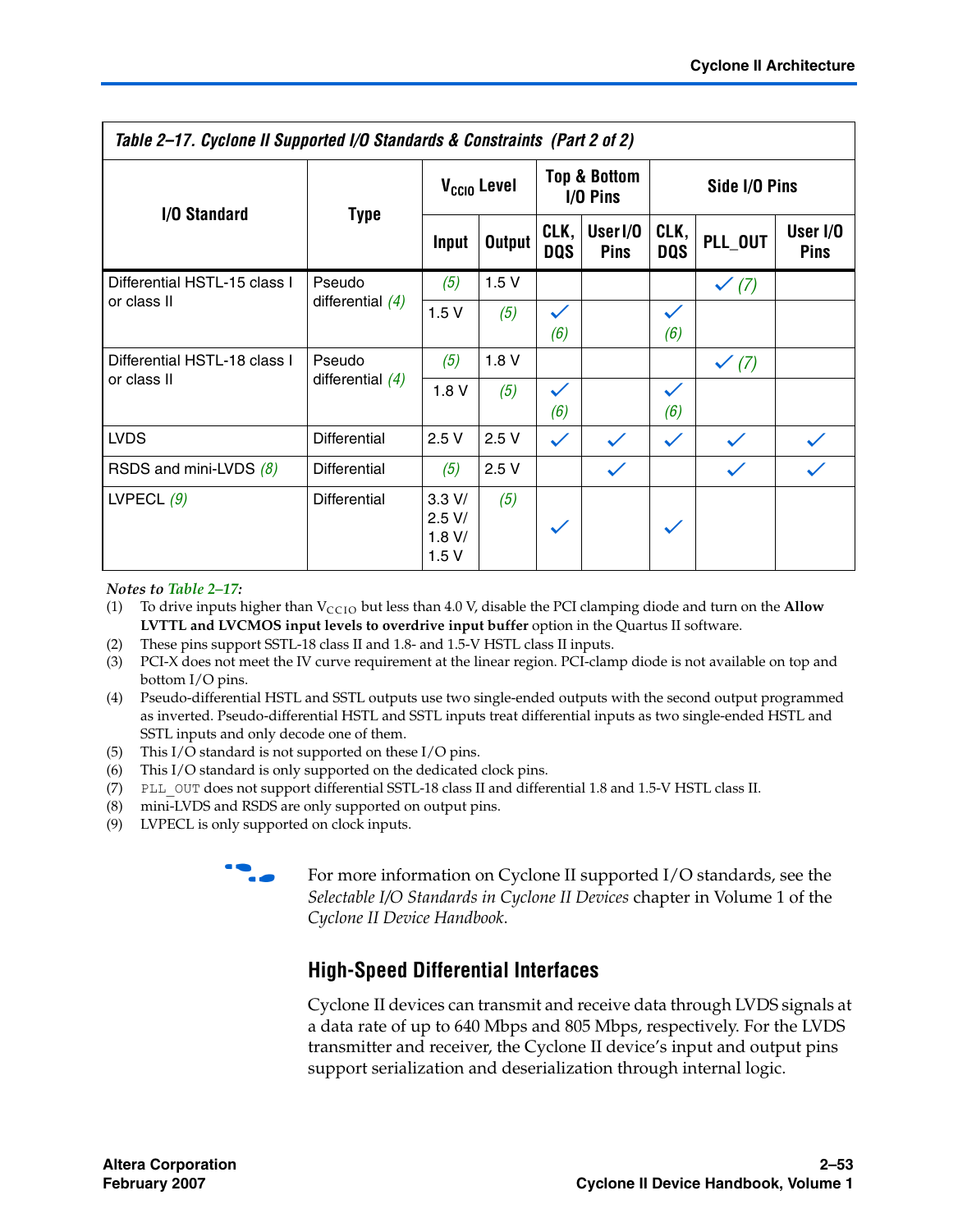The reduced swing differential signaling (RSDS) and mini-LVDS standards are derivatives of the LVDS standard. The RSDS and mini-LVDS I/O standards are similar in electrical characteristics to LVDS, but have a smaller voltage swing and therefore provide increased power benefits and reduced electromagnetic interference (EMI). Cyclone II devices support the RSDS and mini-LVDS I/O standards at data rates up to 311 Mbps at the transmitter.

A subset of pins in each I/O bank (on both rows and columns) support the high-speed I/O interface. The dual-purpose LVDS pins require an external-resistor network at the transmitter channels in addition to 100-Ω termination resistors on receiver channels. These pins do not contain dedicated serialization or deserialization circuitry. Therefore, internal logic performs serialization and deserialization functions.

Cyclone II pin tables list the pins that support the high-speed I/O interface. The number of LVDS channels supported in each device family member is listed in [Table 2–18](#page-53-0).

<span id="page-53-0"></span>

| Table 2-18. Cyclone II Device LVDS Channels (Part 1 of 2) |                  |                                         |  |  |  |
|-----------------------------------------------------------|------------------|-----------------------------------------|--|--|--|
| <b>Device</b>                                             | <b>Pin Count</b> | <b>Number of LVDS</b><br>Channels $(1)$ |  |  |  |
| EP <sub>2</sub> C <sub>5</sub>                            | 144              | 31 (35)                                 |  |  |  |
|                                                           | 208              | 56 (60)                                 |  |  |  |
|                                                           | 256              | 61 (65)                                 |  |  |  |
| EP <sub>2</sub> C <sub>8</sub>                            | 144              | 29 (33)                                 |  |  |  |
|                                                           | 208              | 53 (57)                                 |  |  |  |
|                                                           | 256              | 75 (79)                                 |  |  |  |
| EP2C15                                                    | 256              | 52 (60)                                 |  |  |  |
|                                                           | 484              | 128 (136)                               |  |  |  |
| EP2C20                                                    | 240              | 45 (53)                                 |  |  |  |
|                                                           | 256              | 52 (60)                                 |  |  |  |
|                                                           | 484              | 128 (136)                               |  |  |  |
| EP2C35                                                    | 484              | 131 (139)                               |  |  |  |
|                                                           | 672              | 201 (209)                               |  |  |  |
| EP2C50                                                    | 484              | 119 (127)                               |  |  |  |
|                                                           | 672              | 189 (197)                               |  |  |  |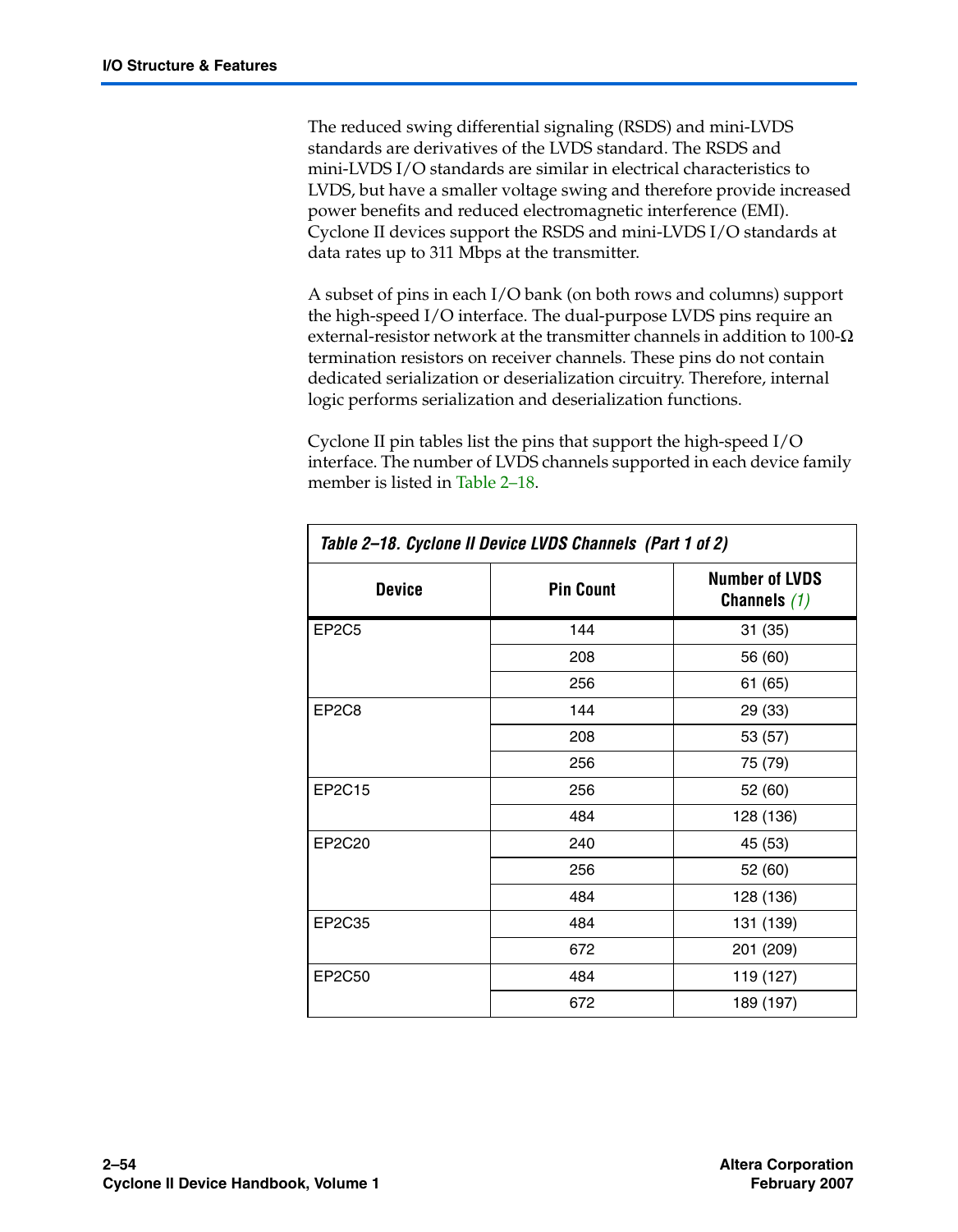| Table 2–18. Cyclone II Device LVDS Channels (Part 2 of 2)                    |     |           |  |  |  |
|------------------------------------------------------------------------------|-----|-----------|--|--|--|
| <b>Number of LVDS</b><br><b>Pin Count</b><br><b>Device</b><br>Channels $(1)$ |     |           |  |  |  |
| EP2C70                                                                       | 672 | 160 (168) |  |  |  |
|                                                                              | 896 | 257 (265) |  |  |  |

*Note to [Table 2–18:](#page-53-0)*

<span id="page-54-0"></span>(1) The first number represents the number of bidirectional I/O pins which can be used as inputs or outputs. The number in parenthesis includes dedicated clock input pin pairs which can only be used as inputs.

You can use I/O pins and internal logic to implement a high-speed I/O receiver and transmitter in Cyclone II devices. Cyclone II devices do not contain dedicated serialization or deserialization circuitry. Therefore, shift registers, internal PLLs, and IOEs are used to perform serial-to-parallel conversions on incoming data and parallel-to-serial conversion on outgoing data.

The maximum internal clock frequency for a receiver and for a transmitter is 402.5 MHz. The maximum input data rate of 805 Mbps and the maximum output data rate of 640 Mbps is only achieved when DDIO registers are used. The LVDS standard does not require an input reference voltage, but it does require a 100-Ω termination resistor between the two signals at the input buffer. An external resistor network is required on the transmitter side.



For more information on Cyclone II differential I/O interfaces, see the *High-Speed Differential Interfaces in Cyclone II Devices* chapter in Volume 1 of the *Cyclone II Device Handbook*.

### **Series On-Chip Termination**

On-chip termination helps to prevent reflections and maintain signal integrity. This also minimizes the need for external resistors in high pin count ball grid array (BGA) packages. Cyclone II devices provide I/O driver on-chip impedance matching and on-chip series termination for single-ended outputs and bidirectional pins.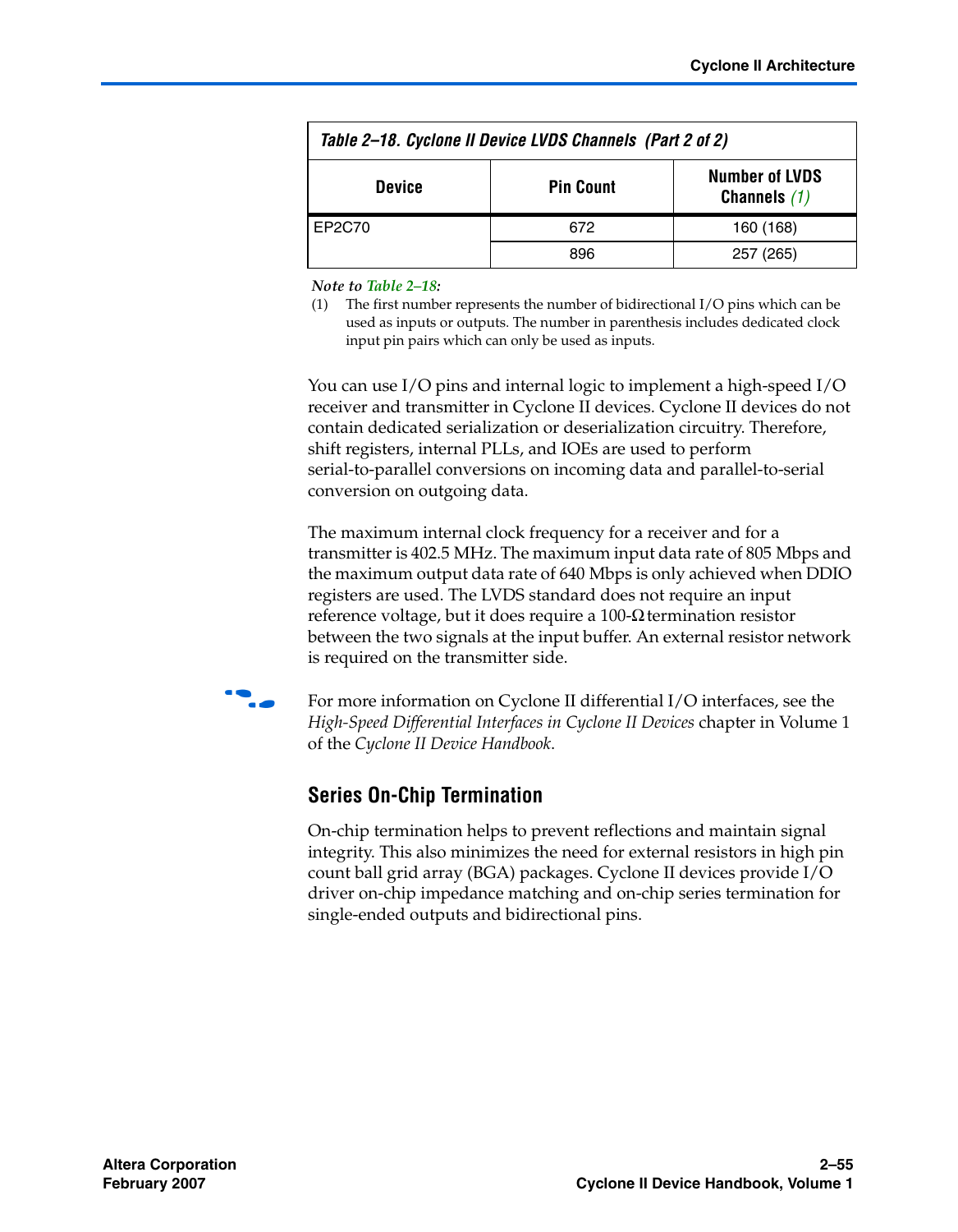Cyclone II devices support driver impedance matching to the impedance of the transmission line, typically 25 or 50  $\Omega$  When used with the output drivers, on-chip termination sets the output driver impedance to 25 or 50 Ω. Cyclone II devices also support I/O driver series termination  $(R<sub>S</sub> = 50 Ω)$  for SSTL-2 and SSTL-18. [Table 2–19](#page-55-1) lists the I/O standards that support impedance matching and series termination.

<span id="page-55-1"></span>

| Table 2–19. I/O Standards Supporting Series Termination<br>Note (1) |                      |     |  |  |  |
|---------------------------------------------------------------------|----------------------|-----|--|--|--|
| <b>I/O Standards</b>                                                | $V_{\text{CCIO}}(V)$ |     |  |  |  |
| 3.3-V LVTTL and LVCMOS                                              | 25(2)                | 3.3 |  |  |  |
| 2.5-V LVTTL and LVCMOS                                              | 50 $(2)$             | 2.5 |  |  |  |
| 1.8-V LVTTL and LVCMOS                                              | 50 $(2)$             | 1.8 |  |  |  |
| SSTL-2 class I                                                      | 50 $(2)$             | 2.5 |  |  |  |
| SSTL-18 class I                                                     | 50 $(2)$             | 1.8 |  |  |  |

*Notes to [Table 2–19](#page-55-1):*

<span id="page-55-0"></span>(1) Supported conditions are  $V_{\text{CCIO}} = V_{\text{CCIO}} \pm 50$  mV.

- <span id="page-55-2"></span>(2) These  $R<sub>S</sub>$  values are nominal values. Actual impedance varies across process, voltage, and temperature conditions.
- **1 The recommended frequency range of operation is pending** silicon characterization.

On-chip series termination can be supported on any  $I/O$  bank.  $V_{CCIO}$  and  $V_{REF}$  must be compatible for all I/O pins in order to enable on-chip series termination in a given I/O bank. I/O standards that support different  $R<sub>S</sub>$ values can reside in the same I/O bank as long as their  $V_{CCIO}$  and  $V_{REF}$  are not conflicting.

- 
- $\mathbb{I}$  When using on-chip series termination, programmable drive strength is not available.

Impedance matching is implemented using the capabilities of the output driver and is subject to a certain degree of variation, depending on the process, voltage and temperature. The actual tolerance is pending silicon characterization.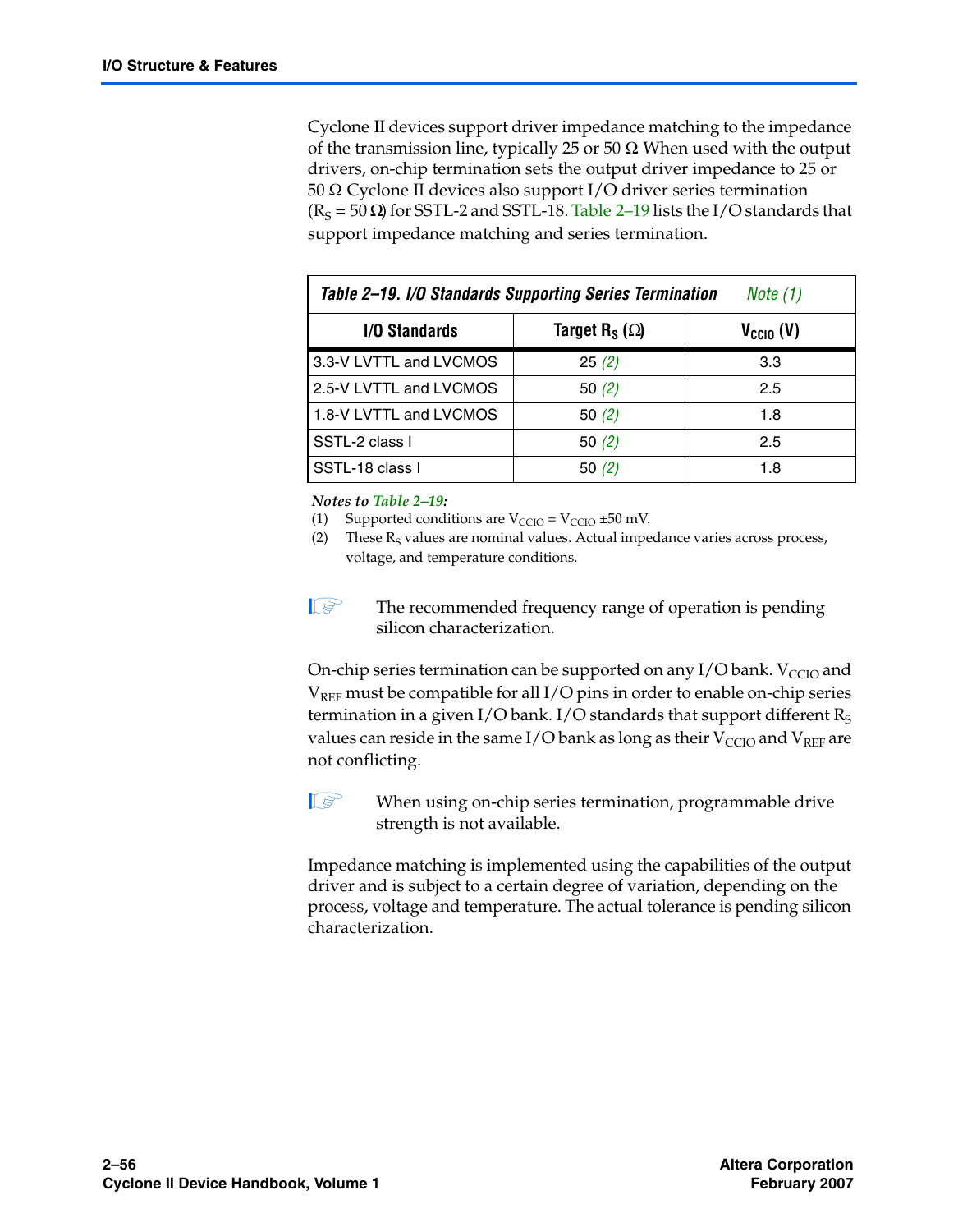### <span id="page-56-0"></span>**I/O Banks**

The I/O pins on Cyclone II devices are grouped together into I/O banks and each bank has a separate power bus. EP2C5 and EP2C8 devices have four I/O banks (see [Figure 2–28](#page-57-0)), while EP2C15, EP2C20, EP2C35, EP2C50, and EP2C70 devices have eight I/O banks (see [Figure 2–29](#page-58-0)). Each device I/O pin is associated with one I/O bank. To accommodate voltage-referenced I/O standards, each Cyclone II I/O bank has a VREF bus. Each bank in EP2C5, EP2C8, EP2C15, EP2C20, EP2C35, and EP2C50 devices supports two VREF pins and each bank of EP2C70 supports four VREF pins. When using the VREF pins, each VREF pin must be properly connected to the appropriate voltage level. In the event these pins are not used as VREF pins, they may be used as regular I/O pins.

The top and bottom I/O banks (banks 2 and 4 in EP2C5 and EP2C8 devices and banks 3, 4, 7, and 8 in EP2C15, EP2C20, EP2C35, EP2C50, and EP2C70 devices) support all I/O standards listed in [Table 2–17,](#page-51-0) except the PCI/PCI-X I/O standards. The left and right side I/O banks (banks 1 and 3 in EP2C5 and EP2C8 devices and banks 1, 2, 5, and 6 in EP2C15, EP2C20, EP2C35, EP2C50, and EP2C70 devices) support I/O standards listed in [Table 2–17](#page-51-0), except SSTL-18 class II, HSTL-18 class II, and HSTL-15 class II I/O standards. See [Table 2–17](#page-51-0) for a complete list of supported I/O standards.

The top and bottom I/O banks (banks 2 and 4 in EP2C5 and EP2C8 devices and banks 3, 4, 7, and 8 in EP2C15, EP2C20, EP2C35, EP2C50, and EP2C70 devices) support DDR2 memory up to 167 MHz/333 Mbps and QDR memory up to 167 MHz/668 Mbps. The left and right side I/O banks (1 and 3 of EP2C5 and EP2C8 devices and 1, 2, 5, and 6 of EP2C15, EP2C20, EP2C35, EP2C50, and EP2C70 devices) only support SDR and DDR SDRAM interfaces. All the I/O banks of the Cyclone II devices support SDR memory up to 167 MHz/167 Mbps and DDR memory up to 167 MHz/333 Mbps.

**1 DDR2** and QDRII interfaces may be implemented in Cyclone II side banks if the use of class I I/O standard is acceptable.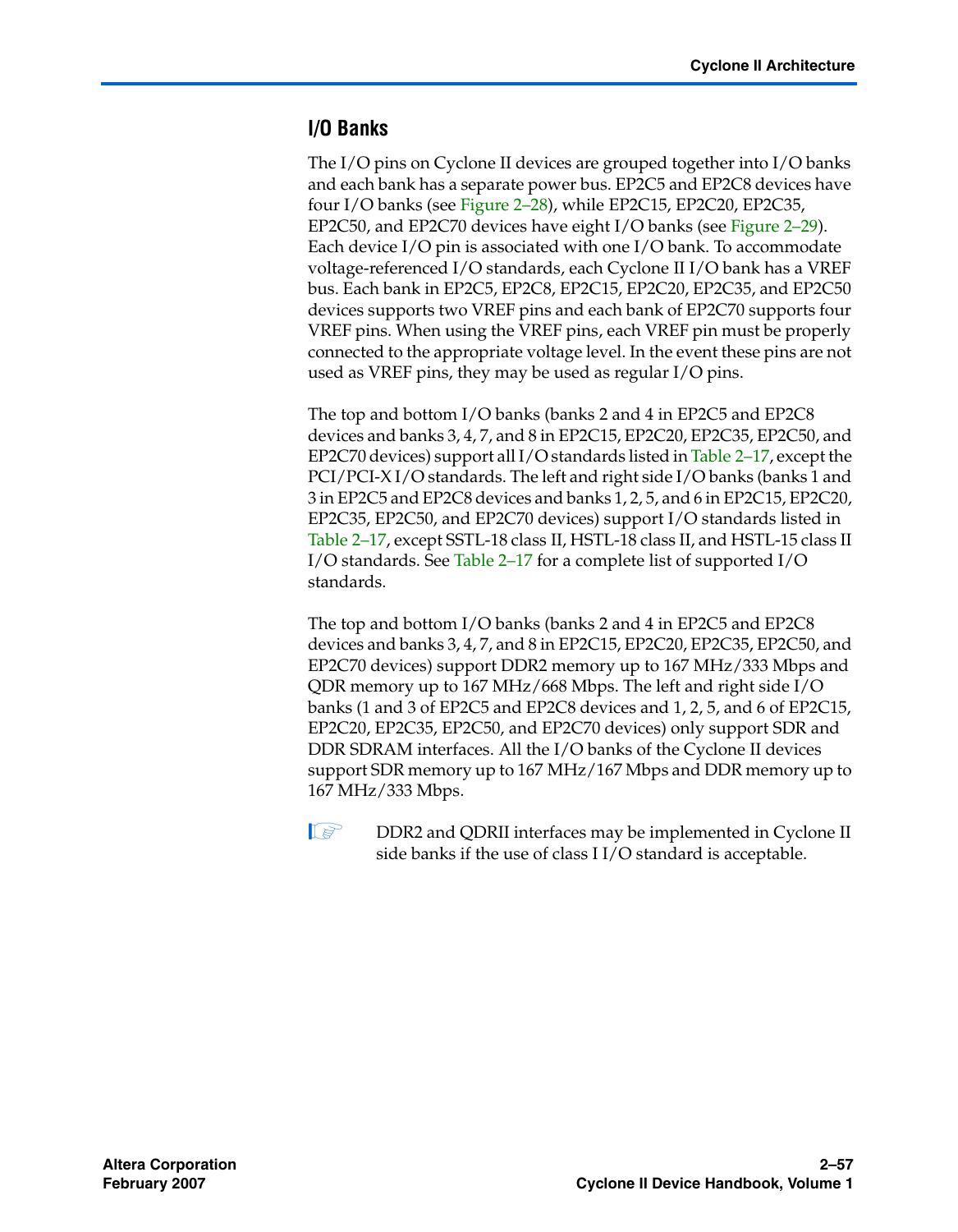<span id="page-57-0"></span>

#### *Notes to [Figure 2–28](#page-57-0):*

- <span id="page-57-1"></span>(1) This is a top view of the silicon die.
- <span id="page-57-2"></span>(2) This is a graphic representation only. Refer to the pin list and the Quartus II software for exact pin locations.
- (3) The LVPECL I/O standard is only supported on clock input pins. This I/O standard is not supported on output pins.
- (4) The differential SSTL-18 and SSTL-2 I/O standards are only supported on clock input pins and PLL output clock pins.
- (5) The differential 1.8-V and 1.5-V HSTL I/O standards are only supported on clock input pins and PLL output clock pins.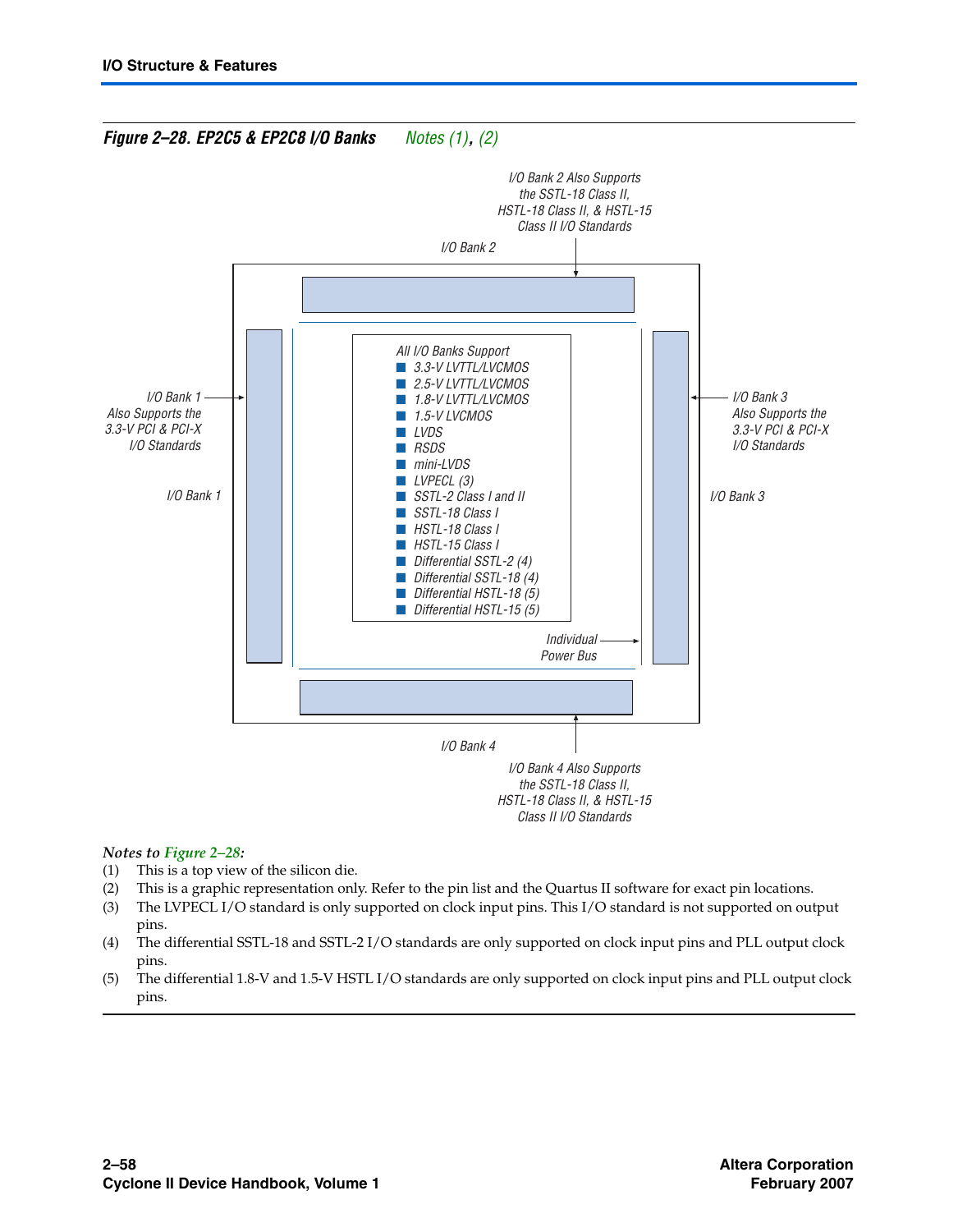<span id="page-58-0"></span>

#### *Notes to [Figure 2–29](#page-58-0):*

- <span id="page-58-1"></span>(1) This is a top view of the silicon die.
- <span id="page-58-2"></span>(2) This is a graphic representation only. Refer to the pin list and the Quartus II software for exact pin locations.
- (3) The LVPECL I/O standard is only supported on clock input pins. This I/O standard is not supported on output pins.
- (4) The differential SSTL-18 and SSTL-2 I/O standards are only supported on clock input pins and PLL output clock pins.
- (5) The differential 1.8-V and 1.5-V HSTL I/O standards are only supported on clock input pins and PLL output clock pins.

Each I/O bank has its own VCCIO pins. A single device can support 1.5-V, 1.8-V, 2.5-V, and 3.3-V interfaces; each individual bank can support a different standard with different I/O voltages. Each bank also has dual-purpose VREF pins to support any one of the voltage-referenced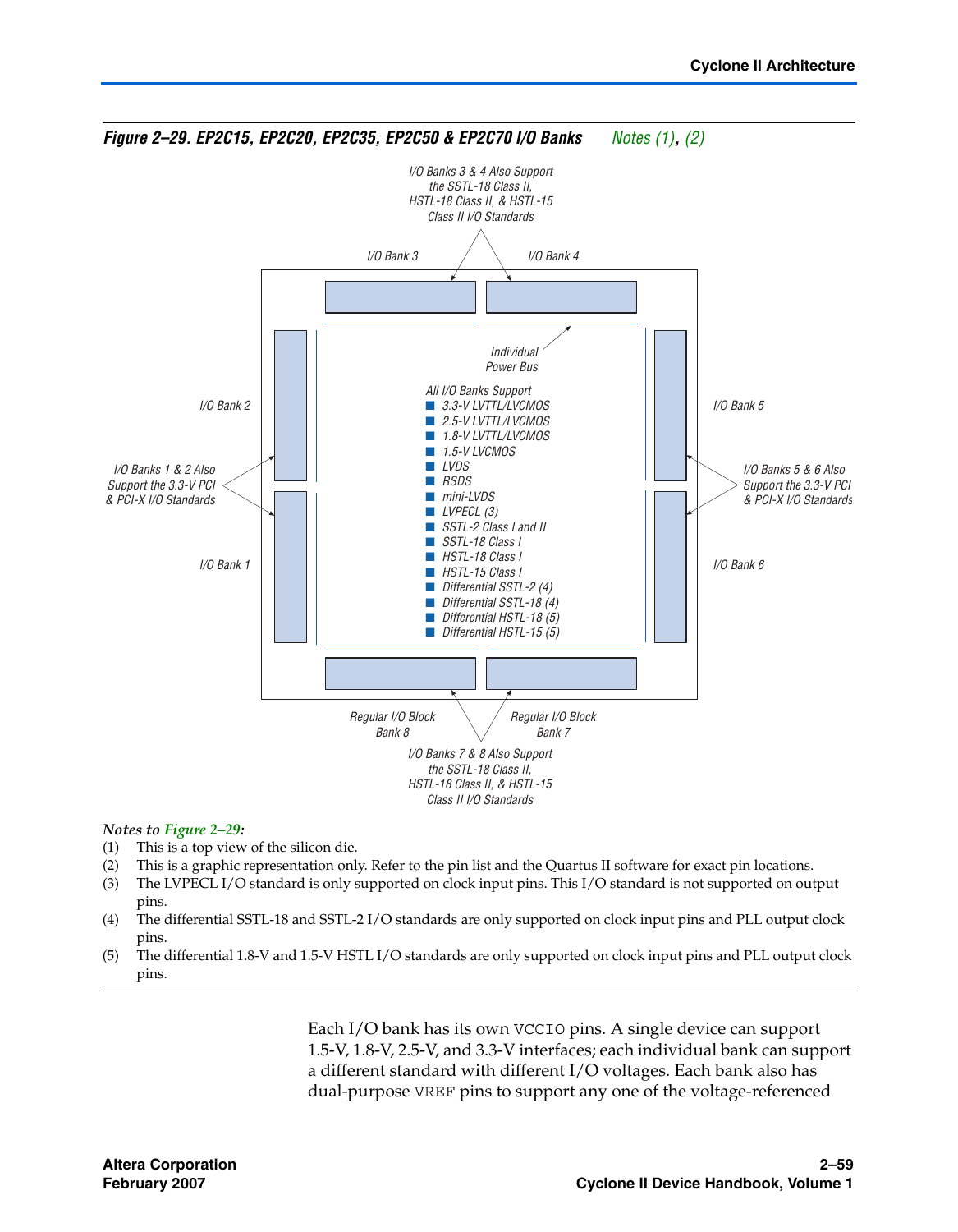standards (e.g., SSTL-2) independently. If an I/O bank does not use voltage-referenced standards, the VREF pins are available as user I/O pins.

Each I/O bank can support multiple standards with the same  $V_{CCIO}$  for input and output pins. For example, when  $V_{CCIO}$  is 3.3-V, a bank can support LVTTL, LVCMOS, and 3.3-V PCI for inputs and outputs. Voltage-referenced standards can be supported in an I/O bank using any number of single-ended or differential standards as long as they use the same  $V_{REF}$  and a compatible  $V_{CCIO}$  value.

### **MultiVolt I/O Interface**

The Cyclone II architecture supports the MultiVolt I/O interface feature, which allows Cyclone II devices in all packages to interface with systems of different supply voltages. Cyclone II devices have one set of  $V_{CC}$  pins (VCCINT) that power the internal device logic array and input buffers that use the LVPECL, LVDS, HSTL, or SSTL I/O standards. Cyclone II devices also have four or eight sets of VCC pins (VCCIO) that power the I/O output drivers and input buffers that use the LVTTL, LVCMOS, or PCI I/O standards.

The Cyclone II VCCINT pins must always be connected to a 1.2-V power supply. If the  $V_{\text{CCINT}}$  level is 1.2 V, then input pins are 1.5-V, 1.8-V, 2.5-V, and 3.3-V tolerant. The VCCIO pins can be connected to either a 1.5-V, 1.8-V, 2.5-V, or 3.3-V power supply, depending on the output requirements. The output levels are compatible with systems of the same voltage as the power supply (i.e., when VCCIO pins are connected to a 1.5-V power supply, the output levels are compatible with 1.5-V systems). When VCCIO pins are connected to a 3.3-V power supply, the output high is 3.3-V and is compatible with 3.3-V systems. [Table 2–20](#page-59-0) summarizes Cyclone II MultiVolt I/O support.

<span id="page-59-0"></span>

| Table 2-20. Cyclone II MultiVolt I/O Support (Part 1 of 2)<br><i>Note</i> $(1)$ |                     |              |                  |                  |                      |       |      |      |
|---------------------------------------------------------------------------------|---------------------|--------------|------------------|------------------|----------------------|-------|------|------|
|                                                                                 | <b>Input Signal</b> |              |                  |                  | <b>Output Signal</b> |       |      |      |
| $V_{\text{CCIO}}(V)$                                                            | 1.5V                | 1.8V         | 2.5V             | 3.3V             | 1.5 V                | 1.8 V | 2.5V | 3.3V |
| 1.5                                                                             | $\checkmark$        | $\checkmark$ | $\checkmark$ (2) | $\checkmark$ (2) |                      |       |      |      |
| 1.8                                                                             | $\checkmark$ (4)    | $\checkmark$ | $\checkmark$ (2) | $\checkmark$ (2) | $\checkmark$ (3)     |       |      |      |
| 2.5                                                                             |                     |              |                  |                  | $\checkmark$ (5)     | (5)   |      |      |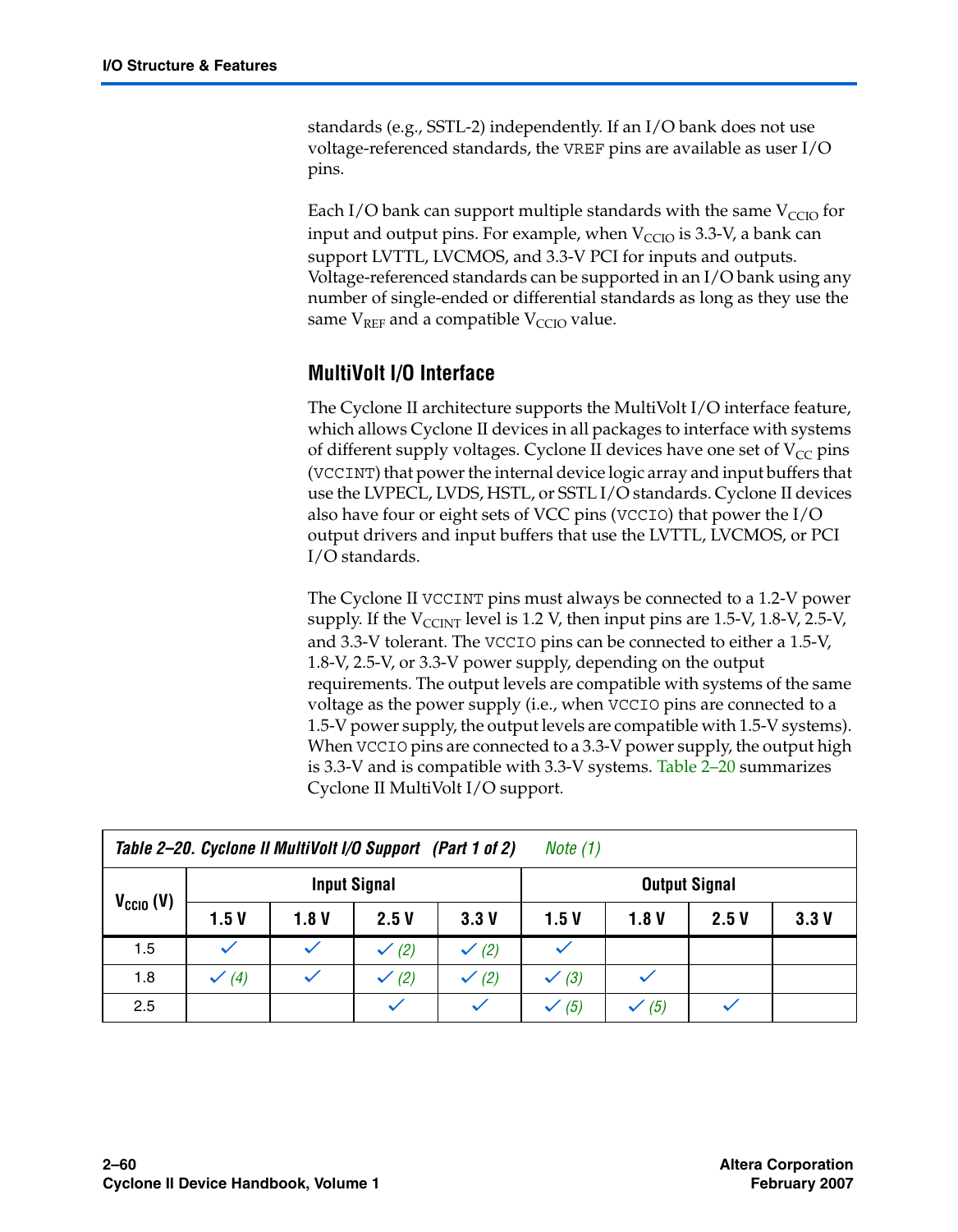| Table 2-20. Cyclone II MultiVolt I/O Support (Part 2 of 2)<br>Note (1) |                     |      |                  |      |                      |                  |      |      |
|------------------------------------------------------------------------|---------------------|------|------------------|------|----------------------|------------------|------|------|
| $V_{CCIO} (V)$                                                         | <b>Input Signal</b> |      |                  |      | <b>Output Signal</b> |                  |      |      |
|                                                                        | 1.5V                | 1.8V | 2.5V             | 3.3V | 1.5V                 | 1.8 V            | 2.5V | 3.3V |
| 3.3                                                                    |                     |      | $\checkmark$ (4) |      | $\checkmark$ (6)     | $\checkmark$ (6) | (6)  |      |

#### *Notes to [Table 2–20](#page-59-0):*

<span id="page-60-0"></span>(1) The PCI clamping diode must be disabled to drive an input with voltages higher than  $V_{\text{CCIO}}$ .

<span id="page-60-1"></span>(2) These input values overdrive the input buffer, so the pin leakage current is slightly higher than the default value. To drive inputs higher than V<sub>CCIO</sub> but less than 4.0 V, disable the PCI clamping diode and turn on **Allow voltage overdrive for LVTTL/LVCMOS input pins** option in Device setting option in the Quartus II software.

<span id="page-60-3"></span>(3) When  $V_{CCIO} = 1.8-V$ , a Cyclone II device can drive a 1.5-V device with 1.8-V tolerant inputs.

- <span id="page-60-2"></span>(4) When  $V_{\text{CCIO}} = 3.3$ -V and a 2.5-V input signal feeds an input pin or when  $V_{\text{CCIO}} = 1.8$ -V and a 1.5-V input signal feeds an input pin, the V<sub>CCIO</sub> supply current will be slightly larger than expected. The reason for this increase is that the input signal level does not drive to the  $V_{CCIO}$  rail, which causes the input buffer to not completely shut off.
- <span id="page-60-4"></span>(5) When  $V_{CCIO} = 2.5-V$ , a Cyclone II device can drive a 1.5-V or 1.8-V device with 2.5-V tolerant inputs.
- <span id="page-60-5"></span>(6) When  $V_{CCIO} = 3.3-V$ , a Cyclone II device can drive a 1.5-V, 1.8-V, or 2.5-V device with 3.3-V tolerant inputs.